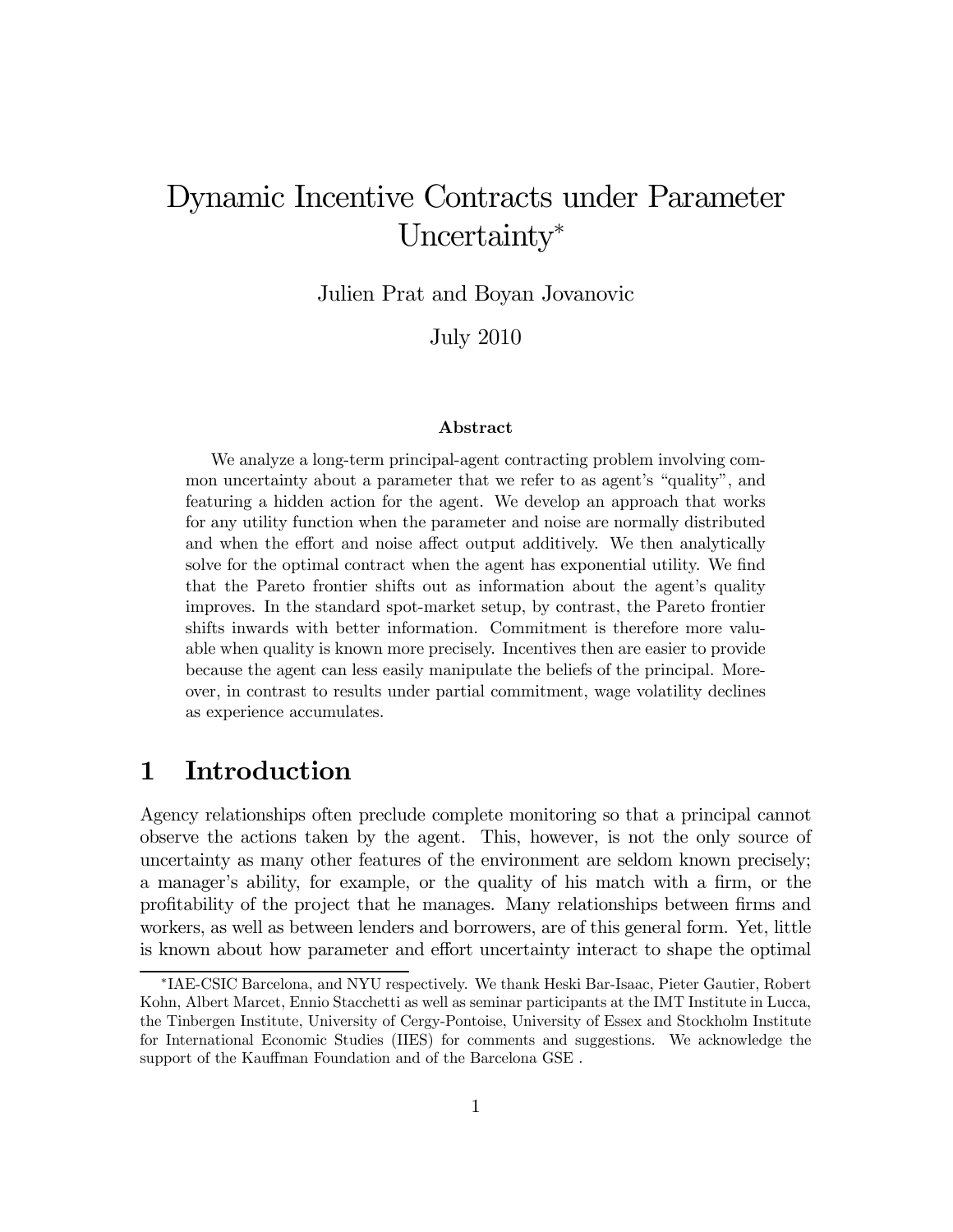design of incentive contracts. Does parameter uncertainty reinforce or alleviate moral hazard concerns? Does it make commitment more or less valuable?

This paper provides some answers to these questions by focusing on cases where: (i) the unknown parameter remains constant over time; and (ii) a risk neutral principal and a risk averse agent commit to a long-term contract. Under full-commitment, incentives are designed to reward effort and not ability. Disentangling the two is not always feasible for the principal because they both influence his only source of information, i.e., realized revenues. Signal confusion enables the agent to manipulate the principal's beliefs. If the agent shirks (i.e., provides less effort than recommended), output will be below expectation and the principal will infer that the match productivity is lower than he had thought. The agent, on the other hand, knows that low output was caused not by low productivity but by low effort and so, after shirking, is more optimistic about the value of the unknown parameter than the principal.

Compared to the situation in which all parameters are known, a given indexation of future earnings to performance entails lower punishments for shirkers. By inducing the principal to underestimate the match productivity, a shirker knows that he will benefit in the future from overestimated inferences about his effort and thus higher rewards. In order to prevent such *belief manipulation*, a long-term contract under parameter uncertainty must entail a higher indexation to performance. This raises income volatility, which lowers the welfare of the risk-averse agent. Moreover, if the unknown parameter is constant, belief manipulation is more effective early on in the relationship because posteriors put higher weight on new information. This is why the sensitivity of pay to performance declines over time.

These implications stand in sharp contrast to the ones derived in the literature on career concerns where the unknown parameter measures the agent's general ability, transferable from job to job. Analyzing this class of problems under spot markets with up-front pay only, Holmström (1999) concludes that incentives are more easily provided when the agent's reputation is not established. Agents will generally exert inefficient levels of effort. Initially, effort may exceed its first-best level as the agent seeks to build his reputation, but effort diminishes over time, dwindling monotonically to zero. Thus career concerns in competitive markets do not restore correct incentives on the part of agents. Because of the convexity of the effort-disutility term, as the agent's effort declines, so do his rents. In other words, better information about the agent's quality reduces his equilibrium utility.

Figure 1 illustrates the effect that higher precision of information about the agent's quality has on the welfare of the parties. Under spot contracts and risk aversion, $\frac{1}{1}$ 

<sup>&</sup>lt;sup>1</sup>Holmström assumed that the agent was risk neutral. In that case the contracting problem is trivial: Even one-period contracts with pay for performance can achieve first best. More generally, a contract can attain first-best levels of effort by transferring all risk to the agent and effectively selling the project to him.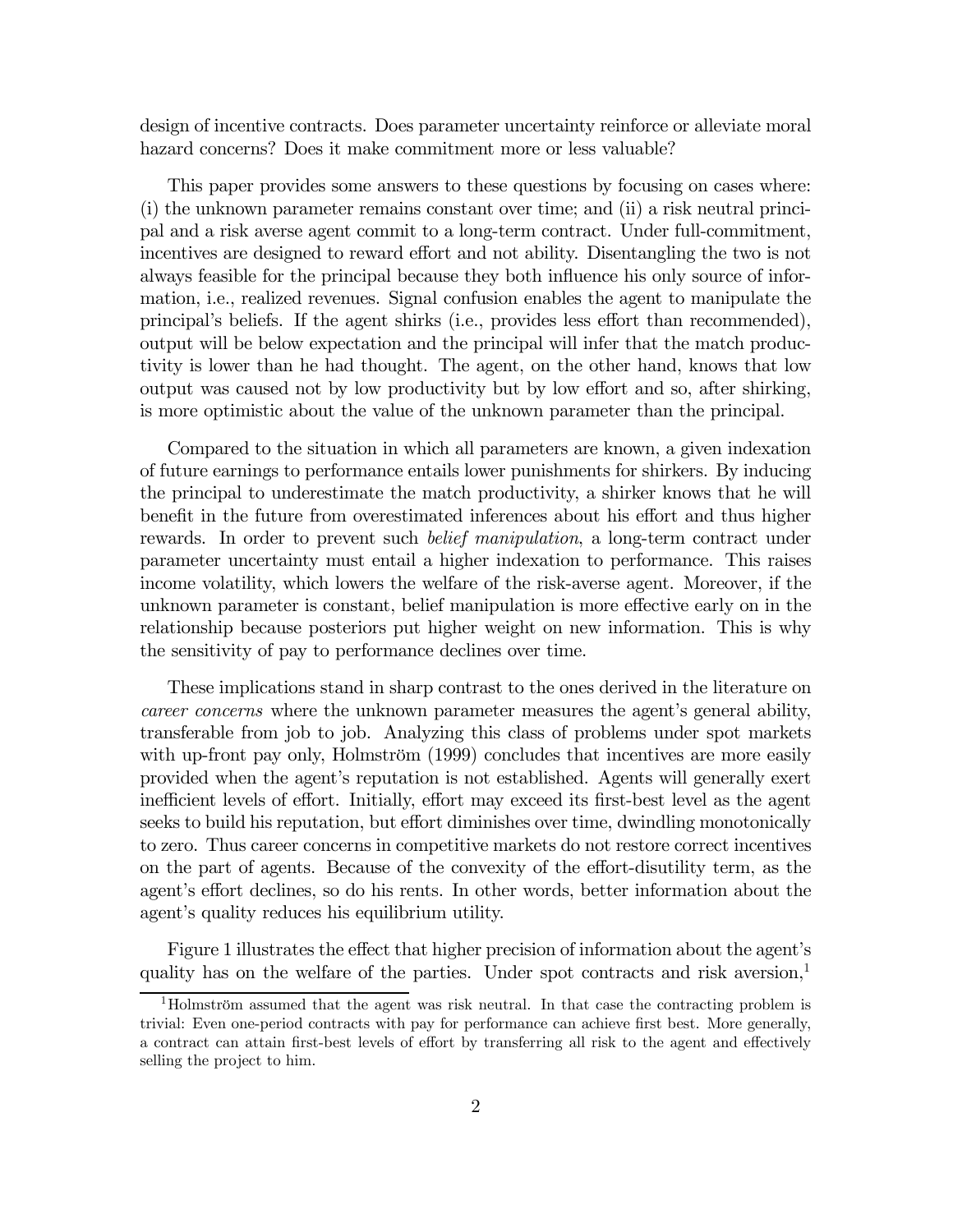

Figure 1: The effect of a rise in precision under spot markets and under **COMMITMENT** 

competition for the agent's services ensures that the principal earns zero profits, and so we are on the horizontal axis. The agent's risk aversion makes little difference to the solution: Effort still converges monotonically to zero. Starting at a point on the horizontal axis where the agent's value is  $v_A$ , a rise in information about the agent's quality leaves the principal's welfare unchanged at zero, but reduces the agent's welfare from  $v_A$  to  $v_B$ , as illustrated by the arrow pointing to the left on the horizontal axis.

For reasons discussed above, we find that the opposite happens under full commitment. The spot contract is feasible but is generally suboptimal, and therefore the utilities that it generates are strictly inside the Pareto frontier. When we raise precision about the agent's quality, the contract curve shifts out, as illustrated by the arrow pointing up and to the right. In contrast to spot markets then, better information *raises* utility and pushes the Pareto frontier out. Consequently, the value of commitment is higher when information about quality is more precise.

Once the principal-agent relationship starts, both parties are assumed to be fully committed to it; participation constraints do not exist. Except for a possibly different initial-utility level, our full-commitment solution applies equally to situations in which the unknown parameter is specific to the principal-agent match. In that case, a spotmarket would work very poorly indeed, because the agent would deliver no effort, ever, as he would have no reputational concerns. The value of commitment is then even larger than in the case where ability is transferable, and the value again is higher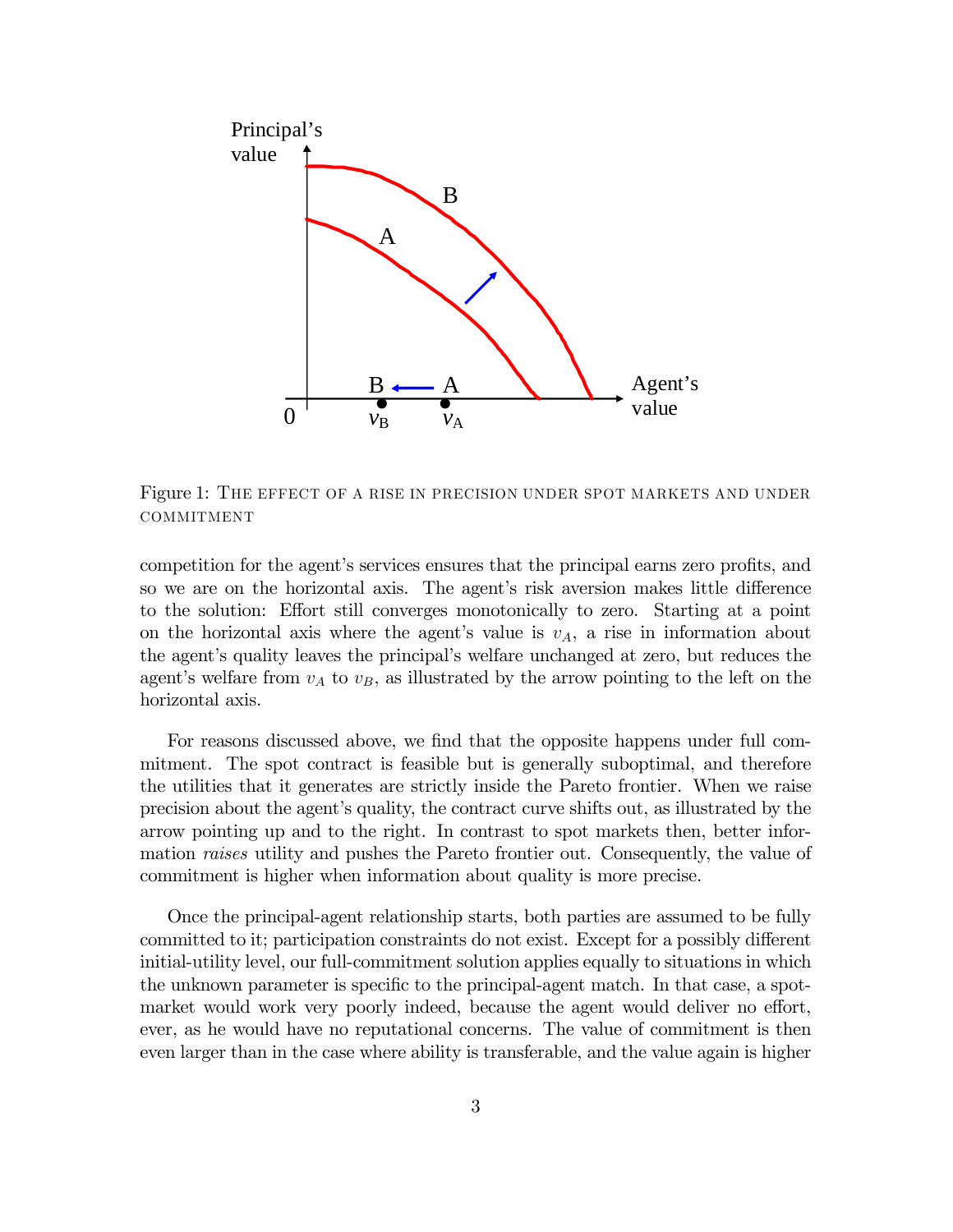when knowledge of the match-quality parameter is more precise.

Analyzing models with commitment and belief divergence entails the following technical issue: Each deviation drives a permanent wedge between the agent's and the principal's posteriors. As the duration of the relationship increases, the state space is in general unbounded because the entire history of actions matters for evaluating the agent's options off the equilibrium path. Models where the noise is Markovian contain our assumptions about parameter uncertainty as a special case when the persistence becomes infinite and where the initial value is unknown with a common prior attached to it. In that case the unknown parameter is the initial condition of the process. Fernandes and Phelan (2000) or Williams (2008) study such Markovian processes but they assume that the initial value is public knowledge. A recursive approach to the problem would generally need to take beliefs of the agent and beliefs of the principal as separate states. This, broadly speaking, is the approach Fernandes and Phelan (2000) proposed. Unfortunately, it implies that the state space grows with the number of potential deviations and is therefore ill-suited to solving our problem where information persistence extends over several periods and actions are defined over a continuum.

We rely instead on a first-order approach, meaning that we focus on the equilibrium path and establish necessary condition for recommended effort to be optimal. The difficulty with this solution method is that it may identify contracts that are not implementable because the concavity of the agent's objective function is not guaranteed. Sufficient conditions have been established in the static case by Rogerson (1985). Similar results in dynamic environments are not known. One remedy is to numerically check the implementability of the solution, as in Abraham and Pavoni (2008). To the best of our knowledge, the only proof in discrete time is by Kapicka (2006) and is rather specific to the reporting problem analyzed in his paper. Hopenhayn and Jarque (2007) also analyze persistence in a principal-agent model under the assumption that the effort decision occurs solely in the first period, whereas Jarque (2008) assumes that the probability distribution over future output depends positively on a weighted sum of past efforts.

To establish implementability, we cast our problem in continuous time. This allows us to derive a parameter restriction under which recommended effort meets both necessary and sufficient conditions of the agent. The proof relies on the concavity of the agent's Hamiltonian, a strategy that was initially applied by Schättler and Sung (1993) to continuous time contracts without persistent information. Williams (2008, 2009) extends their methodology to incentives contracts with hidden savings or reporting problems with persistent information. Our analysis shares many similarities with his approach. It differs in that we have to model the learning process and thus need to introduce contract duration as a state. Furthermore, we propose a different proof strategy based on the work of Cvitanic *et al.* (2009).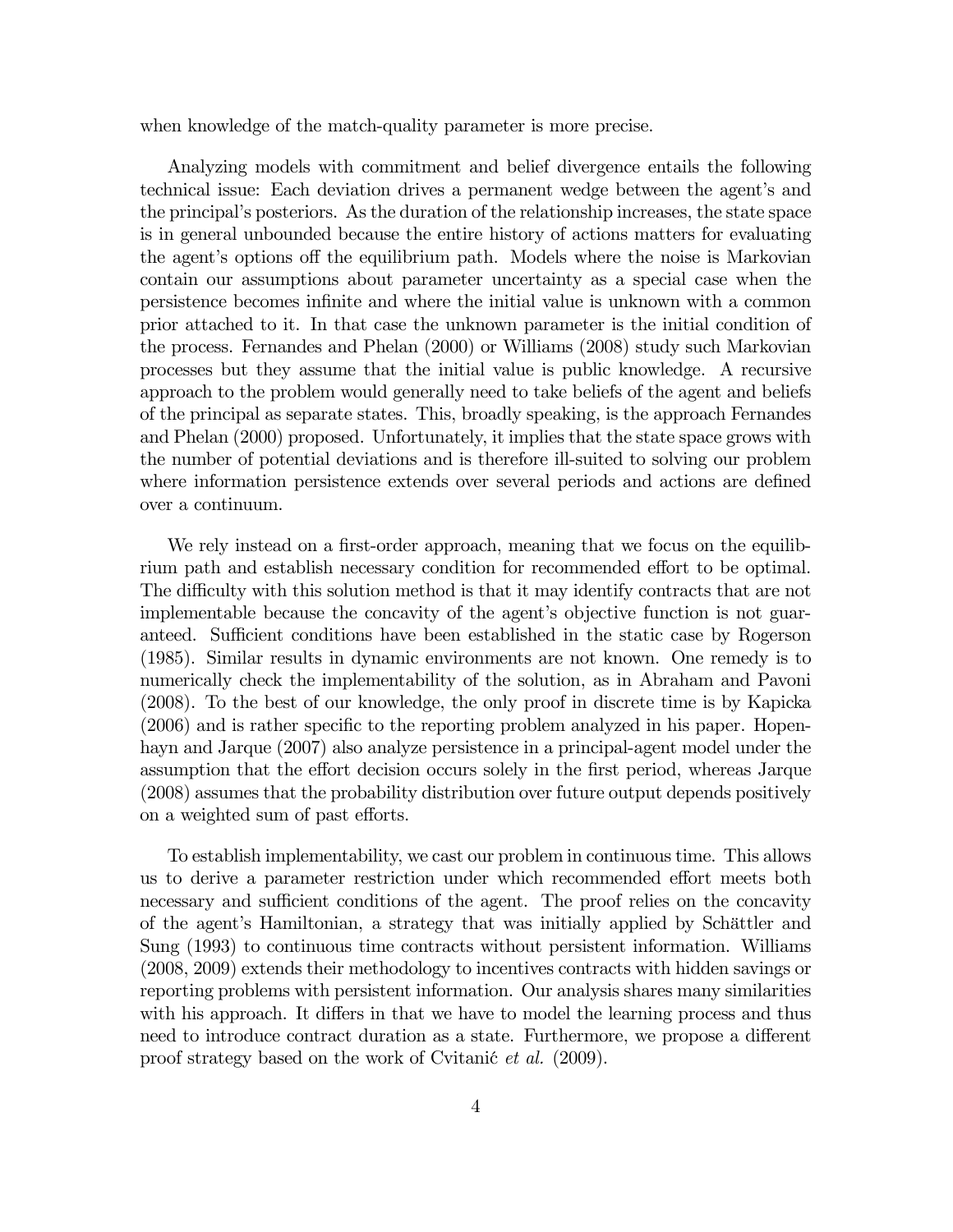A burgeoning literature illustrates the advantages of using continuous time methods to analyze dynamic contracts, such as Sannikov (2008) though this paper does not feature learning. A series of recent papers on learning and dynamic incentives is even more closely related to our work. Adrian and Westerfield (2009) analyze a dynamic contracting model in which principal and agent disagree about the resolution of uncertainty. They avoid complications linked to private information by assuming that agent's posteriors are common knowledge so that the two parties agree to disagree. Giat et al. (2010) extend the model of Holmström and Milgrom (1987) by also allowing initial beliefs to be asymmetric. They focus on contracts specifying a single transfer at the end of the predetermined contracting horizon whereas our setting allows transfers to be made throughout the relationship. Finally, DeMarzo and Sannikov (2008) characterize continuous-time contracts when the agent's quality varies over time and is autocorrelated. On the one hand, our set-up is more specific since we focus on cases where the unknown state remains constant through time and the agent liability is not limited. On the other hand, we introduce risk aversion on the agent's side. Hence, whereas the main insights in DeMarzo and Sannikov (2008) are linked to the optimal separation policy, our paper focuses on the incentives-insurance trade-off.

The paper is structured as follows. Section 2 lays out the model's set-up. In section 3, we derive the agent's necessary and sufficient conditions. Then we solve for the optimal contract under exponential utility. We propose a closed form solution for the principal's rent and optimal wage schedule. The properties of the optimal contract are discussed in Section 4. Section 5 contrasts the full-commitment with the spot wages solution of Holmström (1999) and the solution under partial commitment of Gibbons and Murphy (1992). Section 6 sums up our main findings whereas the proofs of the Propositions and Corollaries are in Appendix A, and proofs of some tangential claims are in Appendix B, and a simulation description in Appendix C.

### 2 The environment

The production process.— Let  ${B_t}_{t>0}$  be a standard Brownian Motion on a probability space  $(\Omega, \mathcal{F}, P)$ . The cumulative output  $Y_t$  of a match of duration t is observed by both parties and satisfies the stochastic integral equation

$$
Y_t = \int_0^t (\eta + a_s)ds + \int_0^t \sigma dB_s \ . \tag{1}
$$

The *time-invariant* productivity is denoted by  $\eta$  whereas a is the effort provided by the agent. The agent's action thus shifts average output but does not directly affect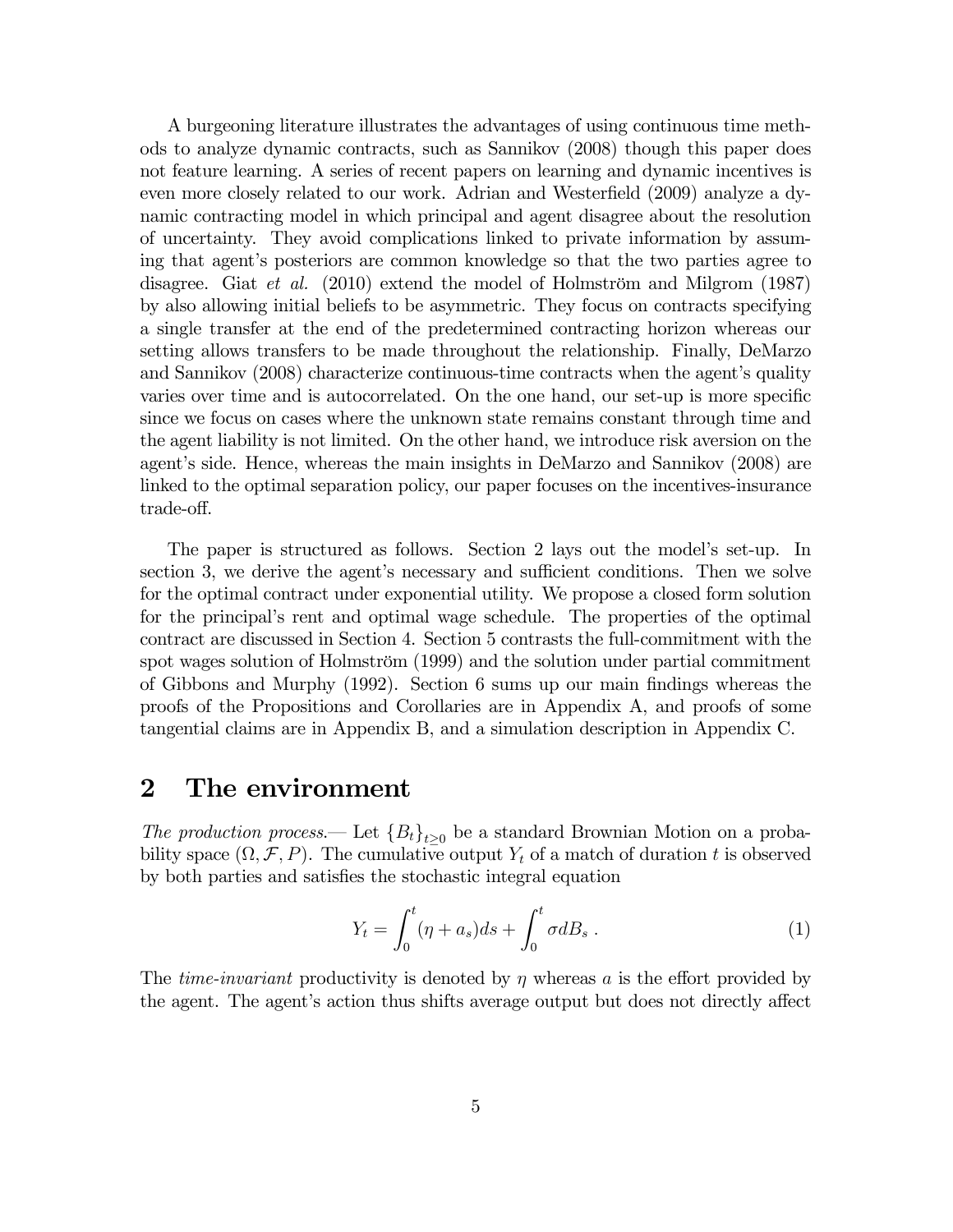its volatility.2

Learning.— No one knows  $\eta$  at the outset, and common priors are normal with mean  $m_0$  and precision  $h_0$ . Posteriors over  $\eta$  depend on  $Y_t$  and on cumulative effort  $A_t \triangleq \int_0^t a_s ds$ . Conditional on  $(Y_t, A_t, t)$ , they are also normal with mean

$$
\hat{\eta}(Y_t - A_t, t) \triangleq E_t [\eta | Y_t, A_t] = \frac{h_0 m_0 + \sigma^{-2} (Y_t - A_t)}{h_t} , \qquad (2)
$$

and with precision

$$
h_t \triangleq h_0 + \sigma^{-2}t \tag{3}
$$

Focusing on normal priors over the mean of a normally distributed process enables us to summarize all the statistically significant information by just three variables: cumulative output Y, cumulative effort A and elapsed time  $t$ . Especially useful for the characterization of optimal contracts is the fact that beliefs depend on the history of a through A alone. Hence it is sufficient to keep track of cumulative effort instead of the whole effort path.

Preferences.—The agent is risk averse and cannot borrow and lend. For all  $t \geq 0$ and any given event  $\omega \in \Omega$ , we define a wage function  $w : \mathbb{R}^+ \times \Omega \to \mathbb{R}$ . The agent preferences as of time 0 read

$$
\mathcal{U}_0 \triangleq \int_0^\infty e^{-\rho t} U(w_t(\omega), a_t) dt , \qquad (4)
$$

with  $\rho > 0$ . Our specification of wages is quite general since they can depend on the entire past and present  $\{Y_s; 0 \le s \le t\}$  of the output process.

The principal is risk neutral and seeks to maximize output net of wages. His inter-temporal preferences are

$$
\pi_0 \triangleq \int_0^\infty e^{-\rho t} \left( dY_t - w_t(\omega) \right) dt , \qquad (5)
$$

where we have imposed a common discount rate for the agent and principal.

$$
Y_t^{\Delta} = \sum_{i=1}^{t/\Delta} \left( (\eta + a_i) \Delta + \sigma \varepsilon_i \sqrt{\Delta} \right),
$$

where  $a_i = a_{\Delta i}$ , and where  $\varepsilon_i$  is an i.i.d. shock with unit variance.

<sup>&</sup>lt;sup>2</sup>Two remarks about eq. (1). First, if  $a_t$  is continuous, (1) can be thought of as the limit of the following discrete time process when the interval length  $\Delta$  converges to zero

Second, only mean output depends on a, not its variance. For if, instead,  $\sigma$  also depended on a, say as  $\sigma(a)$ , the principal could perfectly infer  $\sigma(a)$  and hence, a, from the observed quadratic variation of Y as  $\Delta \rightarrow 0$ , for then the signal-noise ratio becomes unbounded.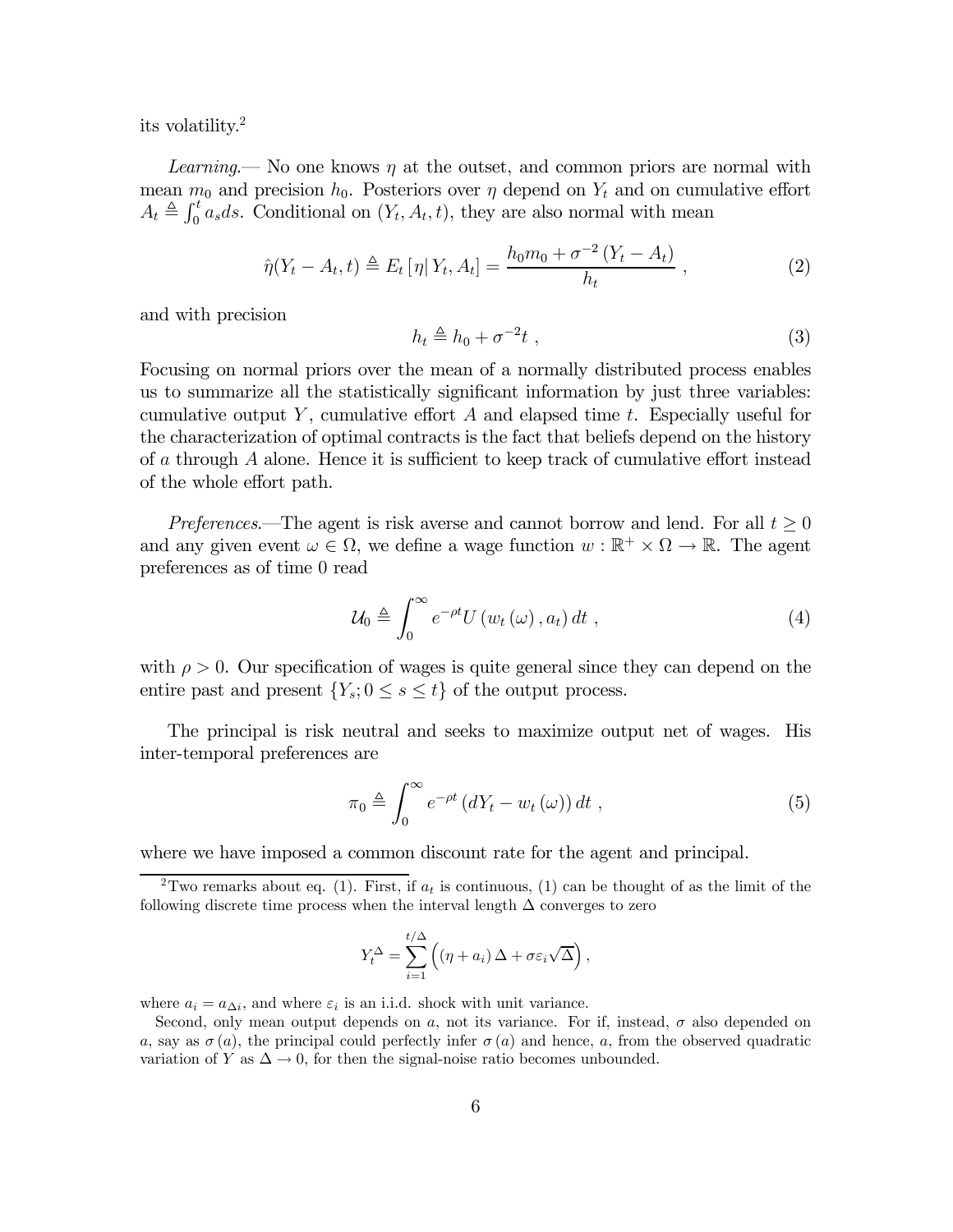### 3 Long-term contracts

We assume that the parties can commit to a long-term contract. The agent's problem is characterized in the first sub-section. We derive the necessary conditions for a given action to be optimal and then establish a restriction under which they are also sufficient. The subsequent section focuses on the principal's problem and contains a closed form solution for the optimal contract.

Long-term contracts allow for arbitrary history dependence. We follow the usual practice of adding recommended effort  $a^*$  to the contract definition. Accordingly, since a given output path is a random element of the space  $\Omega$ , a contract is a mapping  $(w, a^*) : \mathbb{R}^+ \times \Omega \to \mathbb{R} \times [0, 1]$  that associates at each time t a wage-effort pair to any output path. The mapping must be predictable based on information that the principal has, i.e., they can depend on past output but not on past effort. Otherwise contracts remain general since they can depend on the entire past and present  ${Y_s; 0 \lt s \lt t}$  of the output process.<sup>3</sup>

Beliefs and actions of the two parties.— The principal's beliefs are governed by (2) in which  $A = A^*$  and by (3). By contrast, the agent's beliefs incorporate the actual level of effort a which only he knows. The agent's beliefs are, in other words, governed by (2) in which A and not  $A^*$  enters. Let  $\mathcal{F}_t^a \triangleq \sigma(Y_s, a_s; 0 \le s \le t)$  denote the filtration generated by  $(Y, a)$  and  $\mathbb{F}^a \triangleq {\{\mathcal{F}^a_t\}}_{t\geq 0}$  the P-augmentation of this natural filtration. The filtering theorem of Fujisaki et al. (1972) implies that the innovation process

$$
dZ_t \triangleq \frac{1}{\sigma} \left[ dY_t - (\hat{\eta}(Y_t - A_t, t) + a_t) dt \right]
$$
\n(6)

is a standard Brownian motion on the probability space  $(\Omega, \mathcal{F}^a, P)$ .<sup>4</sup> In other words,  $Z_t$  is the cumulative surprise to someone who believes that  $Y_t$  was accompanied by the effort sequence  $(a_s)_0^t$ . Moreover,  $\hat{\eta}$  is a P-martingale<sup>5</sup> with decreasing variance:

$$
d\hat{\eta}(Y_t - A_t, t) = \frac{\sigma^{-1}}{h_t} dZ_t \tag{7}
$$

$$
d\hat{\eta}(X,t) = \frac{\partial \hat{\eta}(X,t)}{\partial t}dt + \frac{\partial \hat{\eta}(X,t)}{\partial X}dX = -\frac{\sigma^{-2}}{h_t}\hat{\eta}(X,t) + \frac{\sigma^{-2}}{h_t}(\hat{\eta}(X,t) + \sigma dZ_t) = \frac{\sigma^{-1}}{h_t}dZ_t.
$$

<sup>&</sup>lt;sup>3</sup>Given the diffusion property of the output process, one should think of  $\Omega = C([0,T];\mathbb{R})$  as the space of continuous functions  $\omega : [0, T] \to \mathbb{R}$  and of the process defined in (6)  $Z_t(\omega) = \omega(t)$ ,  $0 \leq t \leq T$ , as the coordinate mapping process with Wiener measure P on  $(\Omega, \mathcal{F}_t^Y)$ . Accordingly a contract is a mapping  $(w, a^*) : \mathbb{R}^+ \times C([0, T]; \mathbb{R}) \to \mathbb{R} \times [0, 1]$ .<br><sup>4</sup>As shown in Section 10.2. of Kallianpur (1980), the linearity of the filtering problem implies

that the filtrations generated by the output and innovation processes coincide. More formally, for  $\mathcal{F}^Z_t \triangleq \sigma(Z_s; 0 \leq s \leq t)$ , we have  $\mathcal{F}^a_t = \mathcal{F}^Z_t$ 

<sup>&</sup>lt;sup>5</sup>The equality follows directly from Ito's lemma. Let  $X \triangleq Y - A$  denote cumulative output net of cumulative effort so that by Ito's lemma,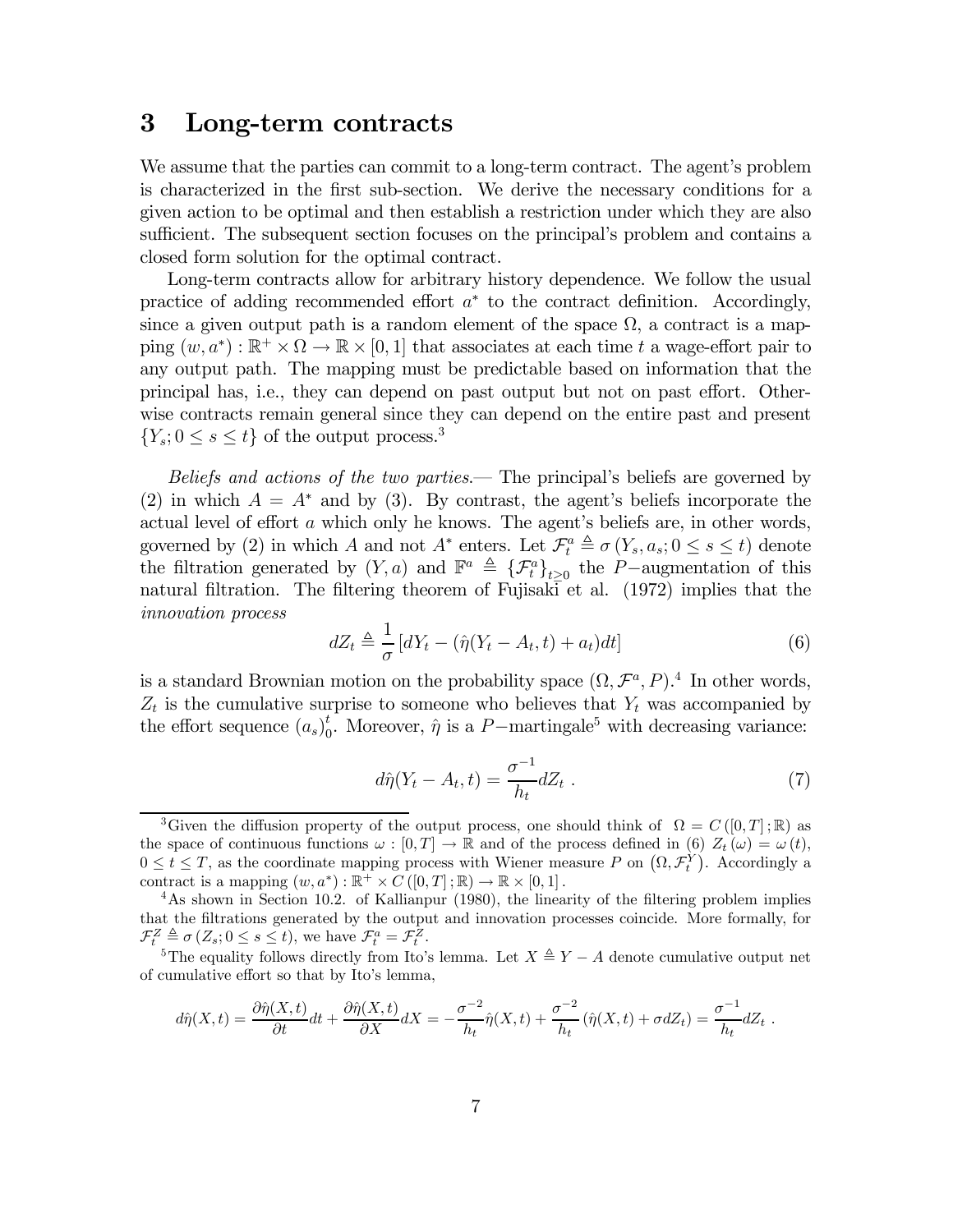We assume<sup>6</sup> that effort  $a_t \in [0,1]$  and focus on the class A of admissible control processes  $a : \mathbb{R}^+ \times \Omega \to [0, 1]$  that are  $\mathbb{F}^a$ -predictable.<sup>7</sup> Given that the principal does not observe actual effort a, the information available to him is restricted to the filtration  $\mathcal{F}_t^Y \triangleq \sigma(Y_s; 0 \le s \le t)$  generated by Y whose augmentation we denote by  $\mathbb{F}^{Y} \triangleq {\{\mathcal{F}_{t}^{Y}\}}_{t\geq0}$ . The principal can nonetheless update his belief about  $\eta$  but his inference is based on his expectation of the agent's effort which we denote by  $a_t^*$ and hereafter call *recommended effort*. An effort path is an equilibrium path when recommended and actual effort do coincide, i.e. if  $a_t = a_t^*$  for all t.

#### 3.1 Agent's problem

We impose a terminal date  $T$  on the contracting horizon. Until then, both principal and agent are fully committed to the relationship. The agent's continuation value at time t reads

$$
v_t \triangleq \max_{a \in \mathcal{A}} E\left[\int_t^T e^{-\rho(s-t)} U\left(w(\overline{Y}_s), a_s\right) ds + e^{-\rho(T-t)} W\left(Y_T\right) \middle| \mathcal{F}_t^a\right],\tag{8}
$$

where the output path is denoted by  $\overline{Y}_t = \{Y_s : 0 \le s \le t\}$  and  $W(\cdot)$  is the terminal utility which depends on cumulative output.8 The agent's compute his continuation value by taking a conditional expectation under the filtration  $\mathcal{F}^a_t$  which varies with the level of cumulated effort. The principal, however, does not observe actual actions. Thus he shall need to keep track of continuation values for any potential level of cumulative effort. Instead, we will adopt a first order approach by focusing on the continuation value along the equilibrium path and by establishing conditions under which our solution is indeed globally optimal.

$$
p_t = E\left[-\int_t^T e^{-\rho(s-t)} \gamma_s \frac{\sigma^{-2}}{h_s} ds + e^{-\rho(T-t)} W_A\left(Y_T, A_T\right) \middle| \mathcal{F}_t^a\right]
$$

.

 $6$ Our results extend to the general case where effort takes value in a countable union of compact subsets of some separable metric space. Since this does not lead to new insights, we restrict our attention to the unit interval.

<sup>&</sup>lt;sup>7</sup>A mapping is predictable when it is  $\mathcal{P}-$ measurable, with  $\mathcal P$  denoting the  $\sigma$ -algebra of predictable subsets of the product space  $\mathbb{R}^+ \times \Omega$ , i.e. the smallest  $\sigma$ -algebra on  $\mathbb{R}^+ \times \Omega$  making all left-continuous and adapted processes measurable.

<sup>&</sup>lt;sup>8</sup>Since we shall let  $T \to \infty$ , we have assumed a tractable form for W. The results that follow also hold in the case where W depends on the whole output path  $\overline{Y}_t$ . It is straightforward to allow  $W$  to also depend on cumulative effort  $A$ . Then one would have to redefine the stochastic process  $p$  defined in equation (13) below as

Apart from that, the results below hold with few or no changes. The specification of the terminal utility would matter if we were to focus on repeated contracts, with W capturing the agent's outside option and the ability of the principal to reward him at the end of the relationship. We do not consider such generalizations because this paper focuses on the limit situation where both parties are forever committed. Then the specification of the terminal utility becomes immaterial to the analysis.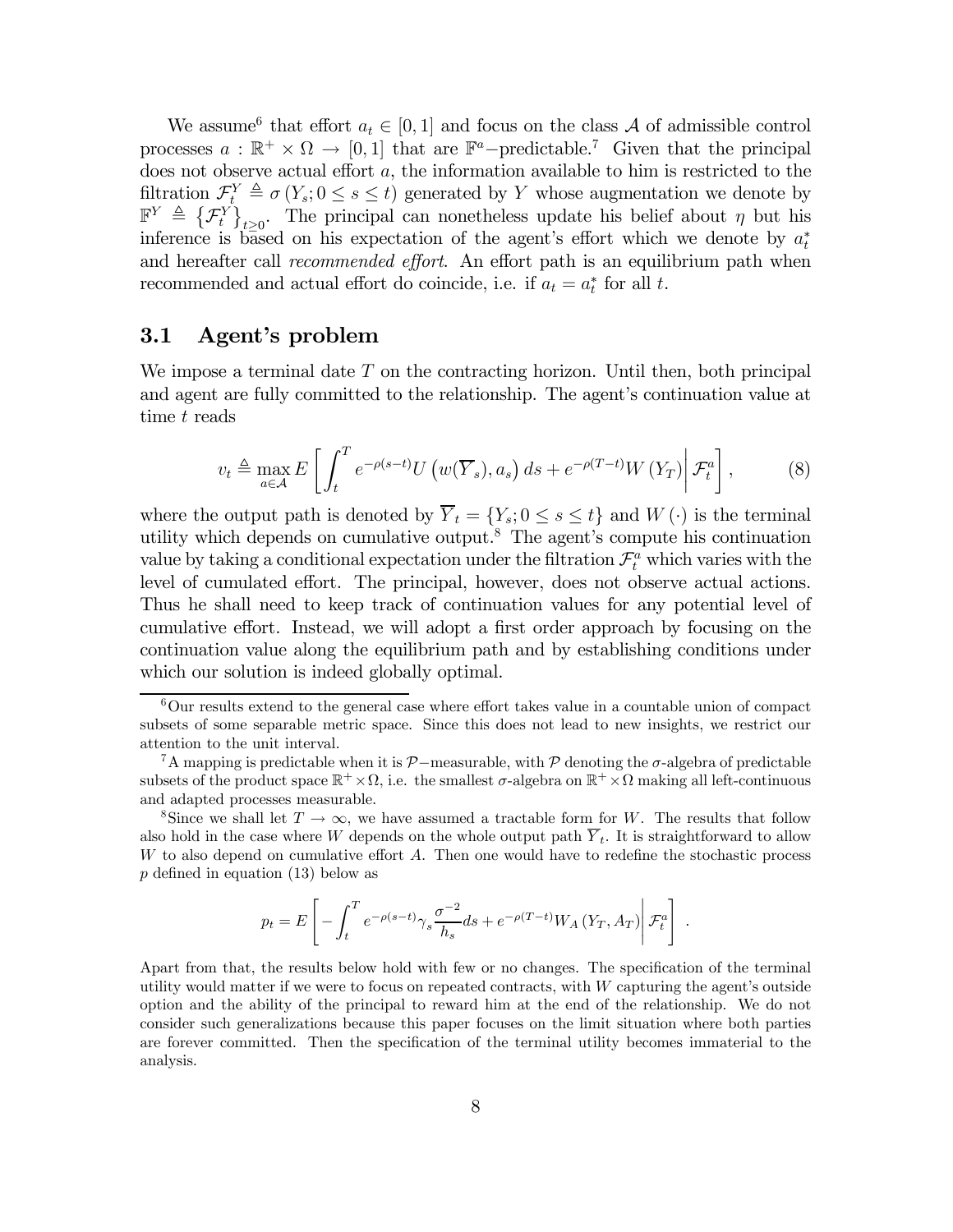#### 3.1.1 Necessary conditions for the agent's problem

The optimization problem (8) cannot be analyzed with standard methods because the objective function depends on the process  $w$  which is non-Markovian. We instead use a martingale approach. Faced with a contract  $w$ , the agent controls the distribution of  $w_t$  through his choice of effort. Under this interpretation, the agent controls the probability measure over realizations of w. The Radon—Nikodym derivative associated with any effort path is a Markovian process, and so this approach makes our optimization problem treatable with optimal control techniques.<sup>9</sup>

The idea of applying this approach to principal-agent models goes back to Mirrlees (1974). Our problem is complicated by the learning mechanism as past efforts affect not only current wages but also future expectations. We show in the Appendix how this difficulty can be handled through an extension of the proof by Cvitanic et  $al$ .  $(2009)$  which leads to the necessary condition stated below.<sup>10</sup>

**Proposition 1** There exists a unique decomposition for the agent's continuation value

$$
dv_t = [\rho v_t - U(w_t, a_t)] dt + \gamma_t \sigma dZ_t , \qquad (9)
$$

$$
v_T = W(Y_T) \t{,} \t(10)
$$

where  $\gamma$  is a square integrable predictable process. The necessary condition for  $a^*$  to be an optimal control reads

$$
\left[\gamma_t + E_t \left[ -\int_t^T e^{-\rho(s-t)} \gamma_s \frac{\sigma^{-2}}{h_s} ds \right] + U_a \left( w_t, a^* \right) \right] \left( a - a^* \right) \leq 0 , \tag{11}
$$

for all  $a \in [0, 1]$ .

An increase in current effort has two effects: it raises the promised value along the equilibrium path and increases cumulative effort. The first effect is proportional to the process  $\gamma$  which measures the sensitivity of the agent's value to output, whereas the second effect is captured by the expectation term in (11). Some insight can be gained noticing that the forward looking term vanishes when parameter uncertainty is negligible, i.e.  $\sigma^{-2}/h_s = 0$  for all  $s \geq t$ . Then for a control to be optimal it must maximize the expected change in continuation value minus the marginal cost of effort. This, as one should expect, is the necessary condition in Sannikov (2008).

Introducing parameter uncertainty leads to the addition of the expected future sensitivities weighted by their precision ratios because they capture the marginal impact of current effort on expected earnings. To see this, observe first that  $\partial \hat{\eta}(Y_s -$ 

 $9<sup>9</sup>A$  more concise way to formulate the advantages of the martingale approach is to observe that the control is not anymore closed loop but instead open loop with respect to the output process.

<sup>&</sup>lt;sup>10</sup>The necessary condition can also be derived using Williams' (2008, 2009) method based on the stochastic maximum principle.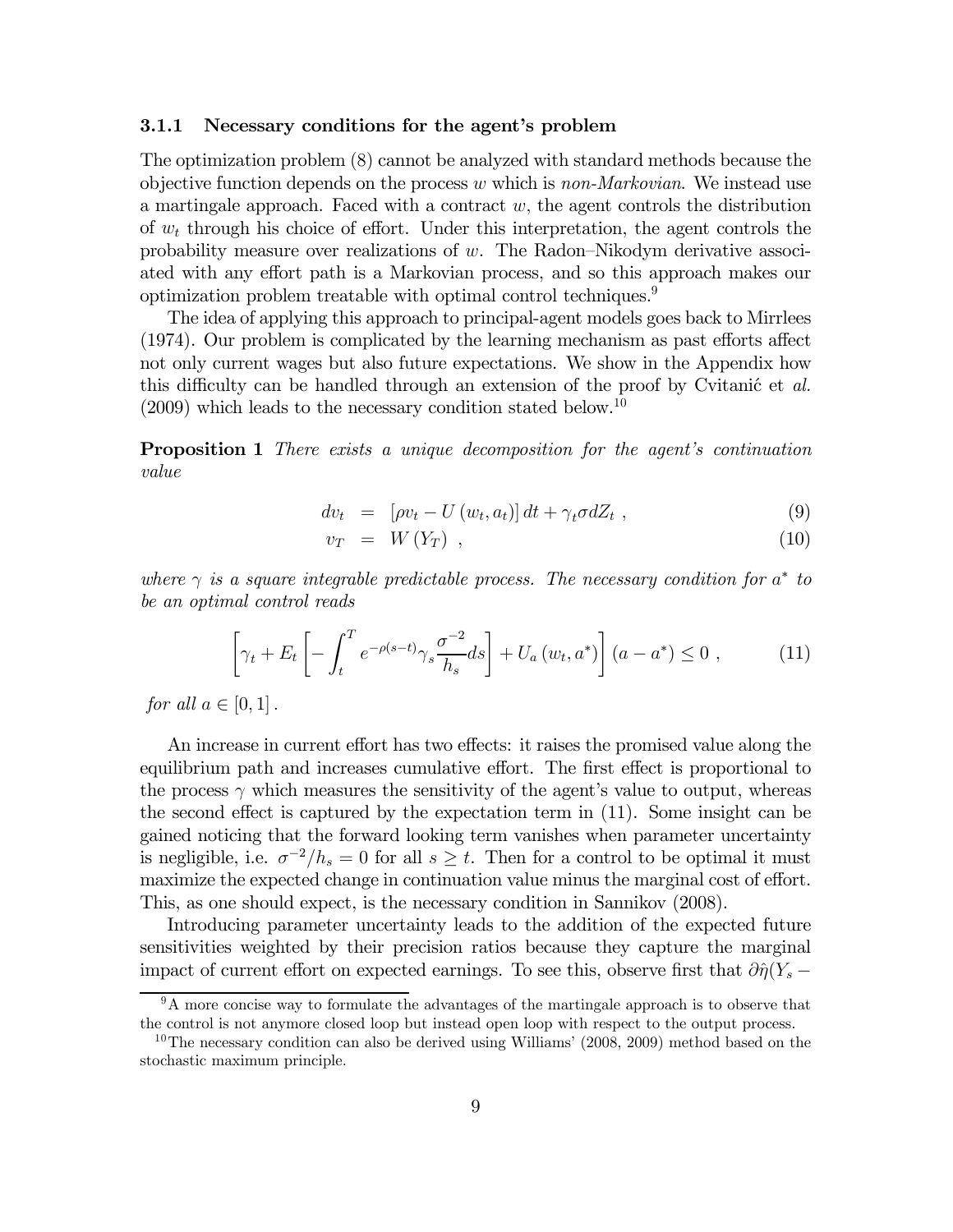$A_s$ , a)/ $\partial a_t = -\sigma^{-2}/h_s$  for all  $s \geq t$ . Hence a marginal increase in  $a_t$  lowers date-s posteriors about  $\eta$  by the amount  $\sigma^{-2}/h_s$ . The impact in utils follows multiplying these marginal effects by the expected value of the sensitivity parameter  $\gamma$ .

Although intuitive, the necessary condition is not very convenient from an analytical point of view. We hereafter write it in a more compact form through the introduction of an additional stochastic process  $p$  for private information

$$
\left[\frac{\sigma^{-2}}{h_t}p_t + \gamma_t + U_a(w_t, a^*)\right](a - a^*) \le 0, \text{ for all } a \in [0, 1],
$$
 (12)

where

$$
p_t \triangleq h_t E \left[ - \int_t^T e^{-\rho(s-t)} \gamma_s \frac{1}{h_s} ds \middle| \mathcal{F}_t^a \right] \,. \tag{13}
$$

The reformulated necessary condition (12) involves two stochastic variables. This is a usual result for dynamic contracts with private information.<sup>11</sup> First, we recover the now standard technique of using the promised value to encode past history. A related interpretation can be inferred for  $p$  noticing that, since the agent is risk averse, it is reasonable to conjecture that the principal will minimize the volatility parameter  $\gamma$ . The incentive constraint implied by (12) is

$$
\gamma_t \ge -U_a(w_t, a_t) - \frac{\sigma^{-2}}{h_t} p_t . \tag{14}
$$

Hence, as long as  $a_t^* > 0$ , the necessary condition (12) will hold with equality almost everywhere along the equilibrium path. We show below that this indeed holds true for our parametrization of the utility function. We therefore replace  $\gamma_t$  by the expression implied for it when (12) binds and, as shown in Appendix B.1., obtain the following solution:

$$
p_t = E\left[\int_t^T e^{-\rho(s-t)} U_a(w_s, a_s) ds \middle| \mathcal{F}_t^a\right] < 0. \tag{15}
$$

Intuition behind  $(15)$ . The second state variable p is evidently equal to the expected discounted marginal cost of future efforts. Multiplying it by the ratio  $\sigma^{-2}/h_t$ yields the marginal effect of cumulative effort on the continuation value. The intuition for this result can be laid out considering mimicking strategies. Fix  $\overline{Y}_t$  and lower  $A_t$  by  $\delta > 0$ . Then define a strategy enabling the agent to reproduce the payoffs of an agent with the reference level  $A_t$  of past effort. Let  $a_t^*$  denote the optimal effort at time t of the reference policy with cumulative effort  $A_t$ . By providing  $a_t^{\delta} = a_t^* - \delta \sigma^{-2}/h_t$ ,<sup>12</sup>

 $11$  For example, Werning  $(2001)$  shows that in principal-agent problems with hidden savings, one has to introduce both continuation value and expected marginal utility from consumption.

<sup>&</sup>lt;sup>12</sup>Such strategies are not feasible when the reference control is at the lower bound, i.e. when  $a_t^* = 0$ . One should therefore interpret our discussion of mimicking strategies as a heuristic one. The rigorous interpretation being that of the expectation term  $E\left[-\int_t^T \gamma_s \left(\frac{\sigma^{-2}}{h_s}\right)\right]$  $\left| \mathcal{F}^a_t \right|$  proposed in the paragraph above.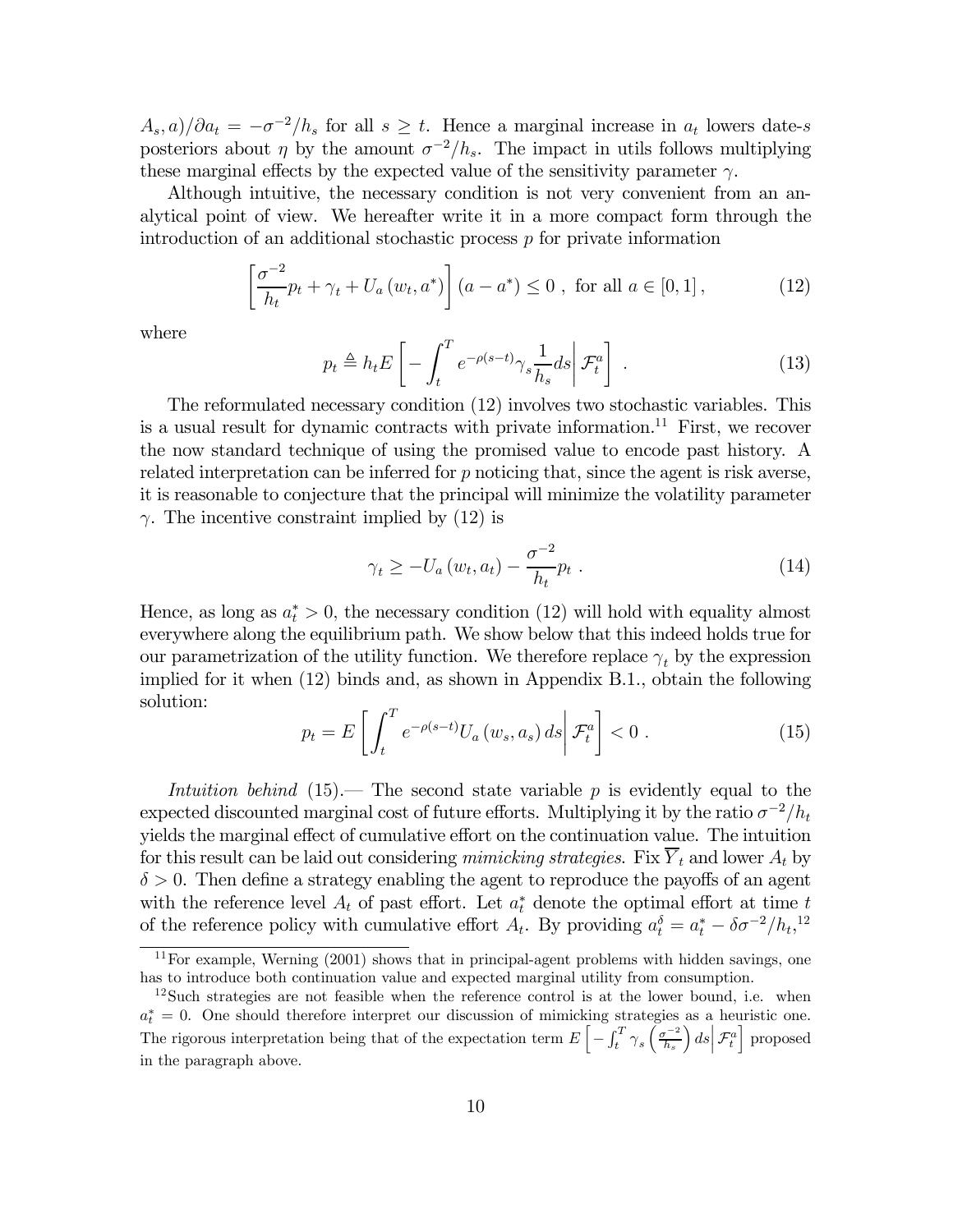the agent with cumulative effort  $A_t - \delta$  ensures that cumulative output will have the same drift as along the reference path

$$
\hat{\eta}(Y_t - (A_t - \delta), t) + a_t^{\delta} = \frac{h_0 m_0 + \sigma^{-2} (A_t - \delta)}{h_t} + a_t^* - \frac{\sigma^{-2}}{h_t} \delta = \hat{\eta}(Y_t - A_t, t) + a_t^*.
$$

Assume now that a similar strategy is employed afterwards, so that  $a_s^{\delta} = a_s^* - a_s^*$  $(\sigma^{-2}/h_t)\delta$  for all  $s \geq t$ . Cumulative effort will be  $A_s^{\delta} = A_s^* - [1 + (\sigma^{-2}/h_t)(s-t)]\delta$ leading to the following output drift

$$
\hat{\eta}(Y_s - A_s^{\delta}, s) + a_s^{\delta} = \frac{h_0 m_0 + \sigma^{-2} (A_s^* - [1 + (\sigma^{-2}/h_t) (s - t)] \delta)}{h_s} + a_s^* - \frac{\sigma^{-2}}{h_t} \delta
$$
  
=  $\hat{\eta}(Y_s - A_s^*, s) + a_s^* - \frac{\sigma^{-2}}{h_t h_s} \left[ \underbrace{(h_t + \sigma^{-2} (s - t))}_{=h_s} - h_s \right] = \hat{\eta}(Y_s - A_s^*, s) + a_s^*.$ 

As desired, the mimicking strategy reproduces the distribution of  $Y_s$  for all  $s \geq t$  and the product  $-(\sigma^{-2}/h_t)p_t$  measures its expected discounted return in utils.<sup>13</sup> It is positive because it took the agent with cumulative effort  $A_t$  more work to produce  $Y_t$ , implying that his productivity is likely to be lower. This adjustment decreases over time because the influence of output on beliefs about  $\eta$  is lower when  $\eta$  is known more precisely. This suggests that incentives become easier to provide, a result that we will discuss at length in Section 4.

#### 3.1.2 Sufficient conditions for the agent's problem

First-order conditions rely on the premise that the agent's objective is globally concave. Unfortunately, principal-agent problems do not always fulfill such a requirement. In our case, establishing concavity is complicated by the persistence of private information: As explained in the introduction, deviations from recommended effort drive a permanent wedge between the beliefs of the agent and that of the principal. This is why excluding one shot deviations does not necessary rule out multiple deviations. In order to clarify this distinction we introduce the notion of *implementability* and refer to a control a as implementable if, when assigned the wage function satisfying the local incentive constraint  $(12)$  and the promise keeping constraints for v and  $p$ , i.e., (9) and (18), the agent finds it optimal to provide effort a.

How to establish implementability for discrete time contracts with persistent information remains an open question.<sup>14</sup> To the contrary, when the model is cast

<sup>&</sup>lt;sup>13</sup>The correction term  $\sigma^{-2}/h_t$  required to mimic the output distribution remains constant over time because of two countervailing mechanisms. One the one hand, as  $h_s$  increases, the impact of past deviations on posteriors decreases over time. On the other hand, the mimicking strategy involves repeated deviations so that the gap between  $A_s^*$  and  $A_s^{\delta}$  widens with time. When the output distribution is normal, these two opposite forces offset each other.

<sup>&</sup>lt;sup>14</sup>The difficulties arising in discrete time settings are thoroughly discussed by Abraham and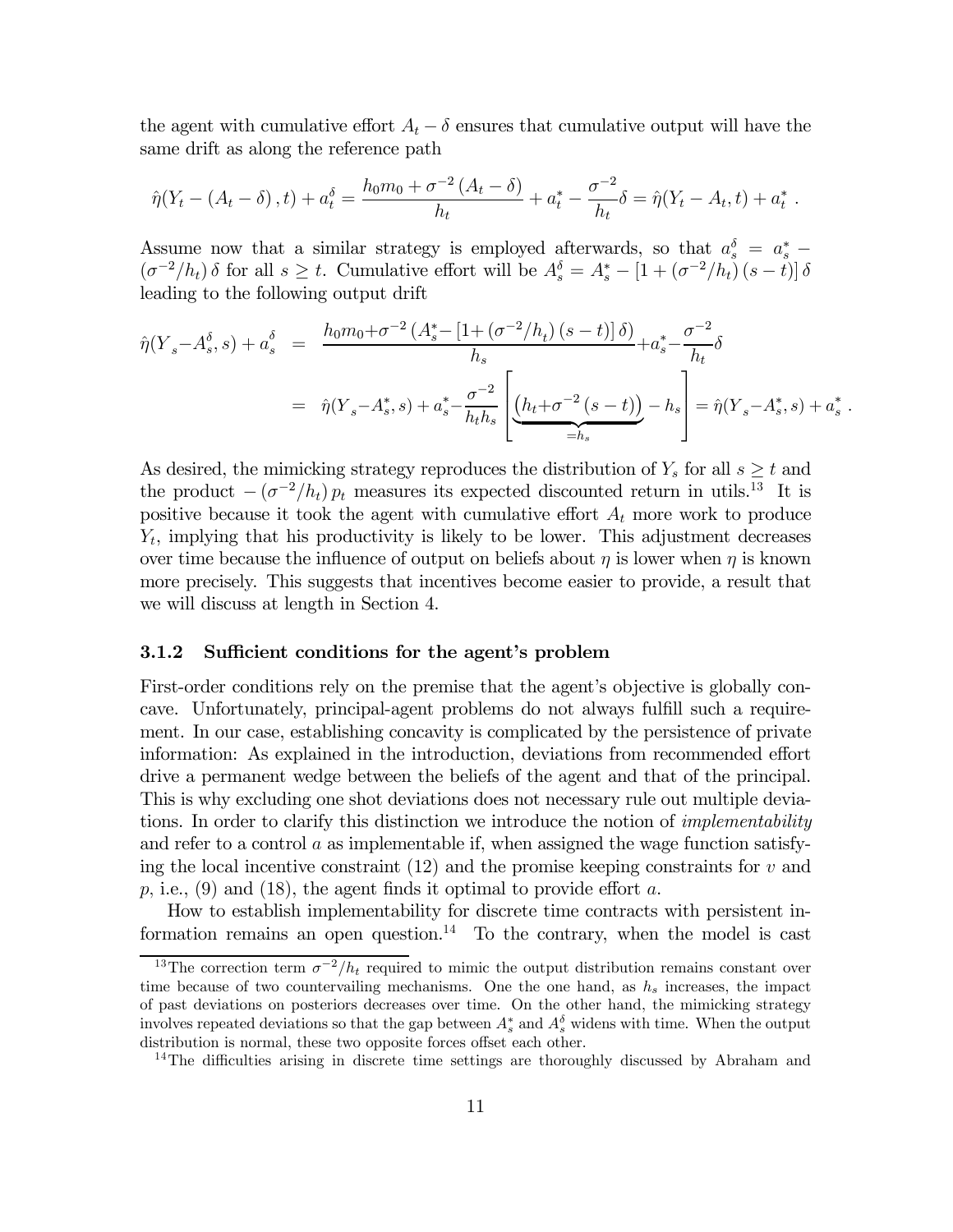in continuous time, the sufficiency of the necessary conditions and thus the implementability of the control follow from the concavity of the agent's Hamiltonian. This general mathematical result is summarized in Theorem 3.5.2 of Yong and Zhou (1999), and has already been used in principal-agent settings by Schättler and Sung (1993) and more recently by Williams (2008). In our case, the agent's Hamiltonian turns out to be concave when the requirements stated in the following proposition are fulfilled.15

**Proposition 2** A control a is implementable if  $(11)$  and

$$
-2U_{aa}(w_t, a_t) \ge e^{\rho t} \xi_t \sigma^2 h_t \tag{16}
$$

are true for almost all t, where  $\xi$  is the predictable process defined uniquely by

$$
E\left[-\int_0^T e^{-\rho s} \gamma_s \frac{\sigma^{-2}}{h_s} ds \middle| \mathcal{F}_t^a\right] - E\left[-\int_0^T e^{-\rho s} \gamma_s \frac{\sigma^{-2}}{h_s} ds \middle| \mathcal{F}_0^a\right] = \int_0^t \xi_s \sigma dZ_s, \text{ for all } t \in [0, T].
$$
\n(17)

According to (15), the process  $\xi_t$  is the random fluctuation in the discounted sum of marginal utilities as evaluated from time 0. These restrictions are stronger than required so that a control might violate them and nevertheless be implementable. Moreover, (16) and (17) are stated in terms of  $\gamma_t$  which is endogenous, implying that (16) has to be verified ex-post for any given contract. In some cases, however, one can translate (16) and (17) into a requirement on the parameters of the model. Indeed, when the agent's utility function is as in  $(20)$ , we shall show that  $(16)$  and  $(17)$  will hold if (27) holds.

Finally, observe that letting the horizon  $T$  go to infinity allows us to discard the terminal condition (10) as long as the transversality condition  $\lim_{T\to\infty}e^{-\rho t}W(Y_T)$  is satisfied. Then we can replace the Backward Stochastic Differential Equation<sup>16</sup> (9) by a Stochastic Differential Equation (SDE hereafter) and express the law of motion of the stochastic process p as follows.

**Corollary 1** There exists a square integrable predictable process  $\vartheta_t$  such that

$$
dp_t = \left[ p_t \left( \rho + \frac{\sigma^{-2}}{h_t} \right) + \gamma_t \right] dt + \vartheta_t \sigma dZ_t , \qquad (18)
$$

Pavoni (2008). To circumvent them, they propose a numerical procedure verifying ex-post the implementability of contracts with hidden effort and savings. See also Kocherlakota (2008) for a discussion of the problem and an analytical example.

 $15$ The concavity requirement derived in Williams (2008) tends to be too stringent for his principalagent problem. Corollary 2 below shows that this is not necessarily the case in our model because implementability is not anymore an issue when parameter precision  $h_t$  goes to infinity.

<sup>16</sup>A Backward Stochastic Differential Equation is a SDE on which a terminal condition has been imposed. In our case, we assumed that the agent's value  $v_t$  equals  $W(Y_t)$  at the end of the contracting horizon, i.e., when  $t = T$ .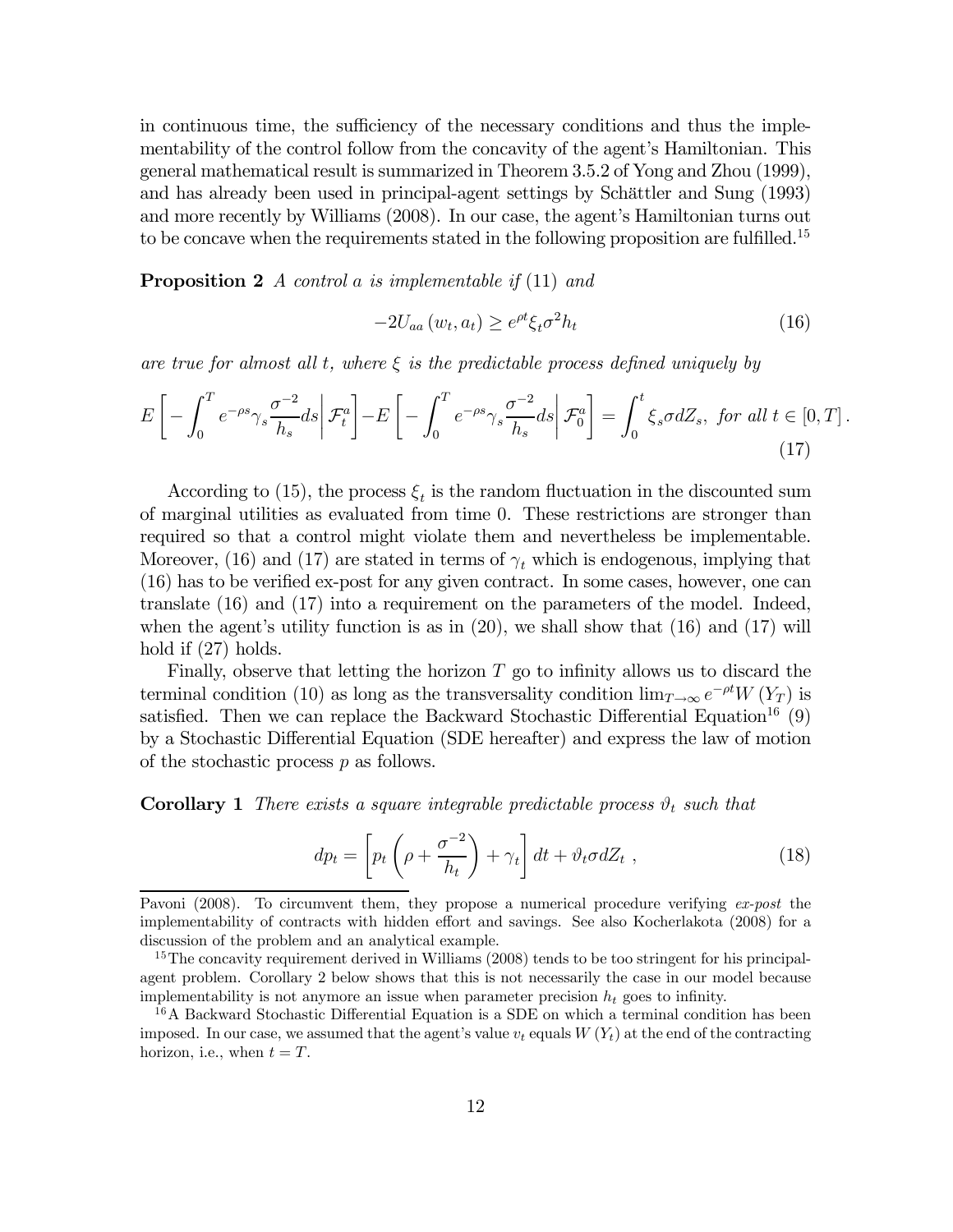$with^{17}$ 

$$
\vartheta_t \triangleq e^{\rho t} \sigma^2 h_t \xi_t,
$$

where  $\xi$  is defined in (17).

#### 3.2 Principal's problem

We now show how one can solve for the principal's problem and derive the optimal contract in closed form when attention is restricted to commitment over an infinite horizon and exponential utility functions. The main idea is to simplify the optimization program by eliminating two states: The first one is a component of the sufficient statistics for beliefs,  $\hat{\eta}$ ; and the second one is the value of private information, p. We now describe how each of these is dealt with.

Eliminating  $\hat{\eta}$  from the list of states.— According to (5) the principal's problem has an infinite horizon,<sup>18</sup> so that his objective reads<sup>19</sup>

$$
J_t = E\left[\int_t^{\infty} e^{-\rho s} \left(\hat{\eta}(Y_s - A_s^*, s) + a_s - w_s\right) ds \middle| \mathcal{F}_t^Y\right]
$$
  
=  $\left(\frac{e^{-\rho t}}{\rho}\right) \hat{\eta}(Y_t - A_t^*, t) + E\left[\int_t^{\infty} e^{-\rho s} \left(a_s - w_s\right) ds \middle| \mathcal{F}_t^Y\right].$ 

The martingale property of beliefs and risk neutrality imply that we can take the posterior mean  $\hat{\eta}$  out of the integral. It is in this sense that incentives are optimally designed to reward effort and not ability. This implies that one of the two sufficient statistics of beliefs, the mean, can be dispensed with as a state, leaving only precision as the remaining belief state. Furthermore, given that  $h_t$  is deterministic, we can simply index it by  $t$ .

We therefore can state the principal's optimization problem  $as^{20}$ 

$$
j_t = \max_{\{a,w,\gamma,\vartheta\}} E\left[\int_t^{\infty} e^{-\rho s} (a_s - w_s) ds \middle| \mathcal{F}_t^Y\right],
$$

<sup>&</sup>lt;sup>17</sup>See Proposition 2 for the definition of  $\xi$ .

<sup>&</sup>lt;sup>18</sup>The convergence as  $T$  goes to infinity of the conditions derived in subsection 3.1 should be understood as an approximation because they are derived using Girsanov's theorem which, as is well known, may fail to produce an equivalent martingale measure in infinite-horizon settings (Firoozi 2006).

<sup>&</sup>lt;sup>19</sup>Profits are discounted from date 0 for analytical convenience.

 $^{20}$ We use a strong formulation for the principal's problem even though we have used a weak formulation for the agent's problem. This change of solution method is usual for principal-agent models. Yet, as discussed in Cvitanic, Wan and Zhang (2009), it may lead to measurability issues if the optimal action directly depends on the Brownian motion. In our case, however,  $a^*$  turns out to be constant over time so that measurability of the optimal control will not be problematic.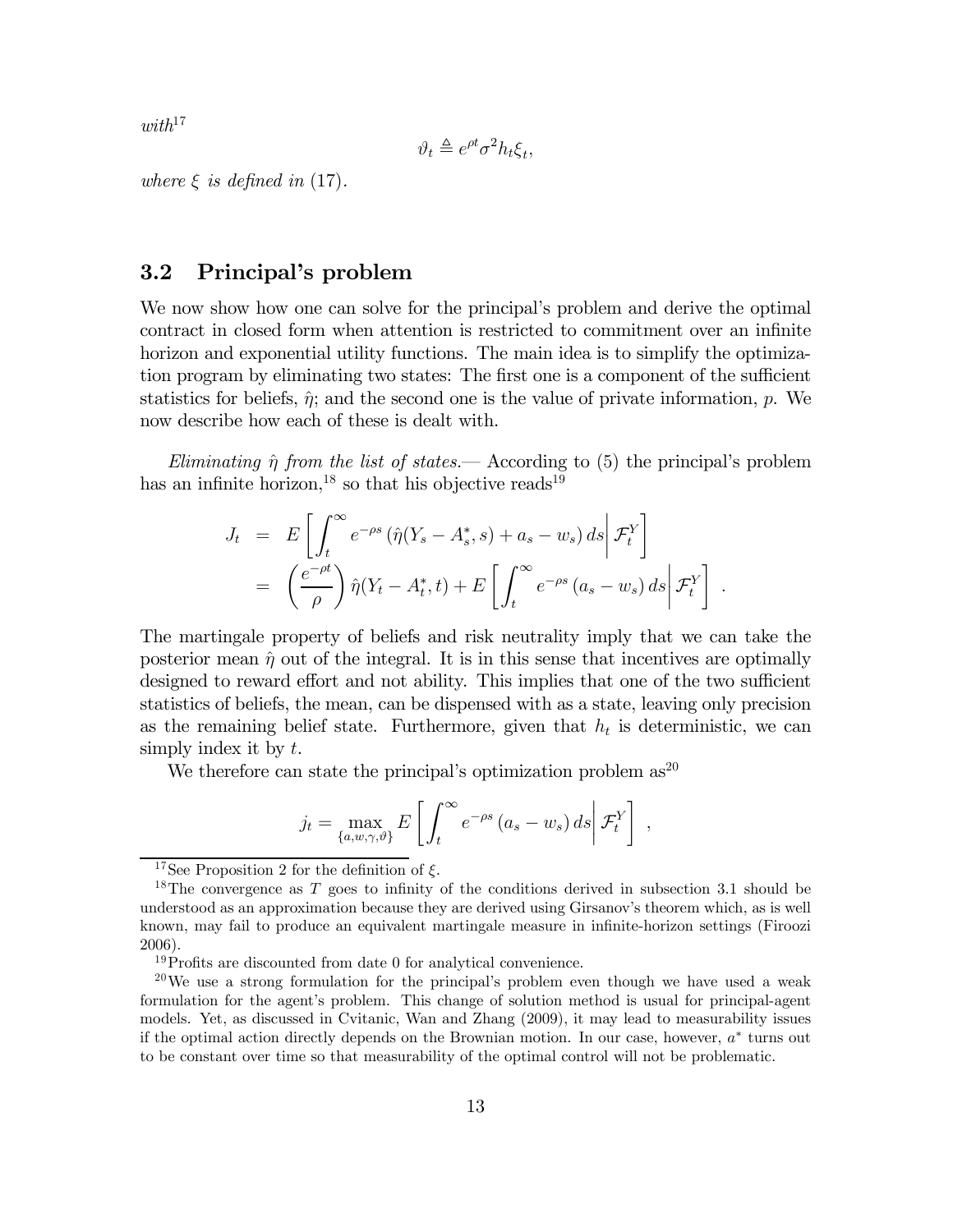subject to the two promise-keeping constraints (9) and (18) and subject to the incentive constraint (14) which holds with equality almost everywhere. This is because, as shown below, the principal's value function is concave in the promised value  $v$  so that he would like to lower the volatility in  $v$  as much as possible. Hence we can treat the volatility term  $\gamma_t = -U_a(w, a) - \frac{\sigma^{-2}}{h_t} p_t$  as a function of the other controls. Furthermore, (15) implies that the deterministic trend for p is equal to  $\rho p-U_a(w, a)$ when (14) binds.

The resulting optimization problem is a standard one since the state variables are Markovian. We are therefore justified in using a Hamilton-Jacobi-Bellman (HJB) equation in order to characterize the principal's value function.<sup>21</sup> If we had to keep all three states  $(t, v, p)$ , the HJB equation would read

$$
0 = \max_{\{a,w,\vartheta\}} \left\{ \begin{array}{c} e^{-\rho t} \left( a - w \right) + \frac{\partial j}{\partial t} + \frac{\partial j}{\partial v} \left( \rho v - U \left( w, a \right) \right) + \frac{\partial j}{\partial p} \left( \rho p - U_a \left( w, a \right) \right) \\ + \frac{\sigma^2}{2} \left[ \frac{\partial^2 j}{\partial v^2} \gamma \left( t, p, w, a \right)^2 + \frac{\partial^2 j}{\partial p^2} \vartheta^2 + 2 \frac{\partial^2 j}{\partial v^2} \gamma \left( t, p, w, a \right) \vartheta \right] \end{array} \right\} \ . \tag{19}
$$

We can, however, reduce the list of states by eliminating  $p$ , and this will simplify  $(19)$ considerably.

Eliminating p from the list of states.— We can also dispense with  $p$  as a state if we assume the following utility function: $^{22}$ 

$$
U(w, a) = -\exp(-\theta (w - \lambda a)), \text{ with } \lambda \in (0, 1) , \qquad (20)
$$

for  $a \in [0,1]$ . Imposing  $\lambda < 1$  ensures that the first-best action is  $a = 1$  because the marginal utility of an additional unit of output exceeds the marginal cost of effort regardless of  $\eta$ <sup>23</sup>. The utility is defined even for negative consumption which in equilibrium occurs with positive probability.

When  $U(a, w)$  is given by (20), the problem greatly simplifies because  $U_a(w, a) =$  $\theta \lambda U(w, a)$ . Then (8) and (15) imply that

$$
p_t = \theta \lambda v_t.
$$

The proportionality of  $v$  and  $p$  means that keeping track of one of the two states is sufficient.<sup>24</sup> This further reduces the dimensionality of the problem and allows us to

 $24$ To the best of our knowledge, this simplification of the principal's problem with private information and exponential utility was first noticed by Williams (2008).

<sup>&</sup>lt;sup>21</sup>Appendix B.2 shows that the HJB equations defined below can be extended to include  $\hat{\eta}$  and would still be satisfied.

 $22$ Even though the full characterization of the contract will be restricted to utilities of the form (20), the optimality conditions derived in Section 4.1 hold independently of this parametric restriction.

<sup>&</sup>lt;sup>23</sup> Accordingly, one could interpret our model as resulting from a situation where the agent is able to divert cash flows  $1 - a$  at the rate  $\lambda$ . As in DeMarzo and Sannikov (2009), setting  $\lambda$  below one ensures that cash diversion entails linear losses. Our problems differ because DeMarzo and Sannikov (2009) focus on risk neutral agents whereas we introduce risk aversion by taking a concave transformation of the agent's income net of his opportunity cost  $\lambda a$ .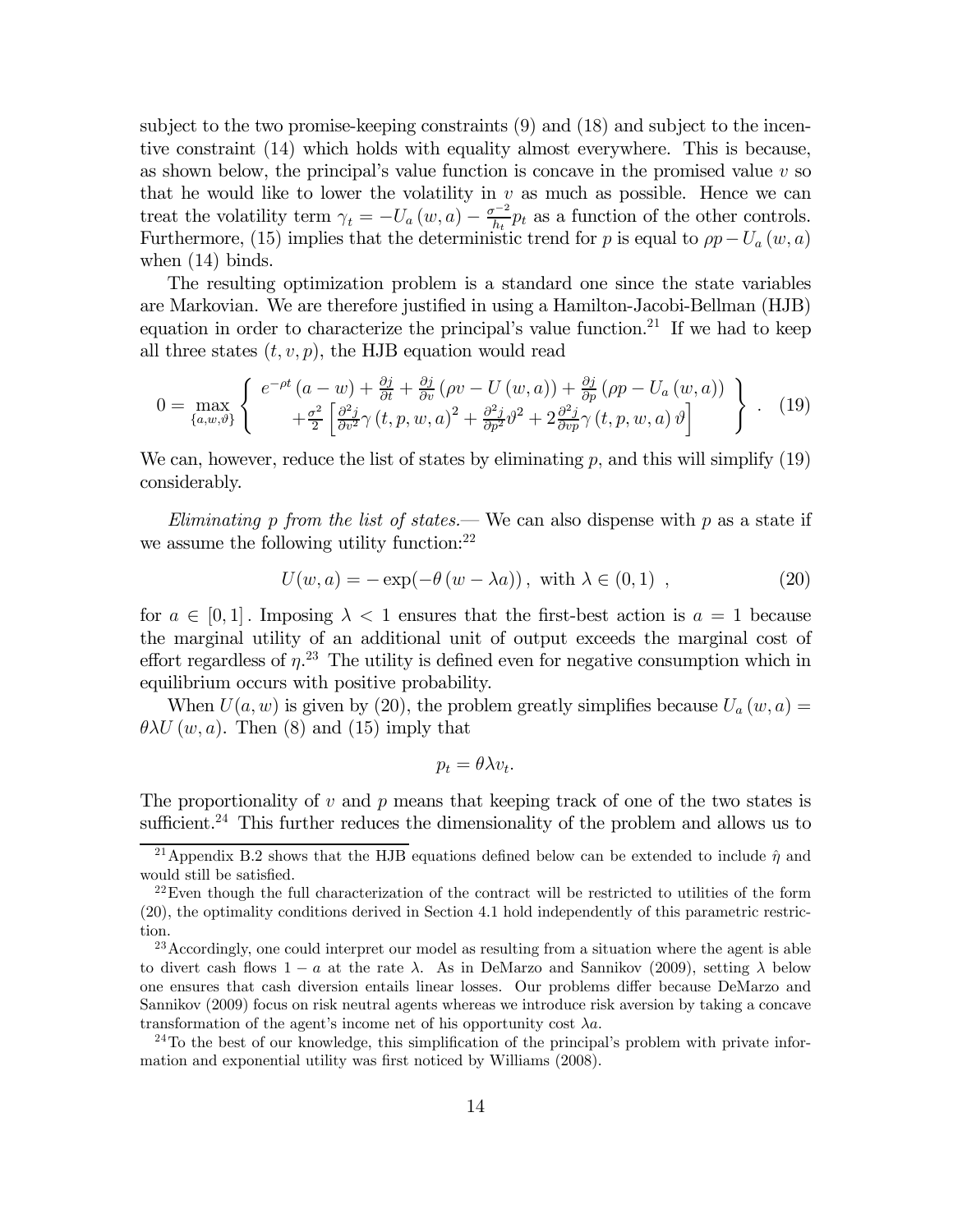rewrite the HJB equation (19) as

$$
0 = \max_{\{a,w\}} \left\{ e^{-\rho t} \left( a - w \right) + \frac{\partial j}{\partial t} + \frac{\partial j}{\partial v} \left( \rho v - U \left( w, a \right) \right) + \left( \frac{\sigma^2}{2} \right) \frac{\partial^2 j}{\partial v^2} \gamma \left( t, p, w, a \right)^2 \right\} \tag{21}
$$

Given that effort levels lie in a compact set, the recommended action satisfies

$$
e^{-\rho t} - \frac{\partial j}{\partial v} U_a(w, a) + \sigma^2 \frac{\partial^2 j}{\partial v^2} \gamma(t, v, w, a) \frac{\partial \gamma(t, v, w, a)}{\partial a} \ge 0 ,
$$

whereas wages take value over the real line and so fulfill the optimality condition

$$
-e^{-\rho t} - \frac{\partial j}{\partial v} U_w(w, a) + \sigma^2 \frac{\partial^2 j}{\partial v^2} \gamma(t, v, w, a) \frac{\partial \gamma(t, v, w, a)}{\partial w} = 0.
$$

Using once again the fact that the Incentive Constraint (14) holds with equality, we obtain  $\partial \gamma/\partial w = -\lambda \partial \gamma/\partial a > -\partial \gamma/\partial a$ , which implies in turn that when the optimality condition for wages binds, the one for effort is not tight. It follows that optimal effort is constant and set equal to the upper-bound  $a = 1$ . Fixing the agent's action to its first best level allows us to solve for the value function by guess-and-verify.

**Proposition 3** Assume that  $U(w, a) = -\exp(-\theta(w - \lambda a))$ , with  $\lambda \in (0, 1)$ , and that  $a \in [0,1]$ . Then the recommended effort is set equal to the first best level  $a^* = 1$ and the principal's value function is of the form

$$
j(t,v) = \frac{e^{-\rho t}}{\rho} \left[ j_0(t) + \frac{\ln(-v)}{\theta} \right] , \qquad (22)
$$

The function  $j_0(t)$  is the unique solution of the first order ODE

$$
j_0'(t) - \rho j_0(t) = -\rho \left( 1 - \lambda + \frac{\ln(-k_t)}{\theta} \right) + \frac{\theta (\sigma \lambda)^2}{2} \left( \frac{1}{\sigma^4 h_t^2} - k_t^2 \right) ,\qquad(23)
$$

with boundary condition  $\lim_{t\to\infty} j'_0(t)=0$  and  $k_t$  being given by the negative root of the quadratic equation

$$
k_t^2 (\sigma \lambda \theta)^2 - k_t \left( 1 + \frac{1}{h_t} (\lambda \theta)^2 \right) - \rho = 0.
$$
 (24)

The optimal wage is

$$
w_t^*(v) = -\frac{\ln(k_t v)}{\theta} + \lambda \t{, \t(25)}
$$

and the optimal volatility reads

$$
\gamma_t^*(v) = \Gamma_t v \triangleq \lambda \theta \left( k_t - \frac{\sigma^{-2}}{h_t} \right) v \ . \tag{26}
$$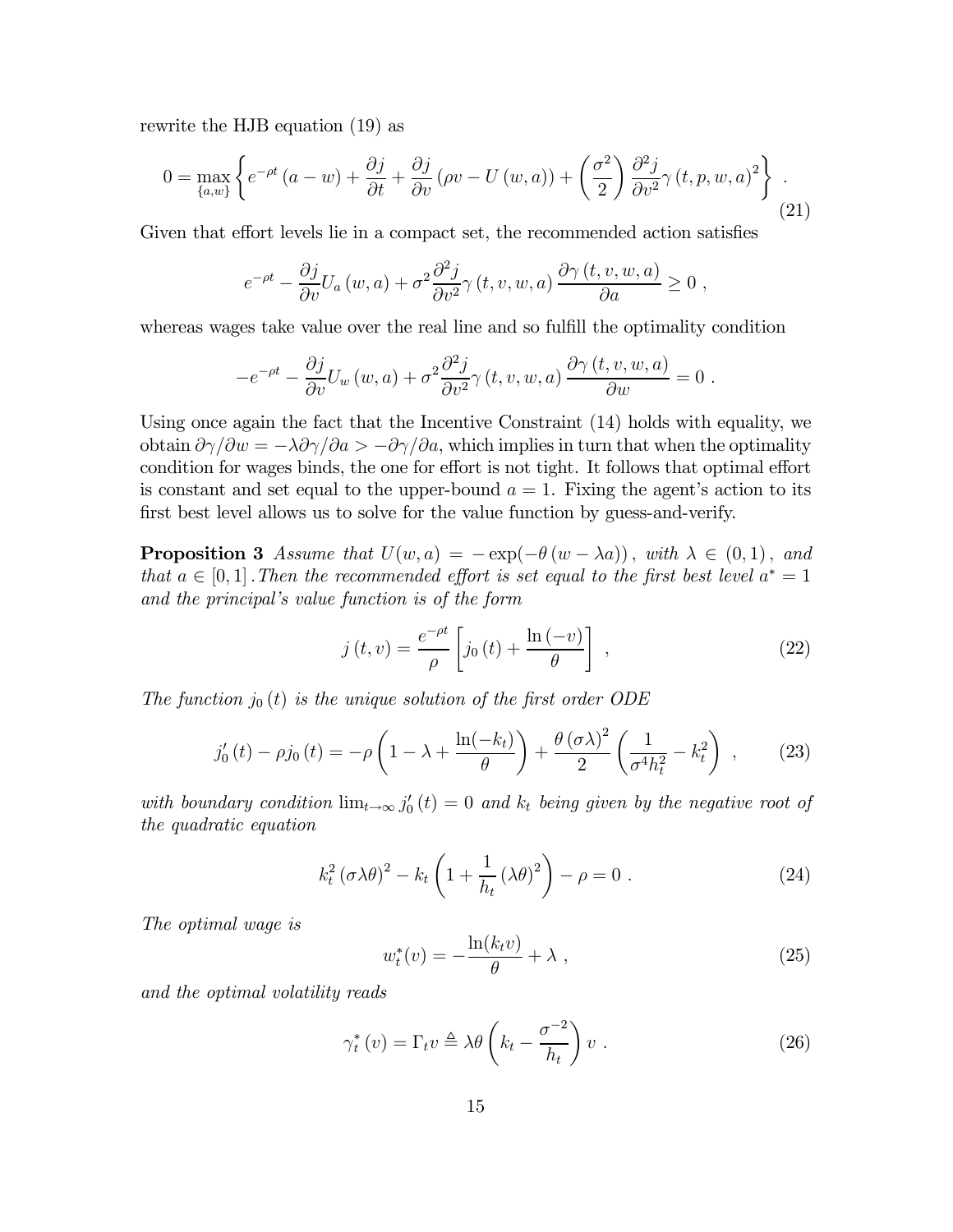To establish the implementability of the first best action, remember that our parametrization of  $U(w, a)$  is such that  $p_t = \theta \lambda v_t$ . Consequently, the volatility terms  $\gamma_t^*$  and  $\vartheta_t^*$  must also remain proportional. Reinserting  $\vartheta_t^* = \theta \lambda \gamma_t^*$  into (16) and using the explicit solution (26) for  $\gamma_t^*$  yields the following requirement.

**Corollary 2** First best effort is implementable (i.e., meets conditions  $(11)$  and  $(16)$ ) when

$$
\rho \sigma^2 > \frac{1}{h_0} + 2 \left(\lambda \theta\right)^2 \frac{1}{h_0^2} \tag{27}
$$

The sufficient condition (27) is more likely to hold when: Both parties are impatient, output noise is high, the marginal cost of effort  $\lambda$  is low, the coefficient of absolute risk aversion  $\theta$  is small, or parameter precision  $h_0$  is high. Indeed, (27) always holds in the limit case without parameter uncertainty  $(h_0 = \infty)$  because multiple deviations are then not a concern.

We shall henceforth assume that our parameters satisfy (27). The condition is sufficient and not necessary, however, and our comparative statics results hold independently of it, which suggests that they are robust over a wider region of the parameter space.

### 4 Characterization of the optimal contract

The optimal wage process described in (25) has a declining volatility, as well as a negative and declining drift. The first property appears to be quite general, and should hold for any utility function. The second property is specific to the parametrization in (20). The following arguments will suggest that if we could solve the problem for a utility function for which the inverse marginal utility of income  $(1/U'(w))$  is concave in  $w$ , the drift would be positive and declining to a positive limit.

#### 4.1 Wage dynamics

The mechanism driving wage volatility is the decrease in the ability of the agent to manipulate beliefs as they become more precise over time. It enables the principal to sustain first best effort with less variance and to trade lowers wages in exchange of more stable income. This channel is easily derived from the analytical expression (25) for wages.

**Corollary 3** For any given promised value v, the optimal wage  $w_t^*(v)$  is a decreasing function of time.

Corollary 3 does not directly apply to income dynamics because the promised value,  $v$ , evolves over time. To obtain the law of motion of  $v$ , we reinsert the optimal volatility  $\gamma_t^*(v)$  defined in (26) into the SDE (9)

$$
dv_t = v_t \left[ (\rho + k_t) dt + \Gamma_t \sigma dZ_t \right] \tag{28}
$$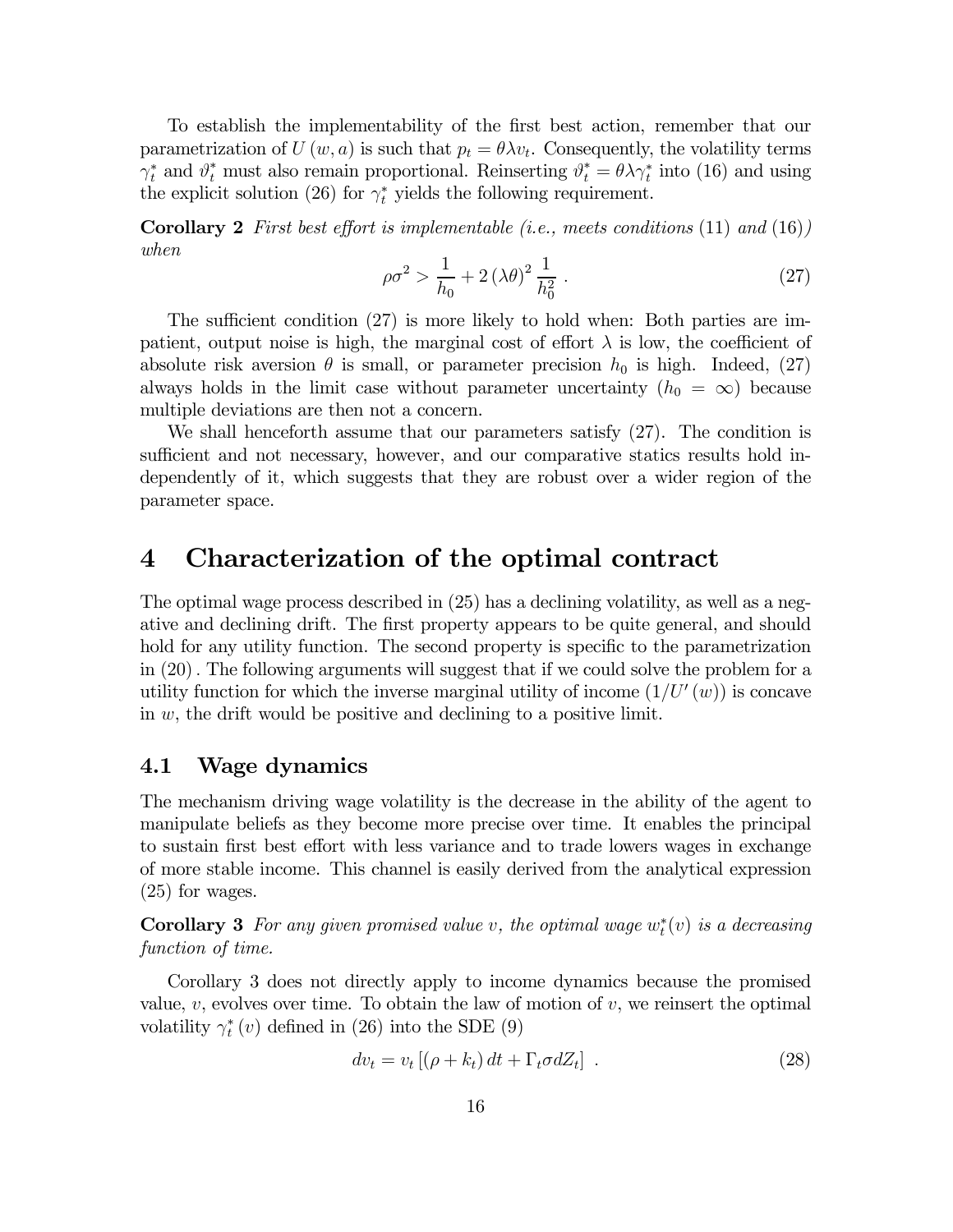Since  $k_t$  is the negative root of  $(24)$ , the drift can be positive or negative. The drift of the promised value indicates how earnings are allocated over time: When it is positive, wages are back loaded, meaning that the expected average wage exceeds current earnings. Conversely, when the trend is negative, payments are front loaded. Since  $k_t$  is decreasing over time,<sup>25</sup> the principal resorts more intensively to back loading when parameter uncertainty is higher. Payments are deferred because incentives can be provided at a cheaper cost in the future through higher income stabilization.

Accordingly, income dynamics result from the interaction of the following three mechanisms: (i) For a constant promised value, wages decrease over time, as stated in Corollary 3; (ii) Back loading weakens over time, raising current income; (iii) Wages are driven downwards by the agent's immiserization. Of the three channels, only the first two are specific to the learning process whereas the third one remains relevant when belief precision is infinite. Deriving the law of motion of wages allows one to analytically identify each mechanism. The optimal wage at time  $t$  as a function of the promised value v is given by  $w_t^*(v) = -\frac{\ln(k_t v)}{\theta} + \lambda$ ,

$$
w_t^* = -\left(\frac{1}{\theta}\right) \left[\ln(-k_t) + \ln(-v_t) + \lambda\right] ,
$$

so that its law of motion reads

$$
dw_t^* = -\left(\frac{1}{\theta}\right) \left[ \left(\frac{1}{k_t}\right) dk_t + d \ln(-v_t) \right] \tag{29}
$$

Reinserting from (28) into (29) and applying Ito's lemma to the logarithmic transformation of v yields the "reduced form" for wage growth

$$
dw_t^* = \frac{1}{\theta} \left( \underbrace{-\frac{dk_t/dt}{k_t}}_{\text{Income Stabilization}} + \underbrace{\frac{(\theta \lambda)^2}{2} \left(\frac{\sigma^{-1}}{h_t}\right)^2}_{\text{Back Loading}} \underbrace{-\frac{(\sigma \theta \lambda)^2}{2} k_t^2}_{\text{Immiserization}} \right) dt + \frac{\Gamma_t}{\theta} \sigma dZ_t \tag{30}
$$

The trend and volatility terms in (30) are both deterministic, and are plotted in the second and third panels of Figure 2. The first two terms in the expression for the trend are due to parameter uncertainty and they vanish when belief precision  $h_t$  is infinite. The middle panel of Figure 2 shows that the trend is decreasing over time. Hence, parameter uncertainty alleviates the immiserization process because the back loading channel dominates the income stabilization channel.

The third term in the trend in (30) represents the agent's immiserization, on the other hand, is specific to the utility function (20). It follows from the inverse Euler equation which can be established in the infinite-precision limit using Ito's lemma

$$
d\left(\frac{1}{\partial U/\partial w_t}\right) = -\frac{\lambda \sigma}{v} dZ_t , \text{ when } \frac{\sigma^{-2}}{h_t} = 0 .
$$

<sup>25</sup>See the proof of Corollary 3.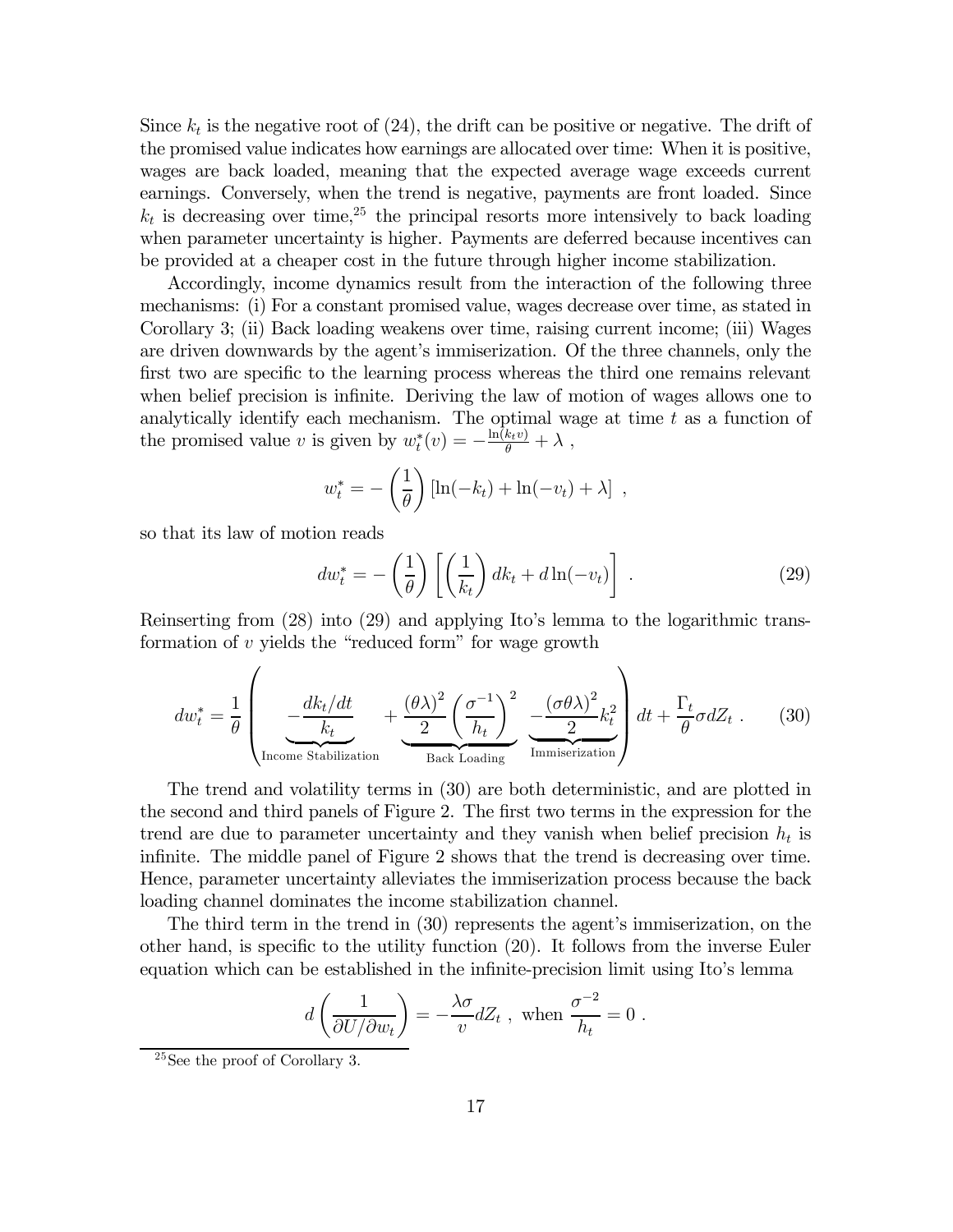

Figure 2: WAGE DYNAMICS AS A FUNCTION OF CONTRACT DURATION WHEN  $\rho =$  $4, \sigma = \lambda = 0.5, \theta = 15, \upsilon = -1$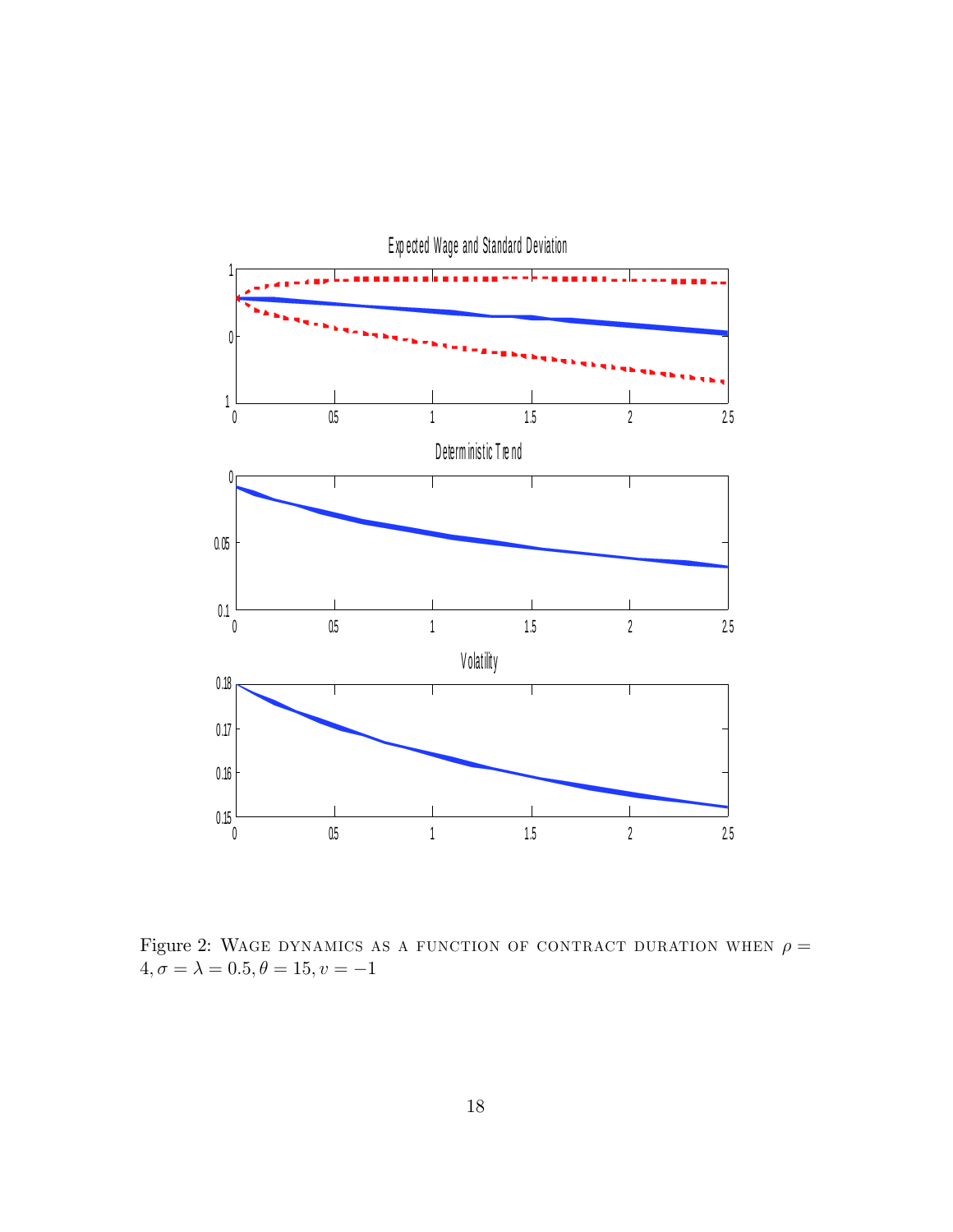Under (20),  $(\partial U/\partial w)^{-1} = \exp (\theta [w - \lambda])/\theta$  is convex in w, hence the immiserization. However, if utility were  $U(c) = \frac{1}{1-\phi}c^{1-\phi}$  and  $\phi < 1$ ,  $(\partial U/\partial w)^{-1} = c^{\phi}$  would be concave and the inverse Euler equation would imply that wages exhibit a positive trend. Similarly, in the log utility case  $\phi = 1$ , wages would follow a martingale.

The top panel of Figure 2 plots the mean wage and the one-standard-deviation bands for the parameter values  $\rho = 4, \sigma = \lambda = 0.5, \theta = 15, \nu = -1$ . The bands are equidistant from the mean because the distribution of wages normal and, hence, symmetric. The stochastic term  $dZ$  is the output surprise defined in  $(6)$ , which means that the solution  $w_t^*$  to the stochastic difference equation is a normally distributed random variable, and that the distribution of wages at date t in the frequency distribution of wages among age-t workers with abilities randomly drawn from  $\eta \sim N(0, h_0^{-1})$ .

Now, from (47) we find that  $k_t$  has a strictly negative limit so that

$$
|k_t| \to \frac{1}{2} \left( \sqrt{\left(\frac{1}{(\sigma \lambda \theta)^2}\right)^2 + \frac{4\rho}{(\sigma \lambda \theta)^2}} - \frac{1}{(\sigma \lambda \theta)^2} \right) > 0;
$$

implying that the volatility of the wage increments does not die off

$$
\left|\frac{\Gamma_t}{\theta}\sigma\right| = \left|\lambda\sigma\left(k_t - \frac{\sigma^{-2}}{h_t}\right)\right| \to \lambda\sigma |k_\infty| > 0.
$$

Since these increments are independent, the cross-section variance of wages converges to infinity

We sum up our findings in the Corollary below, whereas Figure 2 illustrates them

Corollary 4 The volatility of the wage increments is decreasing to a positive limit so that the cross-section variance of wages grows without bound. Provided that the sufficient condition (16) is satisfied, wages exhibit a negative trend.

#### 4.2 Value of Commitment

Instead of focusing on wage dynamics within a given match, we can use the model to compare the value of commitment across different environments. As discussed in the Introduction and in Section 5, the total surplus is decreasing in prior precision when wages are set through spot contracts. To the contrary, when parties are able to commit, the surplus is higher when priors are more accurate.

Corollary 5 The principal's expected lifetime profit as a function of the value v promised to the agent is increasing in the prior precision  $h_0$ .

The intuition for this result directly follows from Corollary 4: An increase in the precision with which the productivity of the match is known enables the principal to stabilize further the agent's income. As contracts get closer to the second best, the principal can deliver the reservation value v at a lower expected cost.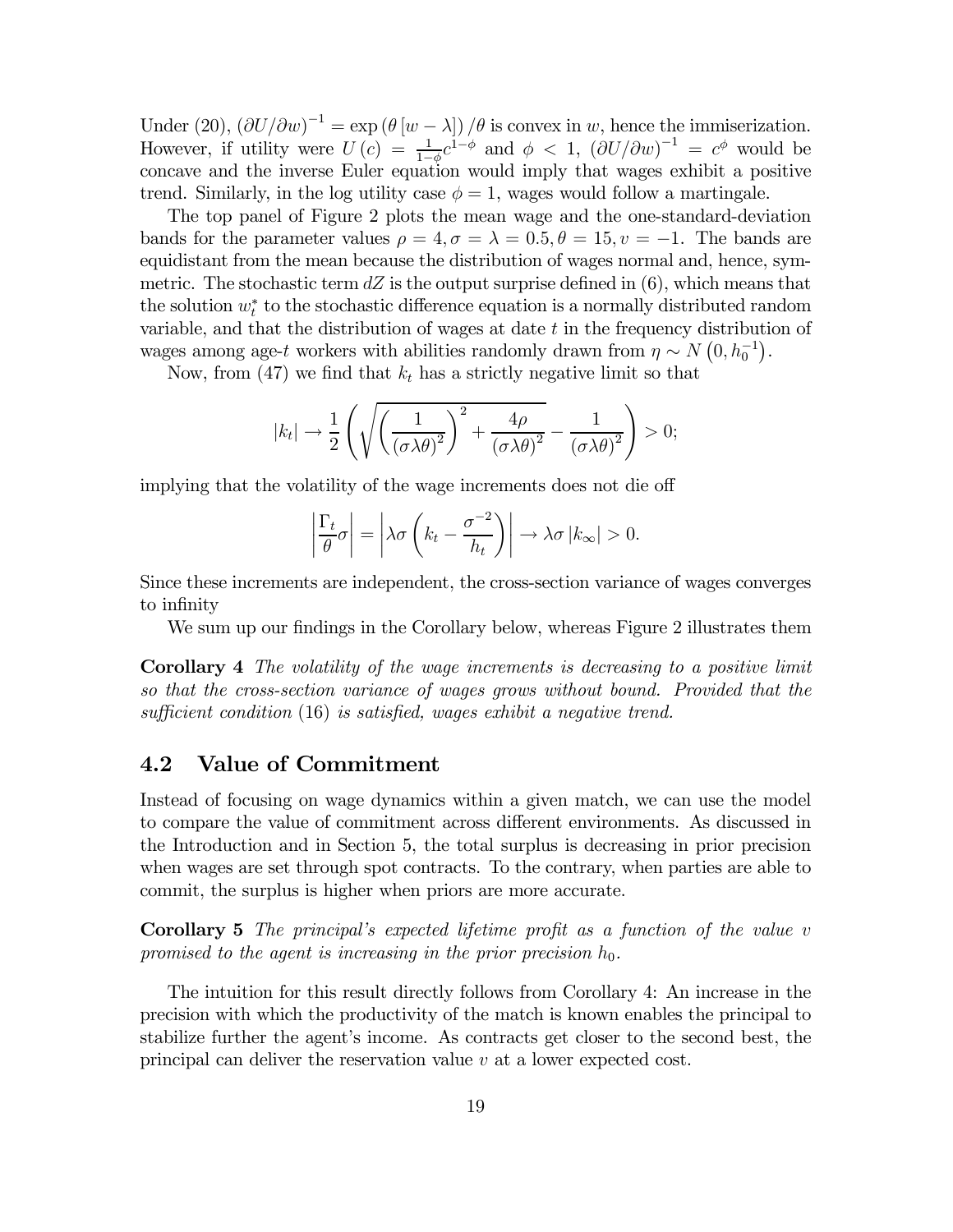

Figure 3: AGENT'S VALUE AS A FUNCTION OF  $1/h_0$  and  $\theta$  when  $\rho = \sigma = 1$  and  $\lambda = 0.9$ 

Figure 3 plots the agent's value as a function of the prior variance  $1/h_0$  and of the marginal utility parameter  $\theta$ , holding the principal's value constant at zero. The vertical line labeled "sufficient condition" identifies the maximal prior variance  $1/h_0$  and maximal  $\theta$  for which condition (27) holds. Thus (27) holds to the left of the dashed vertical line. For the parameter values used in the plot in Figure 3 are  $\rho = \sigma = 1$ , and  $\lambda = 0.9$ , so that (27) reads  $\rho > \frac{1}{h_0} + (1.6) \theta^2 \frac{1}{h_0^2}$ , and the maximal  $\theta$  as a function of  $h_0$  is

$$
\theta = 0.79 \sqrt{h_0 (h_0 - 1)}.
$$

The RHS of this equation is positive only if  $h_0 \geq 1$ . In other words, (27) can be met only if  $1/h_0 < 1$ , and then more easily if  $\theta$  is low enough.

The approximate value of commitment in current consumption units.–The parameter  $\theta$  represents not only risk aversion, however, but also the marginal utility of consumption, and the agent's value is in measured in utils. To convert it into consumption units we can use a continuous-time asset-pricing formula that translates a utility flow into current consumption units. Taking as exogenously given the precontract levels of consumption and effort,  $(c_0, a_0)$ , in units of date-zero consumption, the agent would be willing to pay roughly

$$
\frac{1}{U_c\left(c_0, a_0\right)} E\left\{ \int_0^\infty e^{-\rho t} U_c\left(w_t, 1\right) w_t dt \right\} \approx \frac{1}{\theta} e^{\theta(c_0 - \lambda a_0)} |v_0| \,. \tag{31}
$$

This quantity need not decline with theta, especially if  $c_0$  is large.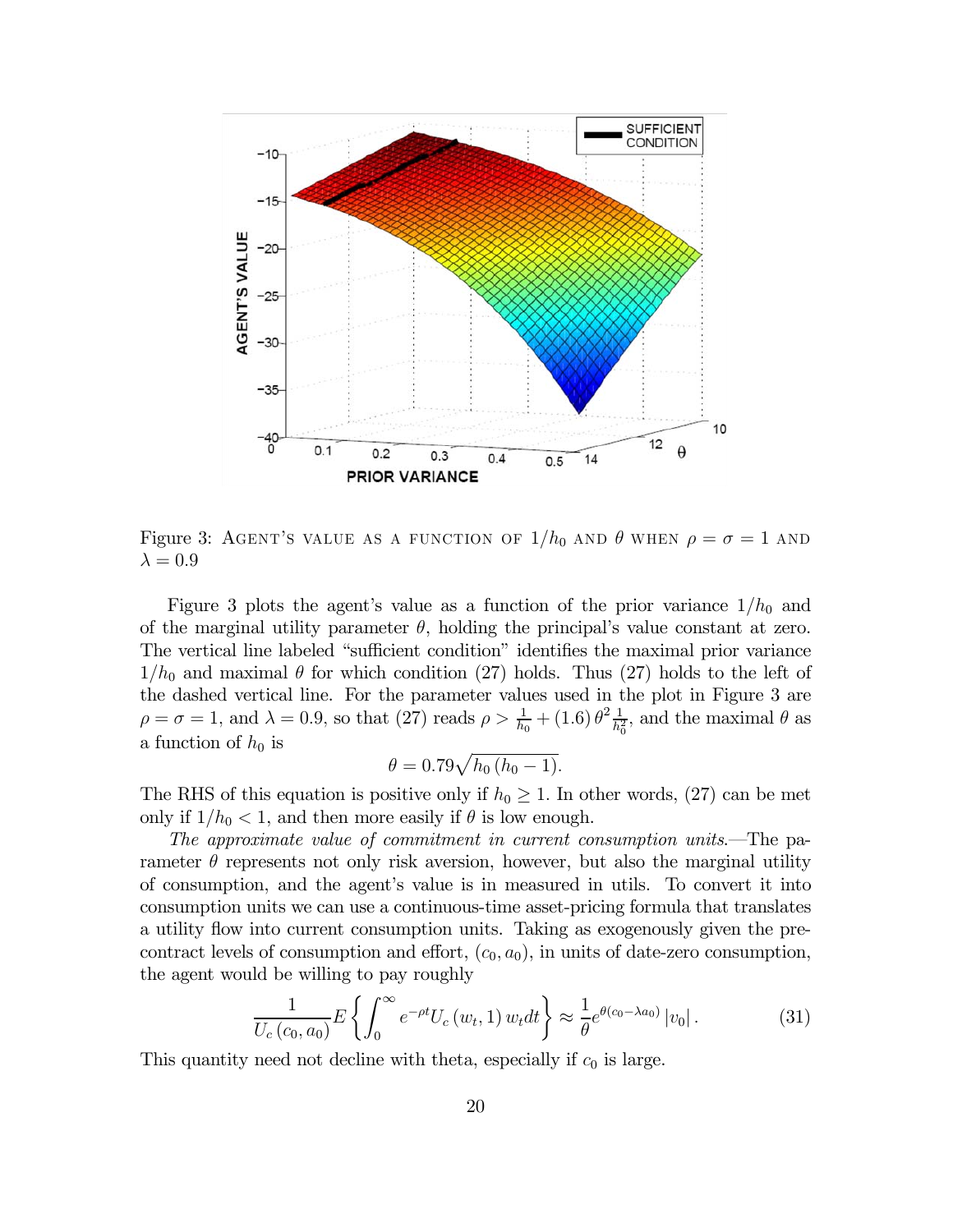Williams (2009) proves qualitatively similar results in a reporting problem when income shocks are persistent: Efficiency losses due to private information increase with the persistence of the endowment and, parallel to our result that the principal back loads payments more when  $h_t$  is lower, Williams also finds that persistence of shocks leads to a tendency to backload payments that is absent in reporting problems with i.i.d. shocks.

### 5 Limited vs. full commitment

Our model has two alternative interpretations for  $\eta$ : Match specific productivity or the agent's general ability. Which interpretation one adopts can affect the solution only via the positioning of the initial point on the Pareto frontier because after that there are no participation constraints. In what follows we shall contrast our commitment solution to two spot-market solutions. The first does of these spot-market solutions does not allow any pay for performance and it is one that Holmström (1999) first considered; the second allows for pay to respond linearly to performance during the period at hand, and is the one that Gibbons and Murphy (1992) considered. Note, however, that the utility function in (20) differs from the utility functions used in those papers. Holmström assumes a time-additive utility function with a riskneutral agent, and Gibbons and Murphy assume that utility is exponential but not time separable.

### 5.1  $\eta$  as general ability

We begin with the case where  $\eta$  denotes general ability. We shall contrast our fullcommitment solution (P-J) to the no-commitment solution of Holmström (1999; H) and the partial-commitment solution of Gibbons and Murphy (1992; G-M) under the assumption that the principal is risk neutral and that the agent has in each case the period utility (20) and lifetime utility (4). Imposing this utility function in H and G-M means that in each case our discussion pertains to a version that differs from the original. In particular, in contrast to (20), in H the agent is risk neutral and in contrast to  $(4)$ , in G-M the utility function is not additively separable.<sup>26</sup>

H and G-M impose zero expected profits for the principal after every history and at each date. Since G-M also have partial commitment, the G-M agents receive a higher utility after every history than the H agents. The P-J principal has full commitment and his profits will not be zero at an arbitrary date. To compare our solution to H and G-M, it is natural to impose zero expected lifetime profits on the principal at the outset of the contract. Thus we shall assume that at date zero, the agent gets all the rents from the relationship. If we maintain the same belief about

<sup>&</sup>lt;sup>26</sup>G-M's eq. (2) states lifetime utility to be  $-\exp\{-\sum \delta^{t-1}(w_t - g(a_t))\}$ .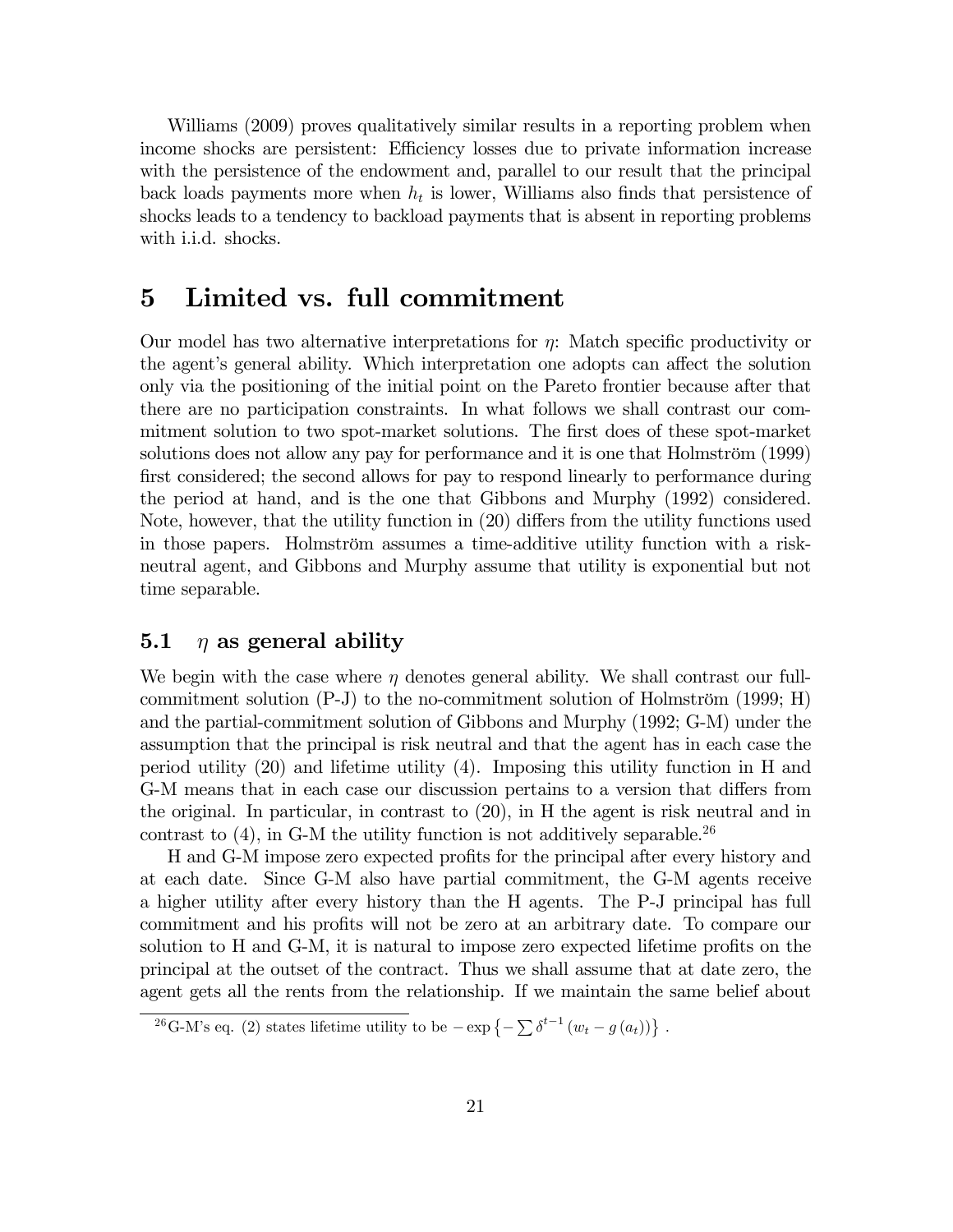

Figure 4: lifetime rents of the agents in the three models.

 $\eta$  across the three models, and if we denote  $v_{\text{H}}$ ,  $v_{\text{G-M}}$ , and  $v_{\text{P-I}}$  the agent's lifetime utility, then they are related as shown in Figure 4.

The relation that Figure 4 depicts exists only at the outset when risk-neutral firms could be imagined to compete for the agent by offering lifetime contracts. Of course, here we are discussing three separate economies each with its own distinct contracting arrangement, and not a single economy in which lifetime contracts and spot contracts could coexist. We now wish to transport this intuition to the behavior of wages.

#### 5.1.1 Ex-ante payments

In this section we show that under risk aversion, the equilibrium behavior of wages and effort is essentially the same as in H: Reputational concerns are the only reason why the agent exerts any effort, and when information about  $\eta$  accumulates and as these concerns disappear, his effort converges to zero, just as in the risk-neutral case. Of itself this is not surprising. Rather, the result is useful because it enables us to isolate the role that full commitment plays in generating economic outcomes for the parties to the contract.

Employers cannot commit to paying wages that depend on performance, and competition among employers bids wages up to expected output. Denoting equilibrium actions by an asterisk, wages are equal to expected productivity:

$$
w_t = \hat{\eta} \left( Y_t - A_t^*, t \right) + a_t^*.
$$
 (32)

In H, equilibrium effort entails a strictly declining deterministic sequence  $a_t^*$ . Effort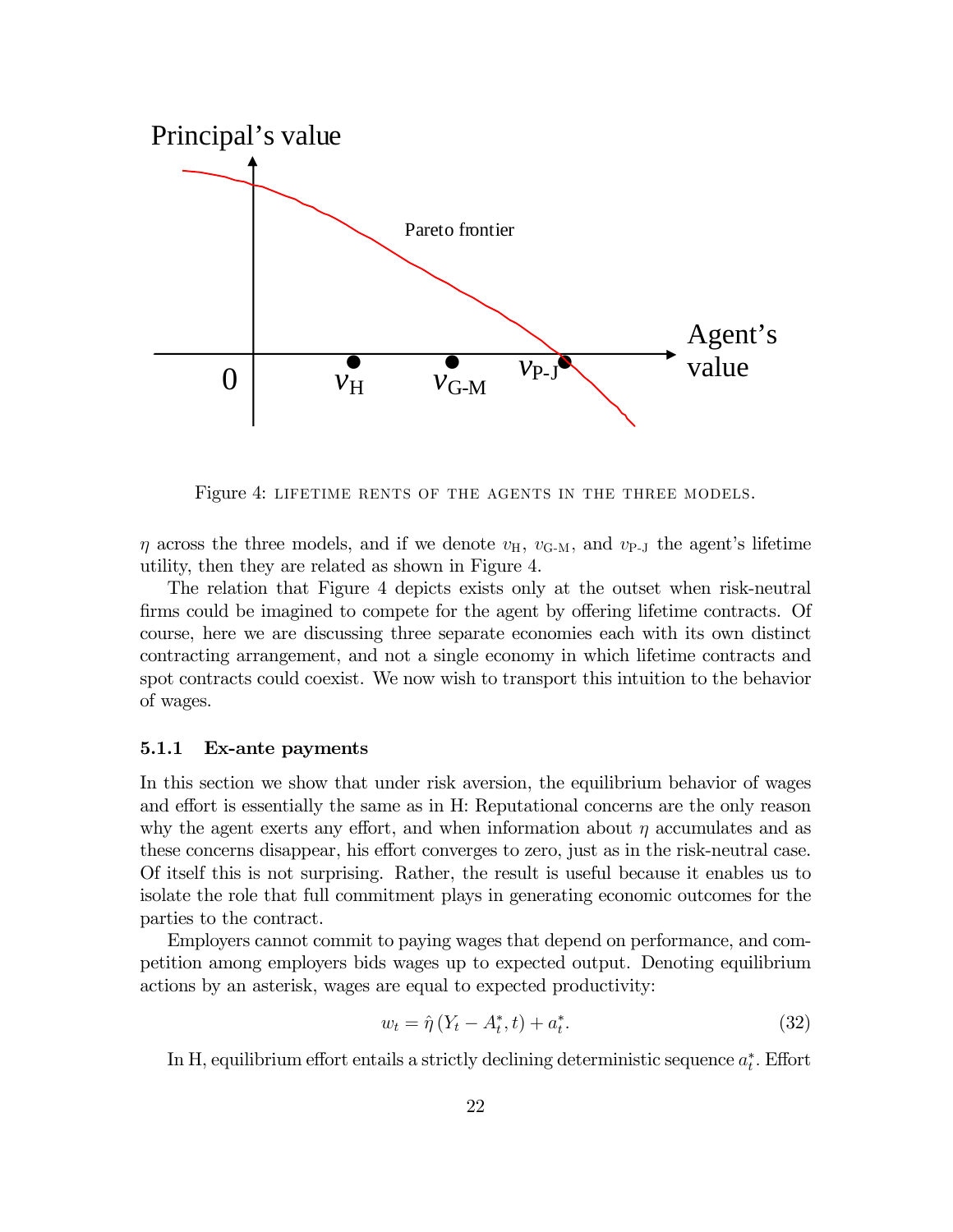

Figure 5: Effort as a function of precision in spot markets.

is sustained by the market's imprecise knowledge of  $\eta$  and the agent's attempts to raise the market's expectation of  $\eta$ . With our utility function and a spot market, the sequence  $a_t$  also decreases, eventually reaching zero and remaining there, as drawn in Figure 5 and described in Proposition 4.

**Proposition 4** (i) The equilibrium effort path  $a_t$  is deterministic, and it depends on t only through  $h_t = h_0 + \sigma^{-2}t$ , as drawn in Figure 5.

(ii) There exist two numbers  $h_1$  and  $h_2$  satisfying  $0 \leq h_1 \leq h_2$  such that  $(A)$  a  $(h)=1$ for  $h \leq h_1$ ; (B) a (h) is strictly decreasing for  $h \in (h_1, h_2)$ ; and (C) a (h) = 0 for  $h \geq h_2$ .  $(iii)(A)$  If

$$
\lambda < \int_0^\infty e^{-\rho \tau} \left[ \left( \frac{\sigma^{-2}}{h_0 + \tau \sigma^{-2}} \right) \exp\left( \frac{\theta^2}{2} \left( \frac{\sigma^{-2}}{h_0 + \tau \sigma^{-2}} \right)^2 \left( \tau \sigma^2 + h_0^{-1} \right) \right) \right] d\tau. \tag{33}
$$

then  $h_2 > 0$ . (B)  $h_1 < h_2$ . Moreover, if

$$
\frac{\partial U}{\partial a}(m_0, 1) + \int_0^\infty e^{-\rho t} \frac{\partial}{\partial Y} E_0 \left[ U\left(\hat{\eta}\left(Y_t - A_t, s\right), 1\right) \right] ds > 0 \tag{34}
$$

then  $(C)$   $h_1 > 0$ , i.e., an initial horizontal segment at  $a = 1$  exists.

The following properties are of note:

1. Since a depends on t only through the effect that t has on  $h$ , lowering the initial precision of the prior (i.e. decreasing  $h_0$ ) raises the time T at which the agent stops providing effort. In  $(a, t)$  space, the entire effort path shifts to the right.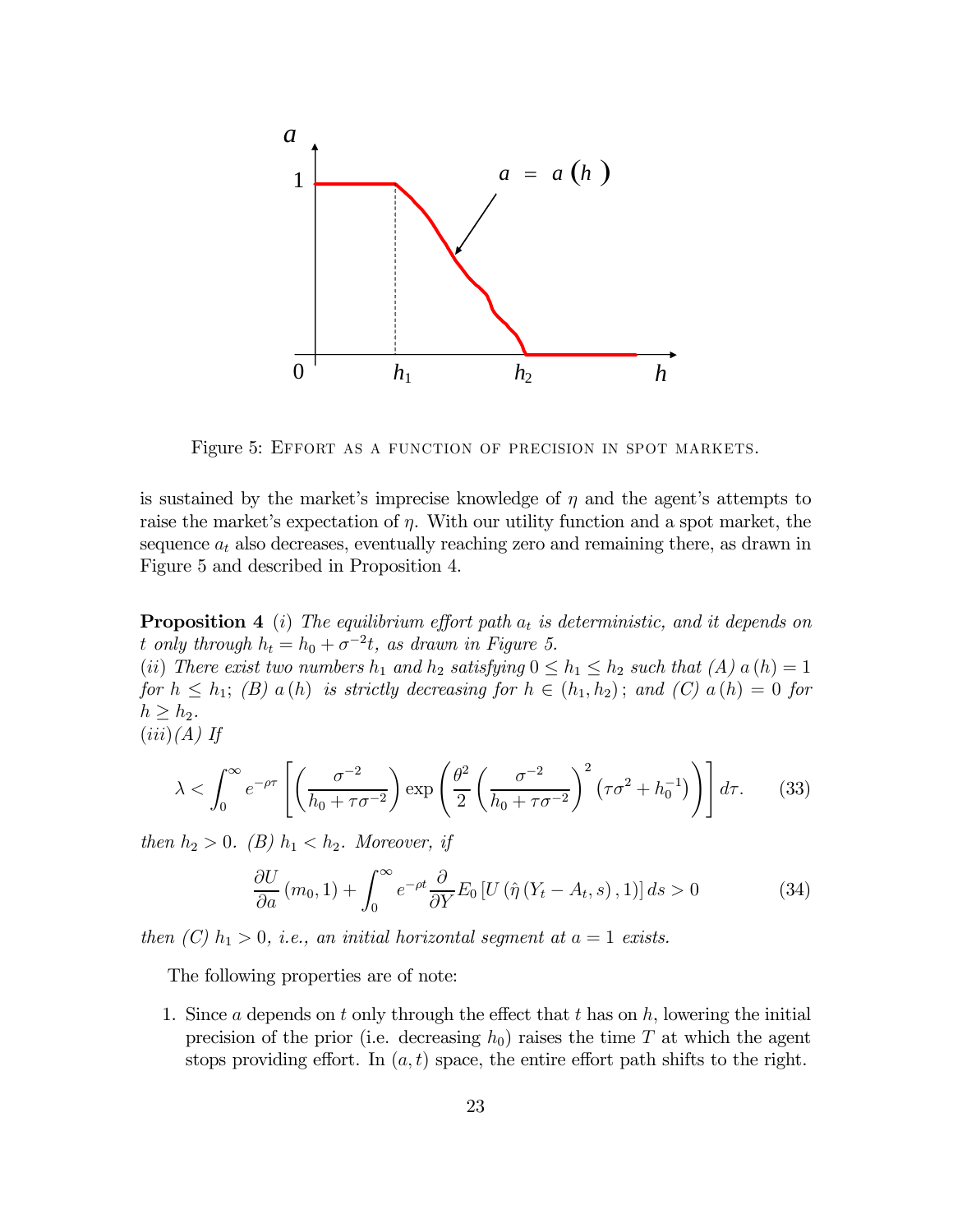

Figure 6:  $\eta$  AS GENERAL ABILITY

- 2. Since  $a_t$  is deterministic, wage volatility is declining with experience because the volatility of  $\hat{\eta}$  is declining with t. Of course, conditional on  $\hat{\eta}$  and h, the wage is not random.
- 3. Since first-best effort is equal to the upper bound of unity, effort cannot ever exceed its first-best level. In terms of welfare this is the only difference from H.

Remember that the equilibrium wage is  $\hat{\eta} + a_t^*$ . If we normalize the mean of  $\eta$  to zero (as we shall do throughout this section), the average equilibrium wage is

$$
w_{\rm H} = a_t^*,\tag{35}
$$

with the sequence of  $a_t^*$  depicted in Figure 5. The efficient level  $a = 1$  is implementable only early on, and wages reflect that fact. The sequence  $a_t^*$  is reproduced in Figure 6.

#### 5.1.2 Ex-post linear payments

Between the extremes of the no-commitment model H on the one hand and the fullcommitment model P-J on the other, there is the partial-commitment model G-M in which a contract lasts one period: Wage are paid at the end of each period and can depend linearly on output that period and in previous periods as well. The market is otherwise still a spot market as there is no contracting for more than one period. Expected profits must still equal zero, but the set of contracts is richer, including a piece rate. The G-M solution therefore provides the agent with a higher expected utility than the H solution, but a lower lifetime utility than our full-commitment solution. The equilibria of H and G-M are summarized in Figures 4 and 6.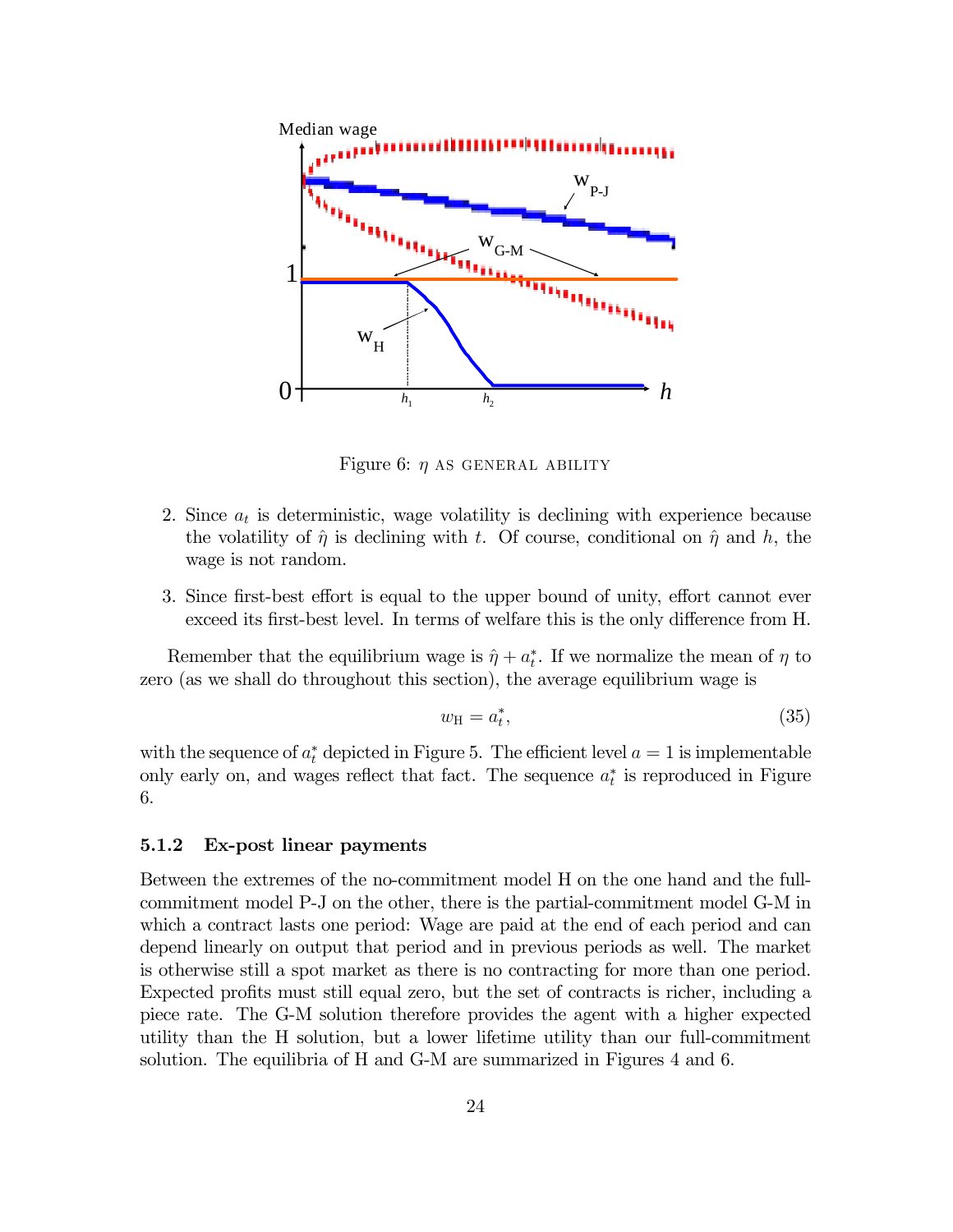

Figure 7: The cross-section distributions of commitment wages and piece-rate wages

We use discrete time to explain the G-M results for our utility function. Output is  $y \triangleq a+\eta+\varepsilon$ . Given that wages are restricted to be linear in output, we can denote the one-period wage function by  $w = b_0 + b_1y$ . Figure 6 plots the mean wage in each of the three models, along with the one-standard-deviation bands for the P-J model.

We now simulate our solution together with the piece-rate spot-market solution along with the one-standard-deviation bands for the two models. The piece-rate contracts can implement the efficient level of effort. This will be achieved if  $\lambda$  is small enough and as long as the zero-expected-profit constraint holds. We know that  $E(w) = E(y) = 1 + \hat{\eta}$ , and therefore for the mean agent for all t,  $w_{\text{G-M}} = 1$ , and piece-rate contracts are linear with zero profit on a period-by-period basis. For each t, they maximize the agent's lifetime utility subject to non-negativity of profits

$$
E\left[w_t\right] = b_{0,t} + b_{1,t} \left(\hat{\eta}_t + a_t^*\right) \le \hat{\eta}_t + a_t^*,\tag{36}
$$

and subject to incentive compatibility (see (11) and its simplification in (55) and (57)). Details are in Appendix C. In the commitment solution we impose a zero expected lifetime value on the principal, whereas in the spot-market solution the expected profit is zero in each period.Eq. (59) reports the standard deviation of the piece-rate wage to be

$$
\sqrt{h_0^{-1} - h_{t-1}^{-1} + \sigma^2 b_{1,t}^2} \to \sqrt{h_0^{-1} + \sigma^2 \lambda^2} = \sqrt{(11.4)^{-1} + 0.81} = 0.95.
$$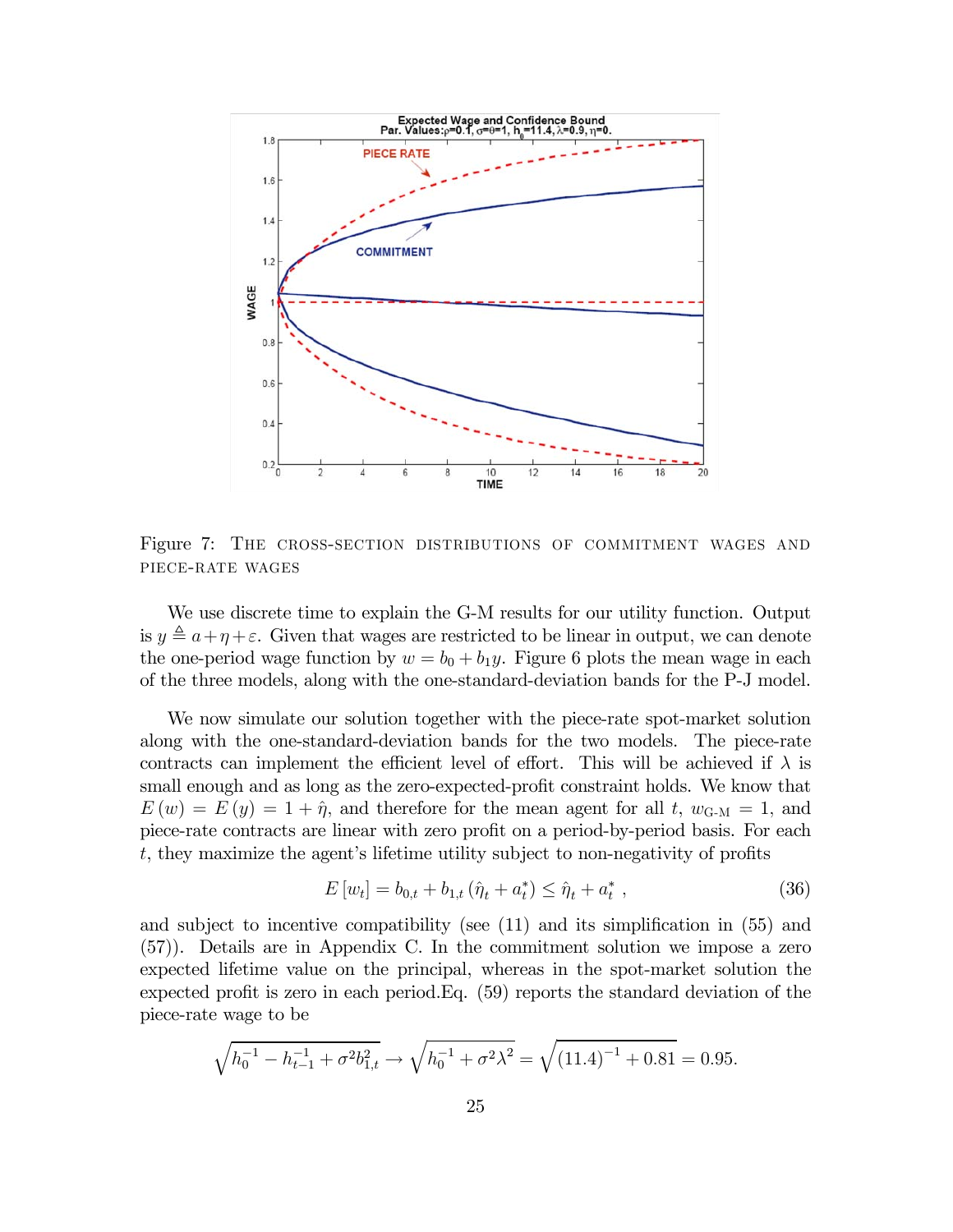

Figure 8:  $\eta$  as match-specific ability

The standard deviation of the commitment wage converges to infinity because as noted in Corollary 4 the variance of its increments does not die off. For at least the first twenty periods that Figure 7 shows, the cross-section variance of commitment wages is smaller than the standard deviation of the piece-rate wage. The latter are bounded because level shocks are assumed to be i.i.d.

#### 5.2  $\eta$  as a match-specific ability

If we assume that  $\eta$  is fully match specific, then all reputational concerns disappear. A a spot-market solution with no piece rates would entail zero effort at all dates, so that every agent would receive the same up-front wage equal to zero at all dates.

The linear piece-rate solution of the G-M type solution would sustain first-best effort, but with a contract that does not change over time, with

$$
b_{0,t} = 1 - \lambda \quad \text{and} \quad b_{1,t} = \lambda
$$

for all t, and the mean wage is  $w_{\text{G-M}} = 1$  at which the principal breaks even.

Full commitment then again delivers the effort levels described by the P-J solution above and, also as described above, the value of commitment is larger when the matchquality parameter is known more precisely. Mean wages are once again plotted in Figure 8. The contract is identical except possibly for the initial utility for the agent.

As was the case with Figure 4, the wage behavior that Figures 6 and 8 depict is in each case a comparison of three separate economies. The P-J solution is for a contract that would yield the principal zero lifetime utility at the outset. Since in P-J there is full commitment by both parties, as the one-standard-deviation bands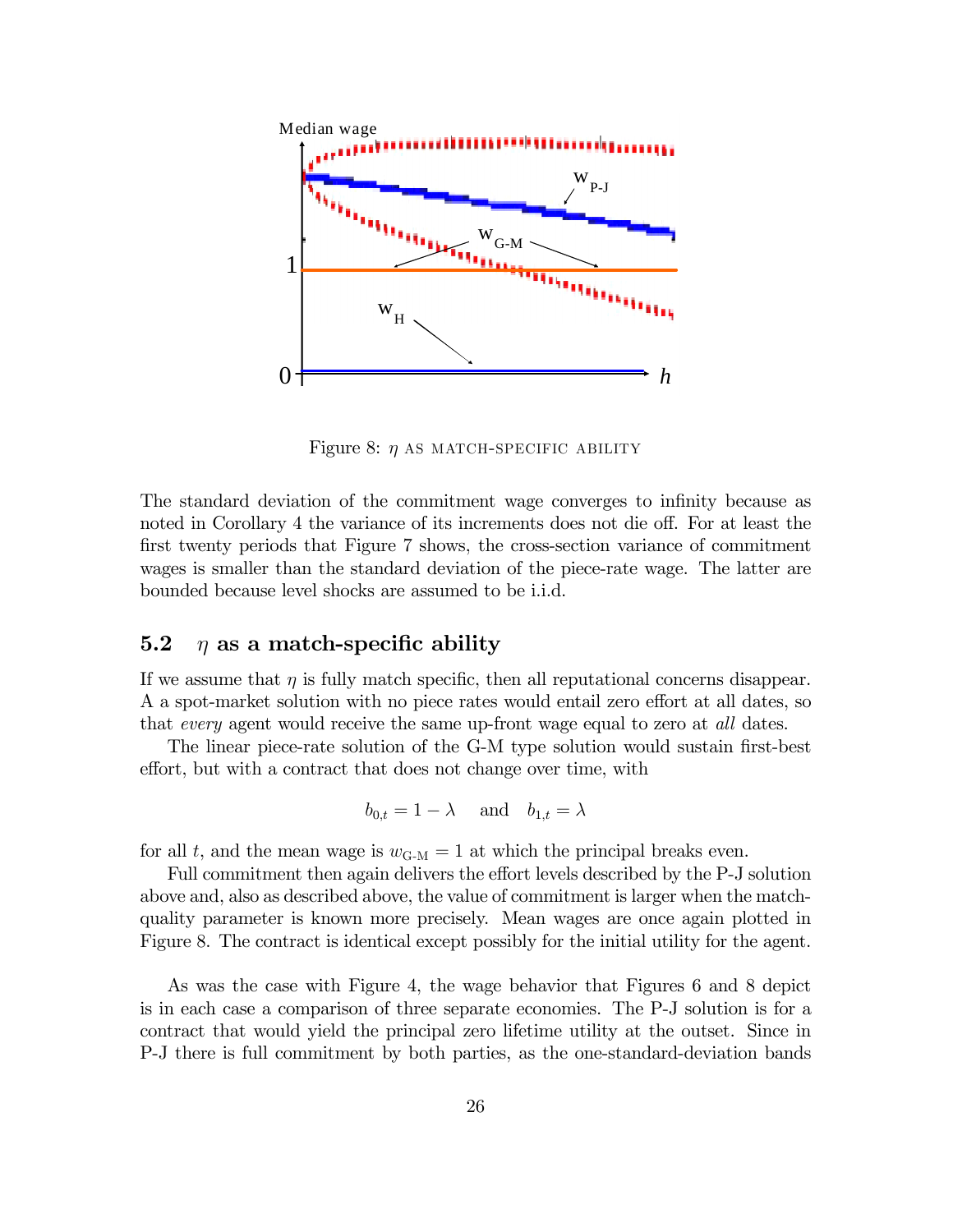in Figure 6 make clear, after some histories the agent's continuation values will fall below  $v_H$ , and after others the principal's value will fall below zero. Yet P-J assumes no participation constraints for either party to the contract. The next step would be to extend these contracts to an equilibrium setting as Rudanko (2010) and Lustig, Syverson, and Van Nieuwerburgh (2007) have done for environments without learning. In partial equilibrium settings without learning there are more papers, most recently the principal-agent model of Sannikov (2008) which, under some adjustments to the parametric form of the utility function,  $27$  is encompassed in our framework as the limit case where posteriors have converged to the true parameter value.

## 6 Conclusion

We have solved a contracting problem involving parameter uncertainty and uncovered a new mechanism whereby higher uncertainty about the environment worsens the incentive/insurance trade-off. We developed an approach that works for any utility function when the parameter and noise are normally distributed. We found that the agent faces two opposite effects when considering a downward deviation from recommended effort. On the one hand, he will be punished by a lower promised value because of the decrease in observable output. On the other hand, he will benefit from higher expectations than the principal about the unknown productivity of the match. This second channel that we label belief manipulation is specific to problems under parameter uncertainty. The extent to which it influences incentive provisions depends on the remaining length of the relationship. This is why it is not relevant in markets based on spot agreements.

We found, in particular, that the Pareto frontier shifts out when information about quality improves, and this we contrasted to spot markets where, at least when ability is transferable, the Pareto frontier shifts inwards. Therefore incentives are easier to provide and commitment is more valuable when quality is known more precisely. In further contrast to results under partial commitment, wage volatility declines with experience.

By focusing on the extreme case where both parties commit over an infinite horizon, we have been able to illustrate that effort rewards and reputational concerns mostly work in opposite directions. However, spot and full commitment settings are both highly stylized depictions of how markets operate in reality. We therefore believe that the most promising task would be to combine the two environments in a model with limited commitment so as to evaluate how the two incentive channels interact.

<sup>&</sup>lt;sup>27</sup>More precisely, Sannikov (2008) considers a utility function that is (i) defined over the positive real line; (ii) is bounded from below; and (iii) is separable in income and effort. We focus instead on exponential utility functions, as described in equation (20). In contrast to Sannikov (2008), we do not have a low retirement point because our utility function is not bounded from below. Observe, however, that our characterization of the agent's necessary condition (11) does not depend on the parametric assumption and so coincides with Sannikov's when parameter precision is infinite.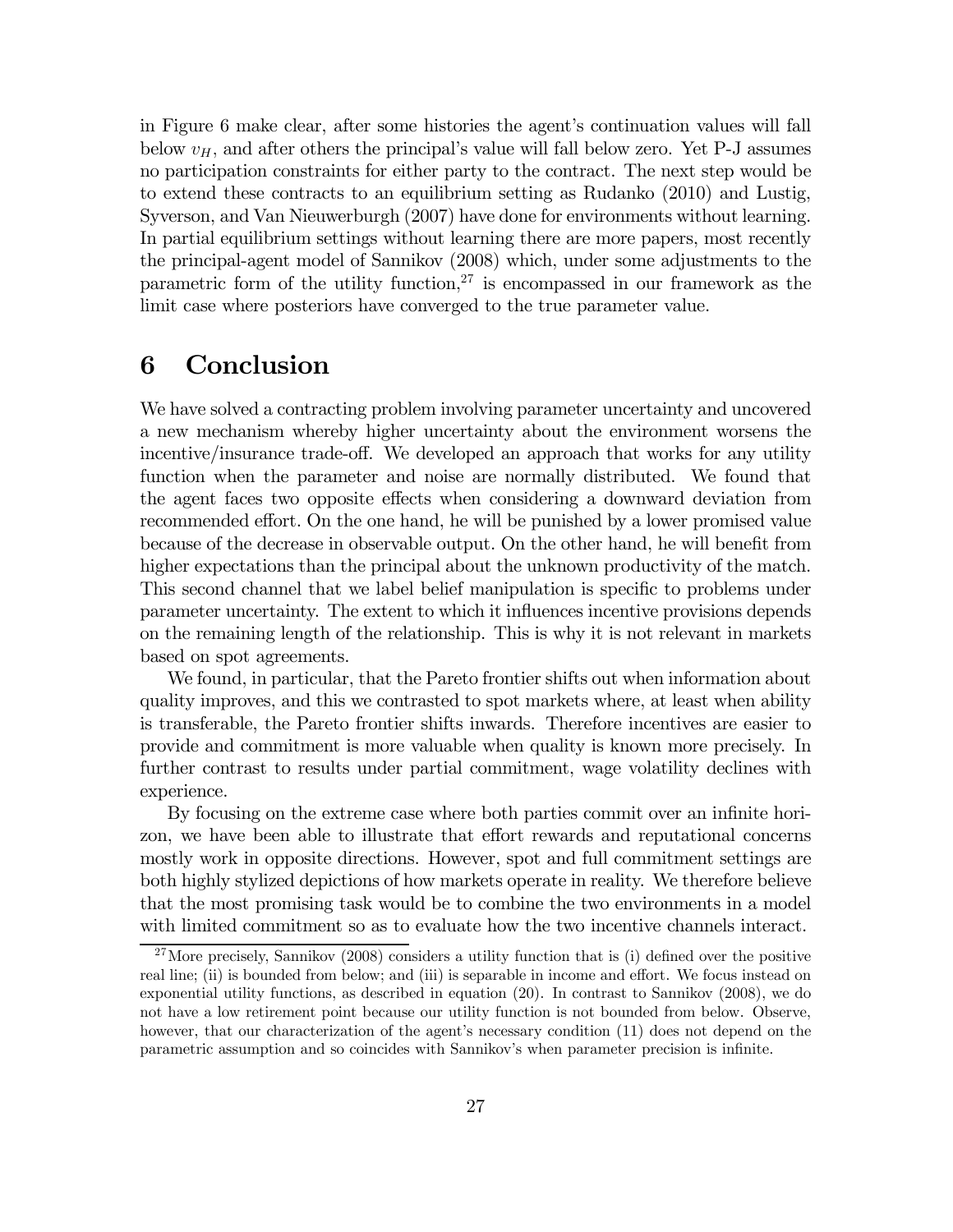## References

- [1] Adrian, Tobias and Mark Westerfield. "Disagreement and Learning in a Dynamic Contracting Model." Review of Financial Studies 22(10) (2009): 3839-71.
- [2] Abraham, Arpad and Nicola Pavoni. "Efficient Allocations with Moral Hazard and Hidden Borrowing and Lending: A Recursive Formulation." Review of Economic Dynamics 11 (2008): 781-803.
- [3] Chernoff, Herman. "Optimal Stochastic Control." Sankhya, Ser. A (1968): 221- 252.
- [4] Cvitani´c Jakša, Wan, Xuhu and Jianfeng Zhang. "Optimal Compensation with Hidden Action and Lump-Sum Payment in a Continuous-Time Model". Applied Mathematics and Optimization 59 (2009): 99-146.
- [5] DeMarzo, Peter M. and Yuliy Sannikov. "Learning in Dynamic Incentive Contracts." Stanford University, Unpublished manuscript (2008).
- [6] Fernandes, Ana and Christopher Phelan. "A Recursive Formulation for Repeated Agency with History Dependence." Journal of Economic Theory 91 (2000): 223- 247.
- [7] Firoozi, Fathali. "On the Martingale Property of Economic and Financial Instruments." International Review of Economics and Finance 15 (2006): 87-96.
- [8] Fujisaki, Masatoshi, Kallianpur, Gopinath and Hiroshi Kunita. "Stochastic Differential Equation for the Non Linear Filtering Problem." Osaka Journal of Mathematics 9 (1972):19-40.
- [9] Giat, Yahel, Hackman, Steve and Ajay Subramanian. "Investment under Uncertainty, Heterogeneous Beliefs, and Agency Conflicts." Review of Financial Studies 23(4) (2010): 1360-1404.
- [10] Gibbons, Robert and Kevin J. Murphy. "Optimal Incentive Contracts in the Presence of Career Concerns: Theory and Evidence." Journal of Political Econ $omy 100(3) (1992): 468-505.$
- [11] Holmström, Bengt. "Managerial Incentive Problems: A Dynamic Perspective." Review of Economic Studies 66 (1999): 169-182.
- [12] Holmström, Bengt and Paul Milgrom. "Aggregation and Linearity in the Provision of Intertemporal Incentives." Econometrica 55 (1987): 303-328.
- [13] Hopenhayn, Hugo and Arantxa Jarque. "Moral Hazard and Persistence." FRB Richmond, Working Paper 07-07 (2007).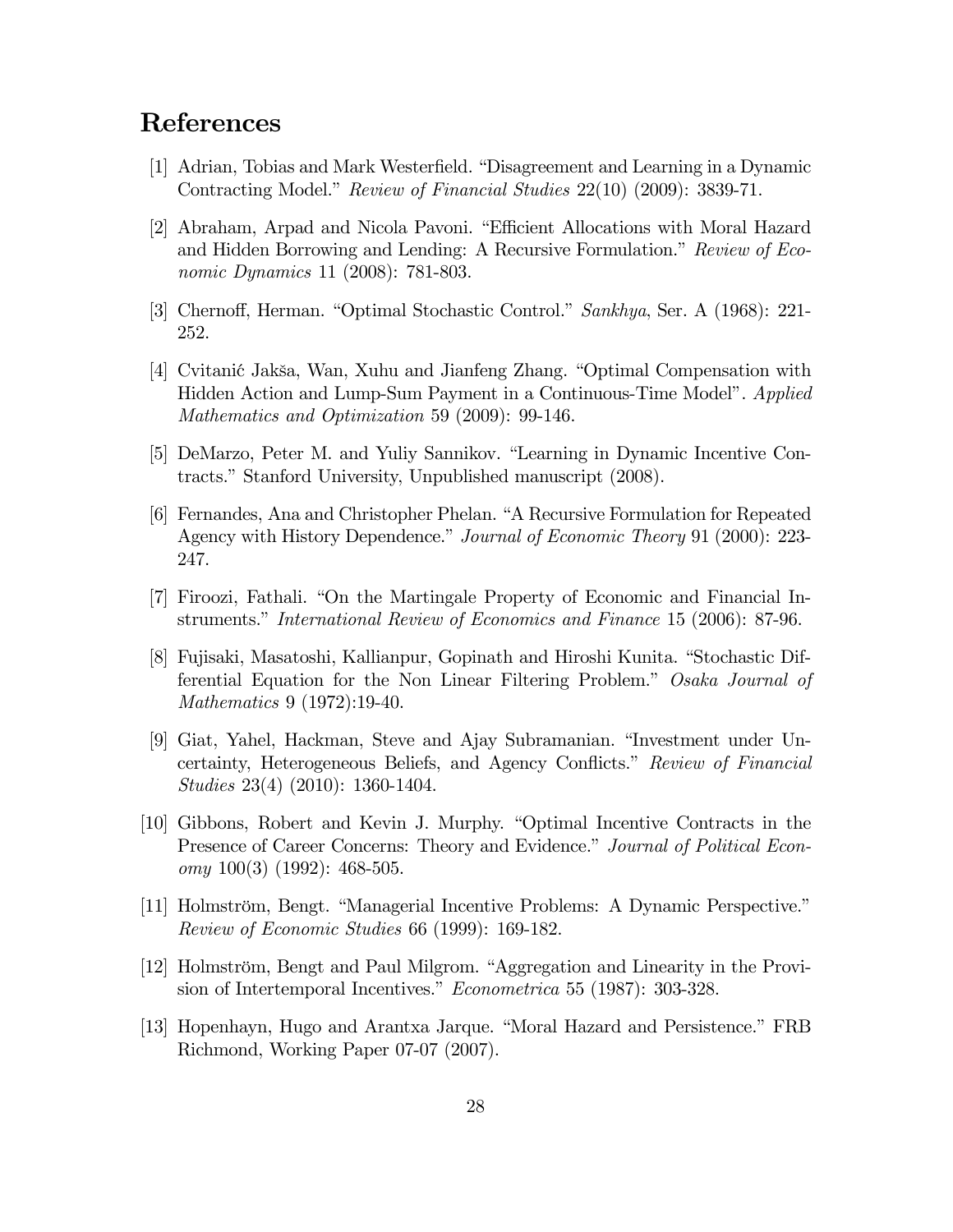- [14] Jarque, Arantxa. "Repeated Moral Hazard with Effort Persistence." FRB Richmond, Working Paper 08-04 (2008).
- [15] Jovanovic, Boyan. "Job Matching and the Theory of Turnover." Journal of Political Economy, 87(5) pt. 2 (1979): 972-90.
- [16] Kallianpur, Gopinath. Stochastic Filtering Theory. Springer-Verlag, New York, (1980).
- [17] Kapicka, Marek. "Efficient Allocations in Dynamic Private Information Economies with Persistent Shocks: A First-Order Approach." University of California, Santa Barbara, Working paper, (2006).
- [18] Kocherlakota, Narayana. "Figuring out the Impact of Hidden Savings on Optimal Unemployment Insurance." Review of Economic Dynamics 7(3) (2004): 541-554.
- [19] Lustig, Hanno, Chad Syverson and Stijn Van Nieuwerburgh, "IT, Corporate Payouts, and the Growing Inequality in Managerial Compensation." University of Chicago, (2007).
- [20] Mirrlees, James. "Notes on Welfare Economics, Information and Uncertainty." In: M. Balch, D. McFadden and S.-Y. Wu, Editors, Essays on Economic Behavior under Uncertainty. North-Holland, Amsterdam (1974).
- [21] Rogerson, William. "The First Order Approach to Principal- Agent Problems." Econometrica, 53(6) (1985): 1357-1367.
- [22] Rudanko, Leena. "Labor Market Dynamics under Long-Term Wage Contracting." Journal of Monetary Economics, 56(2) (2010): 170-183.
- [23] Sannikov, Yuliy. "A Continuous-Time Version of the Principal-Agent Problem." Review of Economic Studies, 75(3) (2008): 957-984.
- [24] Schättler, Heinz and Jaeyoung Sung. "The First-Order Approach to the Continous-Time Principal-Agent Problem with Exponential Utility." Journal of Economic Theory 61 (1993): 331-371.
- [25] Werning, Iván. "Moral Hazard with Unobserved Endowments: A Recursive Approach." University of Chicago, Unpublished manuscript (2001).
- [26] Williams, Noah. "On Dynamic Principal-Agent Models in Continuous Time." UW Madison, Unpublished manuscript (2008).
- [27] Williams, Noah. "Persistent Private Information." UW Madison, Unpublished manuscript (2009).
- [28] Yong, Jiongmin and Xun Yu Zhou. Stochastic Controls. New York: Springer-Verlag (1999).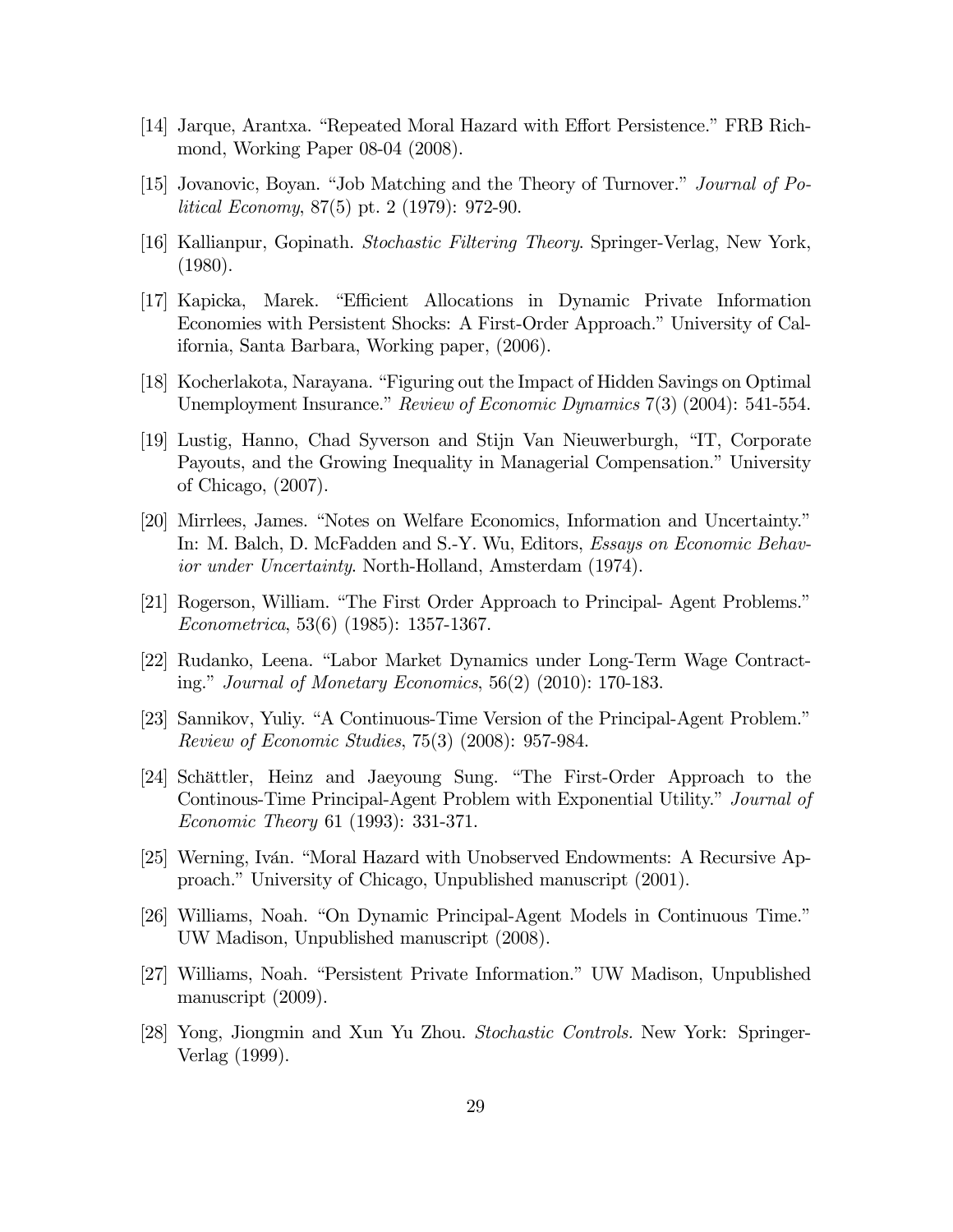## Appendix A

**Proof. Proposition 1:** Consider the Brownian motion  $Z^0$  under some probability space with probability measure  $Q$ , and  $\mathbb{F}^{Z^0} \triangleq \left\{ \mathcal{F}^{Z^0}_t \right\}$  $\overline{1}$  $0 \leq t \leq T$ the suitably augmented filtration generated by  $Z^0$ . Let

$$
Y_t = \int_0^t \sigma dZ_s^0 ,
$$

so that  $Y_t$  is also a Brownian motion under  $Q$ . Given that expected output is linear in cumulative output, $2^8$  the exponential local martingale

$$
\Lambda_{t,\tau}^a \triangleq \exp\left(\int_t^\tau \left(\frac{\hat{\eta}(Y_s - A_s, s) + a_s}{\sigma}\right) dZ_s^0 - \frac{1}{2} \int_t^\tau \left|\frac{\hat{\eta}(Y_s - A_s, s) + a_s}{\sigma}\right|^2 ds\right), \ t \leq \tau \leq T.
$$

is a martingale, i.e.  $E_t\left[\Lambda_{t,T}^a\right] = 1$ . Thus Girsanov theorem ensures that

$$
Z_t^a \triangleq Z_t^0 - \int_0^t \left( \frac{\hat{\eta}(Y_s - A_s, s) + a_s}{\sigma} \right) ds ,
$$

is a Brownian motion under the new probability measure  $dP^a/dP \triangleq \Lambda_{0,T}^a$ . Given that both measures are equivalent, the triple  $(Y, Z^a, Q^a)$  is a weak solution of the SDE

$$
Y_t = \int_0^t (\hat{\eta}(Y_s - A_s, s) + a_s) \, ds + \int_0^t \sigma dZ_s^a \, .
$$

Adopting a weak formulation allows us to view the choice of control  $a$  as the choice of probability measure  $Q^a$ . In order to define the agent's optimization problem, let  $R^{a}(t)$  denote the reward from time t onwards so that

$$
R^{a}(t) \triangleq e^{\rho t} \left[ \int_{t}^{T} U\left(s, \overline{Y}_{s}, a_{s}\right) ds + W\left(T, Y_{T}\right) \right],
$$

where, with a slight abuse of notation,  $U(s, \overline{Y}_s, a_s) \triangleq e^{-\rho s} U(w(\overline{Y}_s), a_s)$  and  $W(T, Y_T) \triangleq$  $e^{-\rho T}W(Y_T)$  are utilities at time t discounted from time 0. The agent's objective is to find an admissible control process  $a^* \in \mathcal{A}$  that maximizes the expected reward

$$
|\hat{\eta}(Y_t - A_t, t) + a_t| \le K \left(1 + \|Z^0\|_t\right)
$$
, for all  $t \in [0, T]$ ,

with  $K = \sigma \left(\frac{h_{\varepsilon}}{h_0}\right)$  $\Big\} + 1$  and  $||Z^0||_t \triangleq \max_{0 \le s \le t} |Z^0(s)|$ .

<sup>&</sup>lt;sup>28</sup>More formally, the martingale property holds true because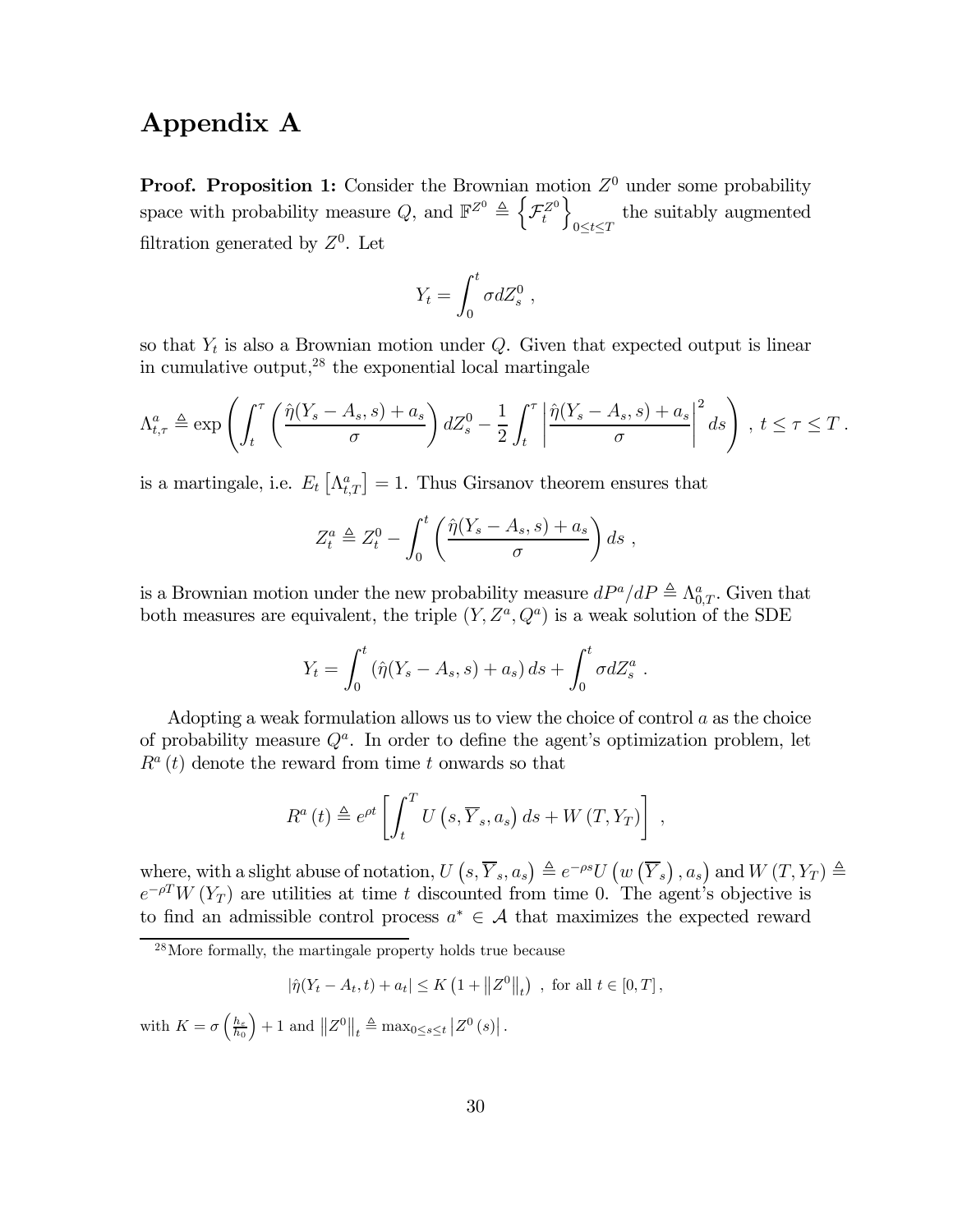$E^a[R^a(0)]$  over all admissible controls  $a \in \mathcal{A}$ . In other words, the agent solves the following problem

$$
v_t = \sup_{a \in \mathcal{A}} V^a(t) \triangleq \sup_{a \in \mathcal{A}} E^a_t [R^a(t)] \text{ , for all } 0 \le t \le T .
$$

The objective function can be recast as

$$
V^{a}(t) = E_{t}^{a}[R^{a}(t)] = E_{t}[ \Lambda_{t,T}^{a} R^{a}(t) ], \qquad (37)
$$

where the operator  $E^a$ . and  $E[\cdot]$  are expectation under the probability measure  $Q^a$  and Q, respectively. One can see from (37) that varying a is indeed equivalent to changing the probability measure. The key advantage of the weak formulation is that, under the reference measure  $Q$ , the output process does not depend on  $a$ . Hence, we can treat it as fixed which enables us to solve our problem in spite of its non-Markovian structure.

Our derivation of the necessary conditions builds on the variational argument in Cvitanić, Wan and Zhang (2009). Define the control perturbation

$$
a^{\varepsilon} \triangleq a + \varepsilon \Delta a ,
$$

such that there exists an  $\varepsilon_0 > 0$  for which any  $\varepsilon \in [0, \varepsilon_0)$  satisfy  $|a^{\varepsilon}|^4$ ,  $|U^{a^{\varepsilon}}|^4$ ,  $|U^{a^{\varepsilon}}_a|^4$ ,  $|\Lambda^{a^{\varepsilon}}_{t,\tau}|^4$ ,  $(\mathcal{U}_{t,\tau}^{a^{\varepsilon}})^2$  and  $(\partial_a \mathcal{U}_{t,\tau}^{a^{\varepsilon}})^2$  being uniformly integrable in  $L^1(Q)$  where

$$
\mathcal{U}_{t,\tau}^{a} \triangleq \int_{t}^{\tau} U\left(s,\overline{Y}_{s},a_{s}\right) ds .
$$

We introduce the following shorthand notations for "variations"

$$
\nabla \mathcal{U}_{t,\tau}^{a} \triangleq \int_{t}^{\tau} U_{a}\left(s,\overline{Y}_{s},a_{s}\right) \Delta a_{s} ds , \qquad (38)
$$

$$
\nabla A_t \triangleq \int_0^t \Delta a_s ds \;, \tag{39}
$$

$$
\nabla \Lambda_{t,\tau}^{a} \triangleq \Lambda_{t,\tau}^{a} \left(\frac{1}{\sigma}\right) \left[ \int_{t}^{\tau} \left( -\frac{\sigma^{-2}}{h_{s}} \nabla A_{s} + \Delta a_{s} \right) dZ_{s}^{0} - \int_{t}^{\tau} \left( \hat{\eta}_{s} + a_{s} \right) \left( -\frac{\sigma^{-2}}{h_{s}} \nabla A_{s} + \Delta a_{s} \right) ds \right]
$$
  

$$
= \Lambda_{t,\tau}^{a} \left( \frac{1}{\sigma} \right) \int_{t}^{\tau} \left( -\frac{\sigma^{-2}}{h_{s}} \nabla A_{s} + \Delta a_{s} \right) dZ_{s}^{a} . \tag{40}
$$

Step 1: We first characterize the variations of the agent's objective with respect to  $\varepsilon$ 

$$
\frac{V^{a^{\varepsilon}}(t) - V^{a}(t)}{\varepsilon} = E\left[\Lambda_{t,T}^{a^{\varepsilon}} R^{a^{\varepsilon}}(t) - \Lambda_{t,T}^{a} R^{a}(t)\right]
$$
  

$$
= E\left[\left(\frac{\Lambda_{t,T}^{a^{\varepsilon}} - \Lambda_{t,T}^{a}}{\varepsilon}\right) R^{a^{\varepsilon}}(t) + \Lambda_{t,T}^{a}\left(\frac{R^{a^{\varepsilon}}(t) - R^{a}(t)}{\varepsilon}\right)\right]
$$
  

$$
= E\left[\nabla \Lambda_{t,T}^{a^{\varepsilon}} R^{a^{\varepsilon}}(t) + \Lambda_{t,T}^{a}\left(\frac{R^{a^{\varepsilon}}(t) - R^{a}(t)}{\varepsilon}\right)\right].
$$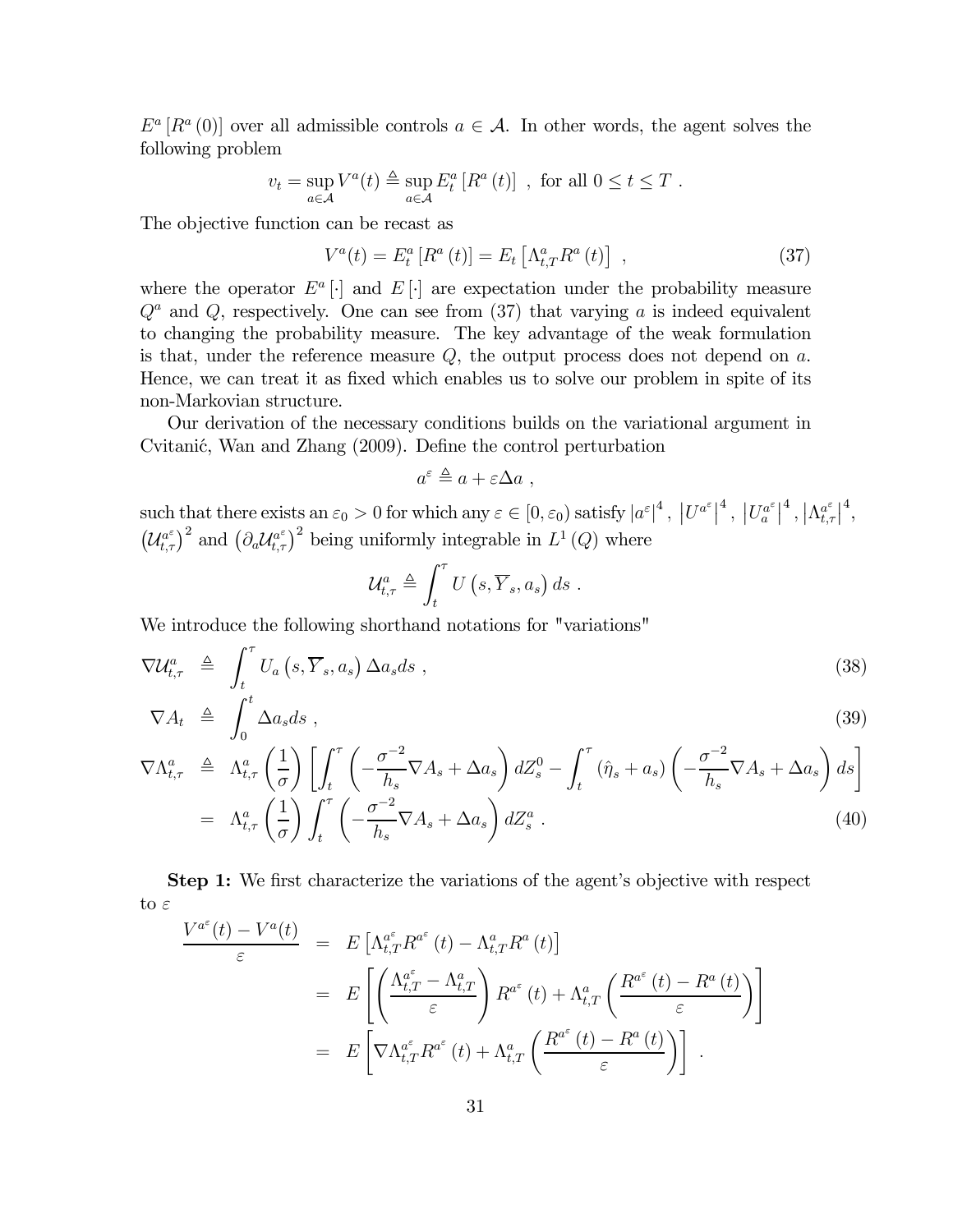To obtain the limit of the first term as  $\varepsilon$  goes to zero, observe that

$$
\nabla \Lambda_{t,T}^{a^{\varepsilon}} R^{a^{\varepsilon}}(t) - \nabla \Lambda_{t,T}^{a} R^{a}(t) = \left[ \nabla \Lambda_{t,T}^{a^{\varepsilon}} - \nabla \Lambda_{t,T} \right] R^{a}(t) + \nabla \Lambda_{t,T}^{a^{\varepsilon}} \left[ R^{a^{\varepsilon}}(t) - R^{a}(t) \right] .
$$

As shown in Cvitanić, Wan and Zhang (2009), for any  $\varepsilon \in [0, \varepsilon_0)$ , this expression is integrable uniformly with respect to  $\varepsilon$  and so

$$
\lim_{\varepsilon \to 0} E\left[\nabla \Lambda_{t,T}^{a^{\varepsilon}} R^{a^{\varepsilon}}(t)\right] = E\left[\nabla \Lambda_{t,T}^{a} R^{a}(t)\right] .
$$

The limit of the second term reads

$$
\lim_{\varepsilon \to 0} \frac{R^{a^{\varepsilon}}(t) - R^{a}(t)}{\varepsilon} = e^{\rho t} \nabla \mathcal{U}^{a}_{t,T} .
$$

Due to the uniform integrability of  $\Lambda_{t,T}^a\left(R^{a^{\varepsilon}}(t)-R^a(t)\right)/\varepsilon$ , the expectation is also well defined. Combining the two expressions above, we finally obtain

$$
\lim_{\varepsilon \to 0} \frac{V^{a^{\varepsilon}}(t) - V^{a}(t)}{\varepsilon} = E \left[ \nabla \Lambda_{t,T}^{a} R^{a}(t) + \Lambda_{t,T}^{a} e^{\rho t} \nabla \mathcal{U}_{t,T}^{a} \right] \triangleq \nabla V^{a}(t) . \tag{41}
$$

Step 2: We are now in a position to derive the necessary condition. Consider total earnings as of date 0

$$
I^{a}(t) \triangleq E_{t}^{a} \left[ \int_{0}^{T} U\left(s, \overline{Y}_{s}, a_{s}\right) ds + W\left(T, Y_{T}\right) \right] = \int_{0}^{t} U\left(s, \overline{Y}_{s}, a_{s}\right) ds + e^{-\rho t} V^{a}(t) . \tag{42}
$$

By definition, it is a  $Q^a$ –martingale. According to the extended Martingale Representation Theorem<sup>29</sup> of Fujisaki et al. (1972), all square integrable  $Q^a$ –martingales are stochastic integrals of  $\{Z_t^a\}$  and there exists a unique process  $\zeta$  in  $L^2(Q^a)$  such that

$$
I^{a}(T) = I^{a}(t) + \int_{t}^{T} \zeta_{s} \sigma dZ_{s}^{a} . \qquad (43)
$$

We are now in a position to solve for  $\nabla V^a(t)$ . Reinserting (38), (39) and (40) into  $(41)$  yields<sup>30</sup>

$$
\nabla V^{a}(t) = E_{t} \left[ \Lambda_{t,T}^{a} R^{a}(t) \sigma^{-1} \int_{t}^{T} \left( -\frac{\sigma^{-2}}{h_{s}} \nabla A_{s} + \Delta a_{s} \right) dZ_{s}^{a} + \Lambda_{t,T}^{a} e^{\rho t} \left( \int_{t}^{T} U_{a} \Delta a_{s} ds \right) \right]
$$
  
=  $e^{\rho t} E_{t}^{a} \left[ I^{a}(T) \sigma^{-1} \int_{t}^{T} \left( -\frac{\sigma^{-2}}{h_{s}} \nabla A_{s} + \Delta a_{s} \right) dZ_{s}^{a} + \int_{t}^{T} U_{a} \Delta a_{s} ds \right].$ 

 $29$ We cannot directly apply the standard Martingale Representation theorem because we are considering weak solutions, so that  $\{Z_t^a\}$  does not necessarily generate  $\{\mathcal{F}_t^Y\}$ .

30The additional expectation term

$$
\left(\int_0^t U\left(\tau,\overline{Y}_{\tau},a_{\tau}\right)d\tau\right) E\left[\int_t^T \left(-\left(\frac{h_{\varepsilon}}{h_s}\right)\nabla A_s + \Delta a_s\right)dZ_s^a\right] = 0,
$$

because both  $\left(\frac{h_{\varepsilon}}{h_{s}}\right)$  $\Big) \nabla A_s$  and  $\Delta a_s$  are bounded.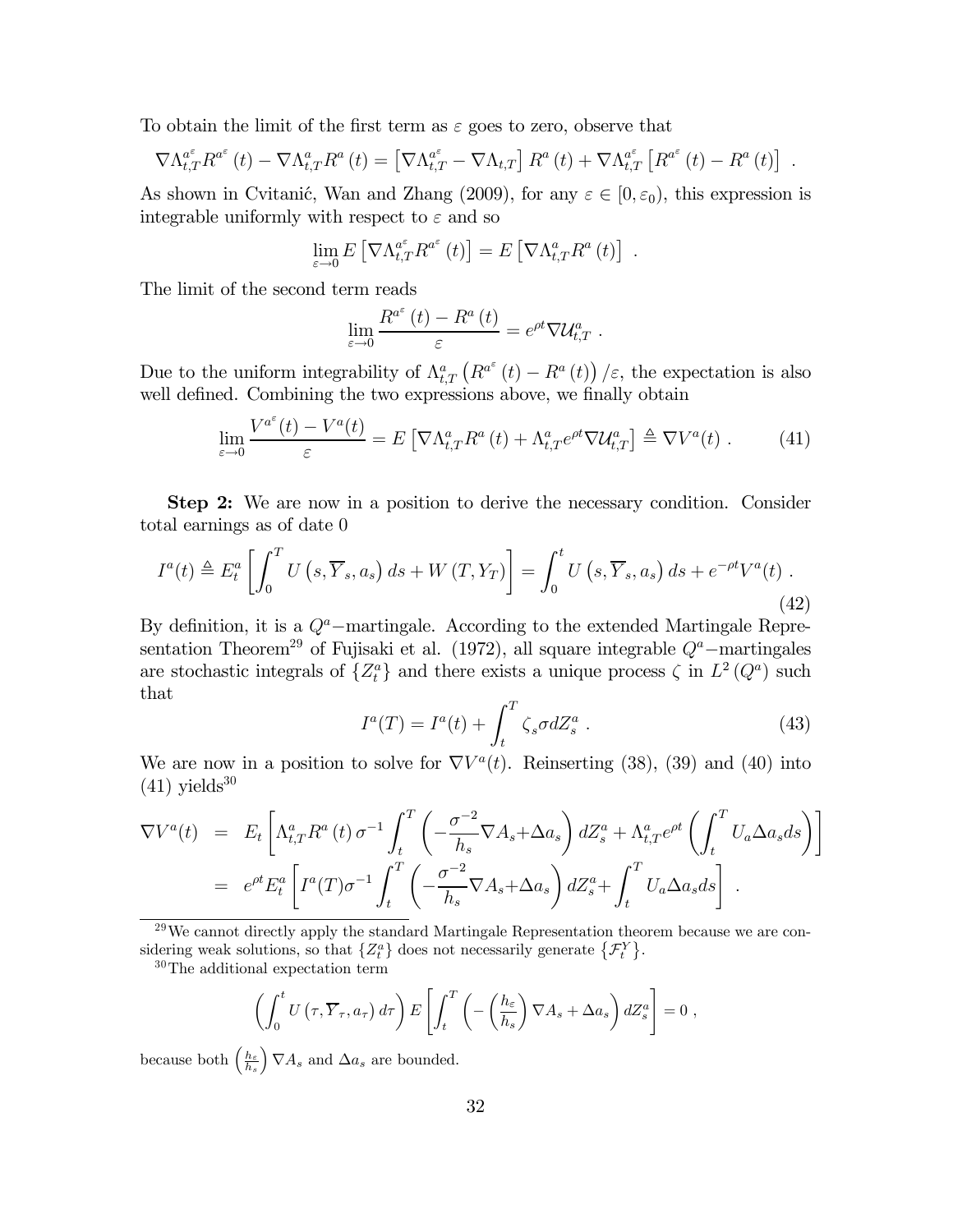where subscripts denote derivatives and arguments are omitted for brevity. Given the law of motion (43), applying Ito's rule to the first term yields

$$
d\left(I^{a}(\tau)\int_{t}^{\tau}\left(-\frac{\sigma^{-2}}{h_{s}}\nabla A_{s}+\Delta a_{s}\right)dZ_{s}^{a}\right)=\left[\zeta_{\tau}\sigma\left(-\left(\frac{\sigma^{-2}}{h_{\tau}}\right)\nabla A_{\tau}+\Delta a_{\tau}\right)\right]d\tau
$$

$$
+\left[\zeta_{\tau}\sigma\int_{t}^{\tau}\left(-\frac{\sigma^{-2}}{h_{s}}\nabla A_{s}+\Delta a_{s}\right)dZ_{s}^{a}+I_{t}^{a}(\tau)\left(-\left(\frac{\sigma^{-2}}{h_{\tau}}\right)\nabla A_{\tau}+\Delta a_{\tau}\right)\right]dZ_{\tau}^{a}.
$$

Hence  $\nabla V^a(t)$  can be represented as

$$
e^{-\rho t} \nabla V^a(t) = E^a_t \left[ \int_t^T \Gamma^1_s ds + \int_t^T \Gamma^2_s dZ^a_s \right],
$$

where

$$
\Gamma_s^1 \triangleq \zeta_s \left[ -\frac{\sigma^{-2}}{h_s} \int_0^s \Delta a_\tau d\tau + \Delta a_s \right] + U_a \left( s, \overline{Y}_s, a_s \right) \Delta a_s ,
$$
\n
$$
\Gamma_s^2 \triangleq \zeta_s \left[ \int_t^s \left( -\left( \frac{\sigma^{-2}}{h_\tau} \right) \int_0^{\tau} \Delta a_\tau dr + \Delta a_\tau \right) dZ_\tau^a \right] + I_t^a(s) \left( -\frac{\sigma^{-2}}{h_s} \int_0^s \Delta a_\tau d\tau + \Delta a_s \right)
$$

.

An argument similar to Lemma 7.3 in Cvitanić, Wan and Zhang (2009) shows that, for any  $\varepsilon \in [0, \varepsilon_0)$ ,  $\Gamma_s^2$  is square integrable and so

$$
E_t^a \left[ \int_t^T \Gamma_s^2 dZ_s^a \right] = 0.
$$

As for the deterministic term, collecting the effect of each perturbation  $\Delta a_s$  yields

$$
e^{-\rho t} \nabla V^{a}(t) = E_{t}^{a} \left[ \int_{t}^{T} \left( - \int_{s}^{T} \zeta_{\tau} \left( \frac{\sigma^{-2}}{h_{\tau}} \right) d\tau + \zeta_{s} + U_{a} \left( s, \overline{Y}_{s}, a_{s} \right) \right) \Delta a_{s} ds \right].
$$

Finally, noticing that  $\Delta a_s$  was arbitrary leads to

$$
\left(E_t^a \left[ -\int_t^T \zeta_s \frac{\sigma^{-2}}{h_s} ds \right] + \zeta_t + U_a \left( t, \overline{Y}_t, a_t^* \right) \right) (a_t - a_t^*) \le 0 \,. \tag{44}
$$

**Step 3:** We now rewrite our solution as a function of the promised value  $v_t$ . Differentiating (42) with respect to time yields

$$
e^{-\rho t} dv_t - \rho e^{-\rho t} v_t + U(t, \overline{Y}_t, a_t) = dI^a(t) = \zeta_t \sigma dZ_t^a,
$$

so that

$$
dv_t = (\rho v_t - U(\overline{Y}_t, a_t)) dt + \gamma_t \sigma dZ_t^a ,
$$

with  $\gamma_t \triangleq \zeta_t e^{\rho t}$ . Collecting the exponential terms in (44) leads to (11).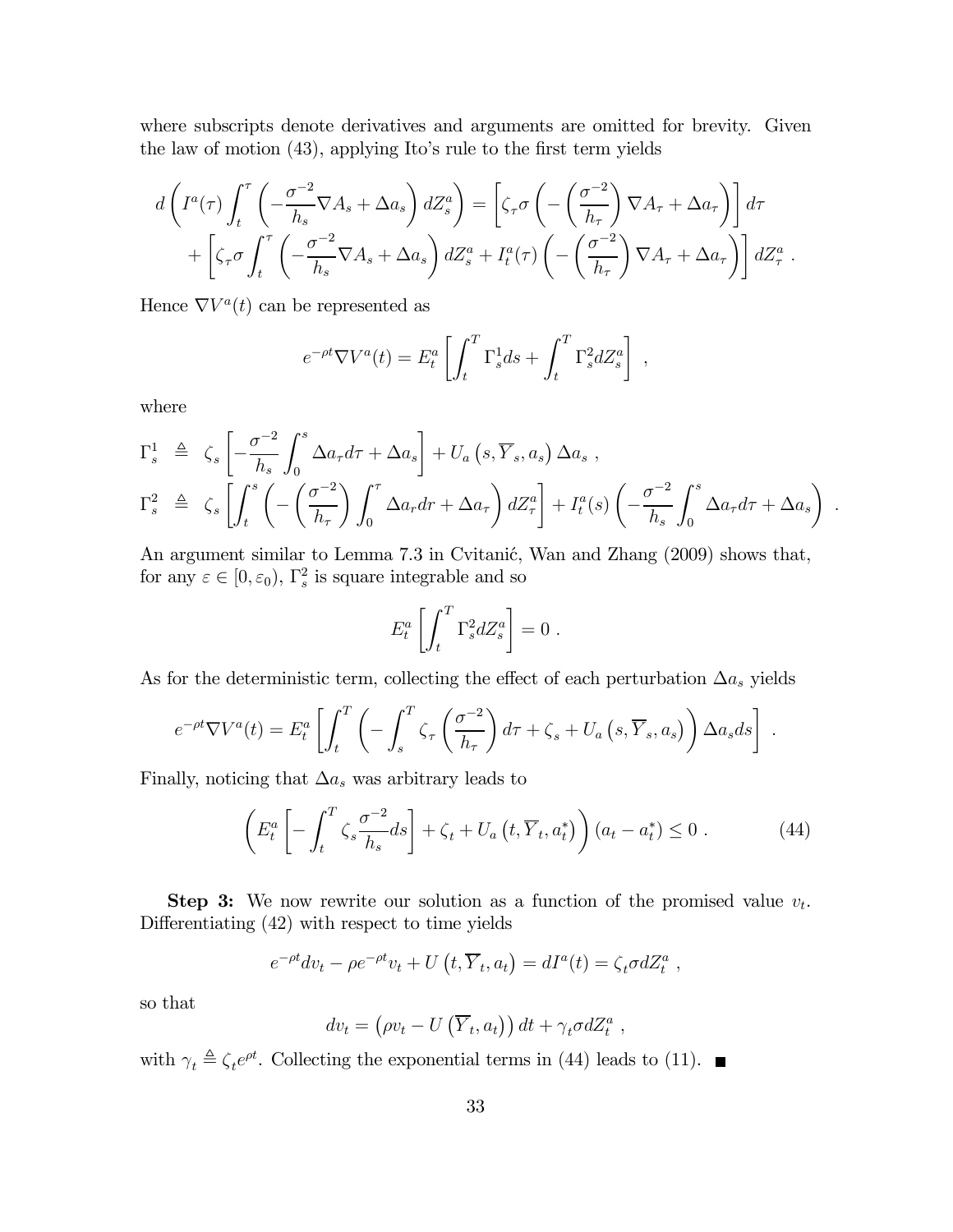Proof. Proposition 2: The sufficient conditions are established comparing the equilibrium path  $\{a_t^*\}_{t=0}^T$  with an arbitrary effort path  $\{a_t\}_{t=0}^T$ . We define  $\delta_t \triangleq a_t - a_t^*$ and  $\Delta_t \triangleq \int_0^t \delta_s ds = A_t - A_t^*$  as the differences in current and cumulative effort between the arbitrary and recommended paths. We also attach a star superscript to denote the value of the  $\mathbb{F}^{Y}$  –measurable stochastic processes along the equilibrium path. The Brownian motions generated by the two effort policies are related by

$$
\sigma dZ_t^{a^*} = \sigma dZ_t^a + \left[\hat{\eta} \left(Y_t - A_t, t\right) + a_t - \hat{\eta} \left(Y_t - A_t^*, t\right) - a_t^*\right] dt
$$
  

$$
= \sigma dZ_t^a + \left[\delta_t - \frac{\sigma^{-2}}{h_t} \Delta_t\right] dt.
$$

By definition, the total reward from the optimal policy reads

$$
I^{a^{*}}(T) = \int_{0}^{T} U(t, \overline{Y}_{t}, a_{t}^{*}) dt + W(Y_{T}) = V^{a^{*}}(0) + \int_{0}^{T} \zeta_{t}^{*} \sigma dZ_{t}^{a^{*}}
$$
  
=  $V^{a^{*}}(0) + \int_{0}^{T} \zeta_{t}^{*} \left[ \delta_{t} - \frac{\sigma^{-2}}{h_{t}} \Delta_{t} \right] dt + \int_{0}^{T} \zeta_{t}^{*} \sigma dZ_{t}^{a}.$ 

Hence, the total reward from the arbitrary policy is equal to

$$
I^{a}(T) = \int_{0}^{T} \left[ U(t, \overline{Y}_{t}, a_{t}) - U(t, \overline{Y}_{t}, a_{t}^{*}) \right] dt + I^{a^{*}}(T)
$$
  
= 
$$
\int_{0}^{T} \left[ U(t, \overline{Y}_{t}, a_{t}) - U(t, \overline{Y}_{t}, a_{t}^{*}) \right] dt + V^{a^{*}}(0) + \int_{0}^{T} \zeta_{t}^{*} \left[ \delta_{t} - \frac{\sigma^{-2}}{h_{t}} \Delta_{t} \right] dt + \int_{0}^{T} \zeta_{t}^{*} \sigma dZ_{t}^{a}.
$$

Let us focus on the third term on the right hand side

$$
-\int_0^T \zeta_t^* \frac{\sigma^{-2}}{h_t} \Delta_t dt = -\int_0^T \zeta_t^* \frac{\sigma^{-2}}{h_t} \left( \int_0^t \delta_s ds \right) dt = \int_0^T \delta_t \left( -\int_t^T \zeta_s^* \frac{\sigma^{-2}}{h_s} ds \right) dt
$$
  
= 
$$
\int_0^T \delta_t \left( e^{-\rho t} \frac{\sigma^{-2}}{h_t} p_t^* + \int_t^T \xi_s^* \sigma dZ_s^{a^*} \right) dt,
$$

where the last equality follows from the definition of p and  $\xi$ <sup>31</sup> Changing the Brown-

<sup>&</sup>lt;sup>31</sup>Observe that this additional step is linked to the introduction of private information. Then the volatility  $\zeta$  of the continuation value will differ on and off the equilibrium path. To the contrary, in problems without private information, the volatility remains constant because it only depends on observable output and not on past actions. This is why sufficiency holds without restriction in e.g. Schättler and Sung (1993) or Sannikov (2008).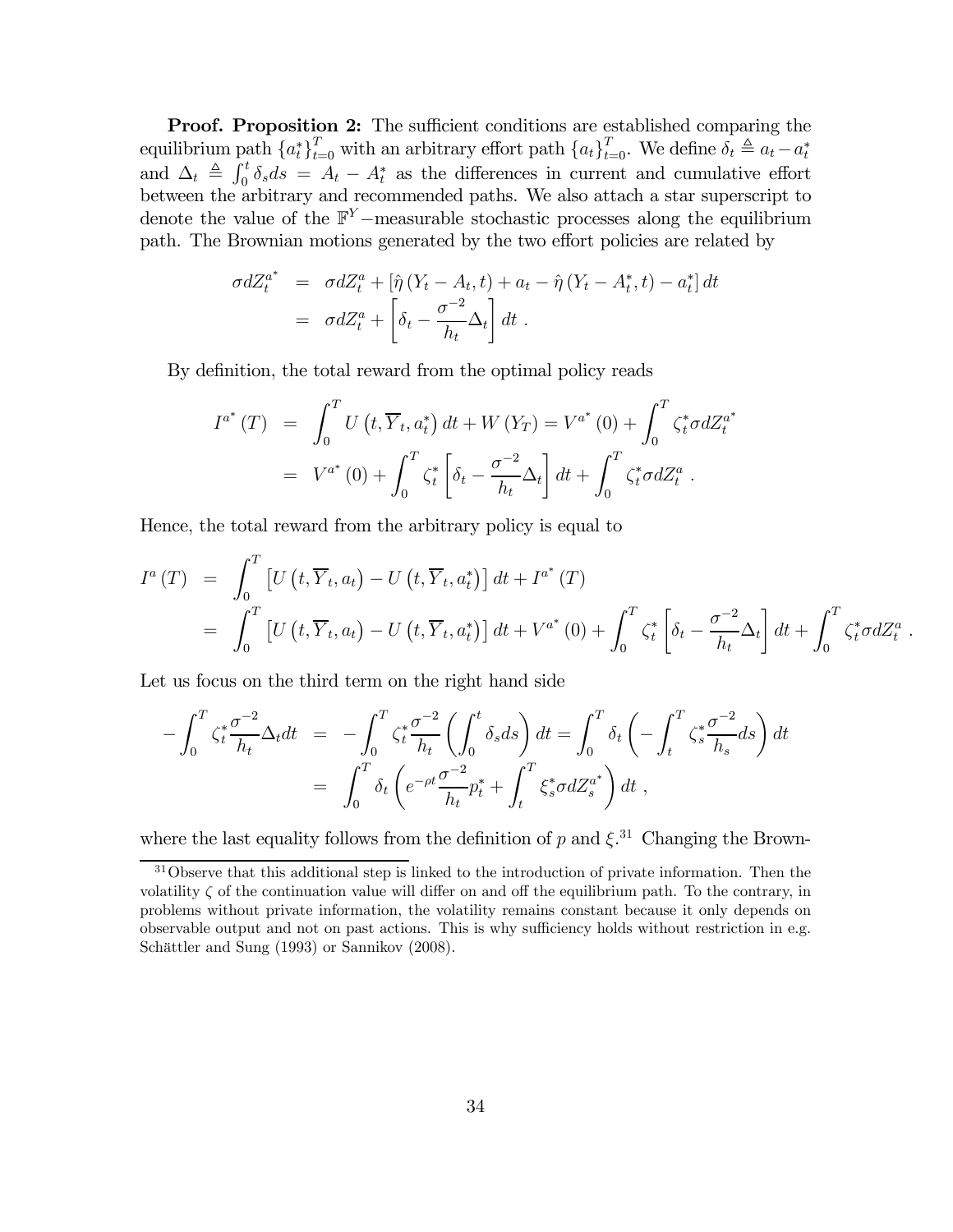ian motion and taking expectation yields

$$
V^{a}(0) - V^{a^{*}}(0) = E_{0}^{a}[I^{a}(T)] - V^{a^{*}}(0)
$$
  
\n
$$
= E_{0}^{a}\left[\int_{0}^{T}\left(U(t,\overline{Y}_{t},a_{t}) - U(t,\overline{Y}_{t},a_{t}^{*}) + \delta_{t}\left(\zeta_{t}^{*} + e^{-\rho t}\frac{\sigma^{-2}}{h_{t}}p_{t}^{*}\right)\right)dt\right]
$$
  
\n
$$
+ E_{0}^{a}\left[\int_{0}^{T}\left(\int_{t}^{T}\xi_{s}^{*}\left(\delta_{s} - \frac{\sigma^{-2}}{h_{s}}\Delta_{s}\right)ds\right)dt\right]
$$
  
\n
$$
= E_{0}^{a}\left[\int_{0}^{T}e^{-\rho t}\left(U(w_{t},a_{t}) - U(w_{t},a_{t}^{*}) + \delta_{t}\left(\gamma_{t}^{*} + \frac{\sigma^{-2}}{h_{t}}p_{t}^{*}\right)\right)dt\right]
$$
  
\n
$$
+ E_{0}^{a}\left[\int_{0}^{T}e^{\rho t}\xi_{t}^{*}\Delta_{t}\left(\delta_{t} - \frac{\sigma^{-2}}{h_{t}}\Delta_{t}\right)dt\right].
$$

We know from the optimization property of  $a_t^*$  that the first expectation term is at most equal to zero. On the other hand, the sign of the second expectation term is ambiguous. In order to bound it, we introduce the predictable process<sup>32</sup>  $\chi_t^* \triangleq$  $\zeta_t^* - e^{\rho t} \xi_t^* A_t^*$  and define the Hamiltonian function

$$
H(t, a, A; \chi^*, \xi^*, p^*) \triangleq U(w, a) + (\chi^* + e^{\rho t} \xi^* A) a - e^{\rho t} \xi^* \frac{\sigma^{-2}}{h_t} A^2 + \frac{\sigma^{-2}}{h_t} p^* a.
$$

Taking a linear approximation of the Hamiltonian around A<sup>∗</sup> yields

$$
H_t(a_t, A_t) - H_t(a_t^*, A_t^*) - \frac{\partial H_t(a_t^*, A_t^*)}{\partial A} \Delta_t
$$
  
=  $U(w_t, a_t) - U(w_t, a_t^*) + \delta_t \left( \underbrace{\chi_t^* + e^{\rho t} \xi_t^* A_t^*}_{= \zeta_t^*} + \frac{\sigma^{-2}}{h_t} p_t^* \right) + e^{\rho t} \xi_t^* \Delta_t \left( \delta_t - \frac{\sigma^{-2}}{h_t} \Delta_t \right)$ 

,

so that

$$
V^{a}(0) - V^{a^{*}}(0) = E_{0}^{a} \left[ \int_{0}^{T} e^{-\rho t} \left( H_{t}(a_{t}, A_{t}) - H_{t}(a_{t}^{*}, A_{t}^{*}) - \frac{\partial H_{t}(a_{t}^{*}, A_{t}^{*})}{\partial A} \Delta_{t} \right) dt \right]
$$

is negative when the Hamiltonian function is jointly concave. Given that the agent seeks to maximize expected returns, imposing concavity ensures that  $a^*$  dominates any alternative effort path. Concavity is established considering the Hessian matrix of the Hamiltonian

$$
\mathcal{H}(t,a,A) = \begin{pmatrix} U_{aa}(w_t,a_t) & e^{\rho t} \xi_t \\ e^{\rho t} \xi_t & -2e^{\rho t} \xi_t \frac{\sigma^{-2}}{h_t} \end{pmatrix} ,
$$

which is negative semi-definite when  $-2\frac{\sigma^{-2}}{h_t}U_{aa}(w_t, a_t) \geq e^{\rho t}\xi_t$ , as stated in (16).

 $32\chi$  is predictable since both  $\xi^*$  and  $A^*$  are  $\mathbb{F}^Y$  –predictable.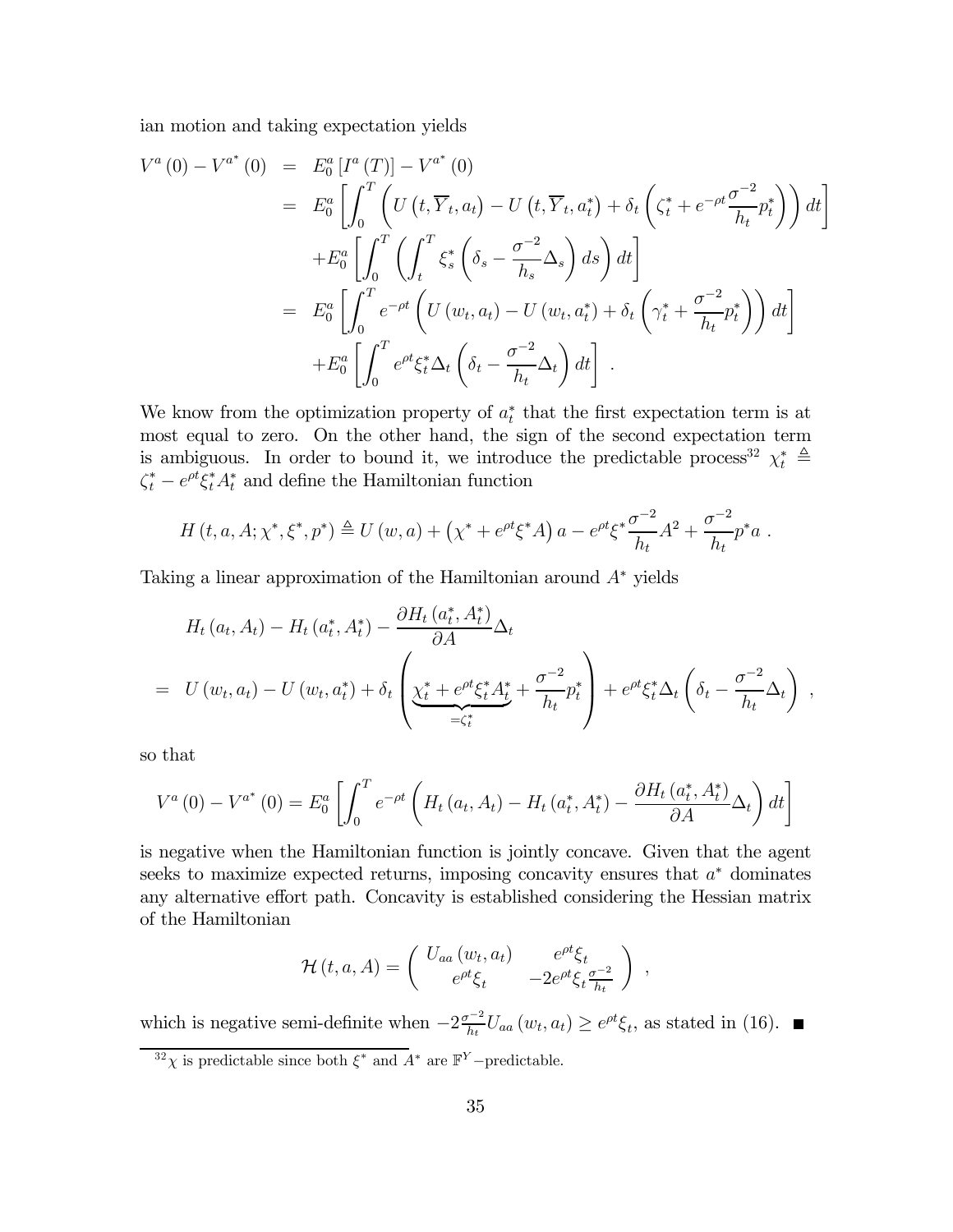Proof. Corollary 1: By definition

$$
p_t \triangleq e^{\rho t} \sigma^2 h_t \left[ b_t + \int_0^t e^{-\rho s} \gamma_s \frac{\sigma^{-2}}{h_s} ds \right] ,
$$

and so  $p$  solves the SDE<sup>33</sup>

$$
dp_t = \left[ \rho p_t + \frac{d\left(\sigma^2 h_t\right)}{dt} \frac{\sigma^{-2}}{h_t} p_t + \gamma_t \right] dt + e^{\rho t} \sigma^2 h_t db_t = \left[ p_t \left( \rho + \frac{\sigma^{-2}}{h_t} \right) + \gamma_t \right] dt + \vartheta_t \sigma dZ_t,
$$

with  $\vartheta_t \triangleq e^{\rho t} \sigma^2 h_t \xi_t$ .

Proof. Proposition 3: Assume that

$$
j(v,t) = \left(\frac{e^{-\rho t}}{\rho}\right) [j_0(t) + j_1 \ln(-v)],
$$
  

$$
w(t,v) = -\frac{\ln(k_t v)}{\theta} + \lambda \Rightarrow U(w,1) = -k_t v.
$$

Observe first that our guess implies that

$$
\gamma_t(v, w, a) = -U_a(w(t, v), 1) - \frac{\sigma^{-2}}{h_t} \lambda \theta v = -\lambda \theta U(w(t, v), 1) - \frac{\sigma^{-2}}{h_t} \lambda \theta v = \lambda \theta v \left( k_t - \frac{\sigma^{-2}}{h_t} \right).
$$

Hence, differentiating the Incentive Constraint yields

$$
\frac{\partial \gamma_t(v, w, a)}{\partial w} = -U_{aw}(w, a) = -\theta \gamma_t(v, w, a) - \frac{\sigma^{-2}}{h_t} \lambda \theta^2 v_t.
$$

Therefore, the FOC for wages is equivalent to

$$
-e^{-\rho t} - \frac{\partial j}{\partial v}\theta v k_t - \sigma^2 \frac{\partial^2 j}{\partial v^2} \left[ \left( \lambda \theta v \left( k_t - \frac{\sigma^{-2}}{h_t} \right) \right)^2 + (\lambda \theta v)^2 \left( k_t - \frac{\sigma^{-2}}{h_t} \right) \frac{\sigma^{-2}}{h_t} \right] \theta
$$
  
=  $\left( \frac{e^{-\rho t}}{\rho} \right) \left[ -\rho - j_1 \theta k_t + \sigma^2 j_1 \left[ \left( k_t - \frac{\sigma^{-2}}{h_t} \right)^2 + \left( k_t - \frac{\sigma^{-2}}{h_t} \right) \frac{\sigma^{-2}}{h_t} \right] (\lambda \theta)^2 \theta \right]$   
=  $\left( \frac{e^{-\rho t}}{\rho} \right) \left[ -\rho - j_1 \theta k_t + \sigma^2 j_1 \left[ k_t \left( k_t - \frac{\sigma^{-2}}{h_t} \right) \right] (\lambda \theta)^2 \theta \right] = 0,$ 

<sup>33</sup>The change with respect to time of  $h_{\varepsilon}/h_t$  is given by

$$
\frac{d\left(h_{\varepsilon}/h_t\right)}{dt} = \frac{d\left(h_{\varepsilon}\left(h_0 + th_{\varepsilon}\right)^{-1}\right)}{dt} = -h_{\varepsilon}^2\left(h_0 + th_{\varepsilon}\right)^{-2} = -\left(\frac{h_{\varepsilon}}{h_t}\right)^2 < 0.
$$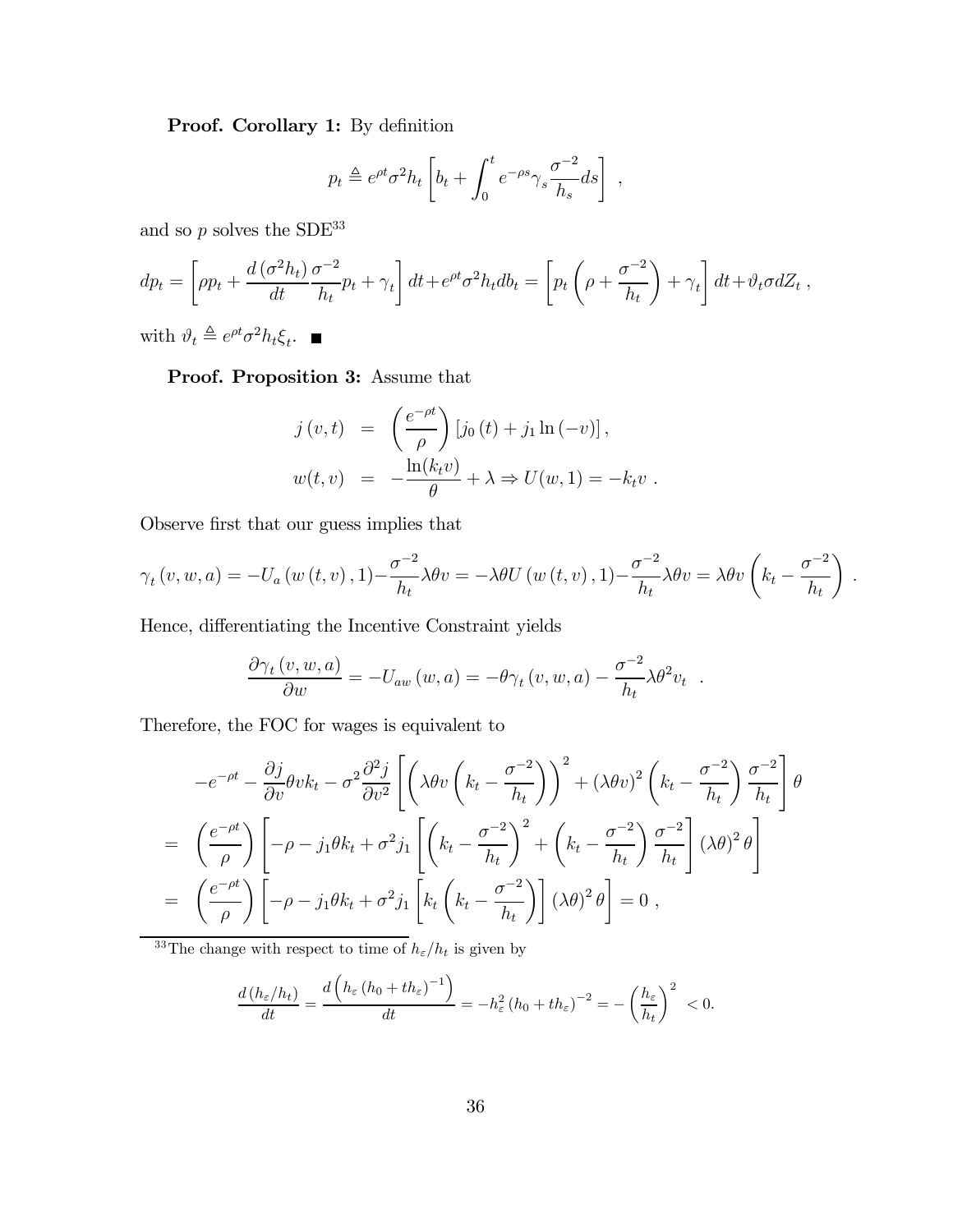implying the following quadratic equation for  $k_t$ 

$$
-\rho - k_t \left( j_1 \theta + \sigma^2 j_1 \frac{\sigma^{-2}}{h_t} (\lambda \theta)^2 \theta \right) + k_t^2 \left( \sigma^2 j_1 (\lambda \theta)^2 \theta \right) = 0.
$$

The remaining task is to check that the HJB equation is indeed satisfied

$$
e^{-\rho t} (1 - w) + \frac{\partial j}{\partial t} + \frac{\partial j}{\partial v} (\rho v - U(w, 1)) + \left(\frac{\sigma^2}{2}\right) \frac{\partial^2 j}{\partial v^2} \gamma^2
$$
  
= 
$$
e^{-\rho t} \left[ \left( 1 + \frac{\ln(-v)}{\theta} + \frac{\ln(-k_t)}{\theta} - \lambda \right) - \left[ j_0(t) + j_1 \ln(-v) \right] + \left( \frac{1}{\rho} \right) j'_0(t) + \left( \frac{1}{\rho} \right) j_1 (\rho + k_t) - \left( \frac{\sigma^2}{2} \right) \left( \frac{1}{\rho} \right) j_1 \left( \lambda \theta \left( k_t - \frac{\sigma^{-2}}{h_t} \right) \right)^2 \right] = 0,
$$

when  $j_1 = \theta^{-1}$  and

$$
j_0'(t) - \rho j_0(t) = -\rho \left( 1 - \lambda + \frac{\ln(-k_t)}{\theta} \right) - \frac{\rho + k_t}{\theta} + \frac{\theta (\sigma \lambda)^2}{2} \left( k_t - \frac{\sigma^{-2}}{h_t} \right)^2. \tag{45}
$$

Reinserting  $j_1$  in the quadratic equation for  $k_t$  yields

$$
-\rho - k_t \left(1 + \frac{\sigma^{-2}}{h_t} \left(\sigma \lambda \theta\right)^2\right) + k_t^2 \left(\sigma \lambda \theta\right)^2 = 0.
$$

The relevant solution is unique and given by the negative root because wages are not well defined when  $k_t > 0$ . The ODE described in the Proposition is obtained noticing that the quadratic equation above implies that

$$
\frac{(\sigma \theta \lambda)^2}{2} \left( k_t - \frac{\sigma^{-2}}{h_t} \right)^2 = \rho + k_t + \frac{(\sigma \theta \lambda)^2}{2} \left( \left( \frac{\sigma^{-2}}{h_t} \right)^2 - k_t^2 \right) ,
$$

and reinserting this expression into (45).

As usual, the unique solution to the ODE is pinned down by its boundary condition. The value function as  $t \to \infty$  must converge to the solution of the problem without parameter uncertainty. It can be derived solving the following HJB

$$
0 = \max_{\{a,w\}} \left\{ e^{-\rho t} \left( a - w \right) + \frac{\partial l}{\partial t} + \frac{\partial l}{\partial v} \left( \rho v - U \left( w, a \right) \right) + \left( \frac{\sigma^2}{2} \right) \frac{\partial^2 l}{\partial v^2} \gamma \left( v, w, a \right)^2 \right\},
$$

with

$$
\gamma(v, w, a) \ge -U_a(a, w)
$$
, for all  $a > 0$ .

The solution is of the form  $\rho l(t, v) = e^{-\rho t} \left[ l_0 + \frac{\ln(-v)}{\theta} \right]$ | with

$$
\rho l_0 = \rho \left( 1 - \lambda + \frac{\ln(-k_{\infty})}{\theta} \right) + \frac{\theta (\sigma \lambda)^2}{2} k_{\infty}^2,
$$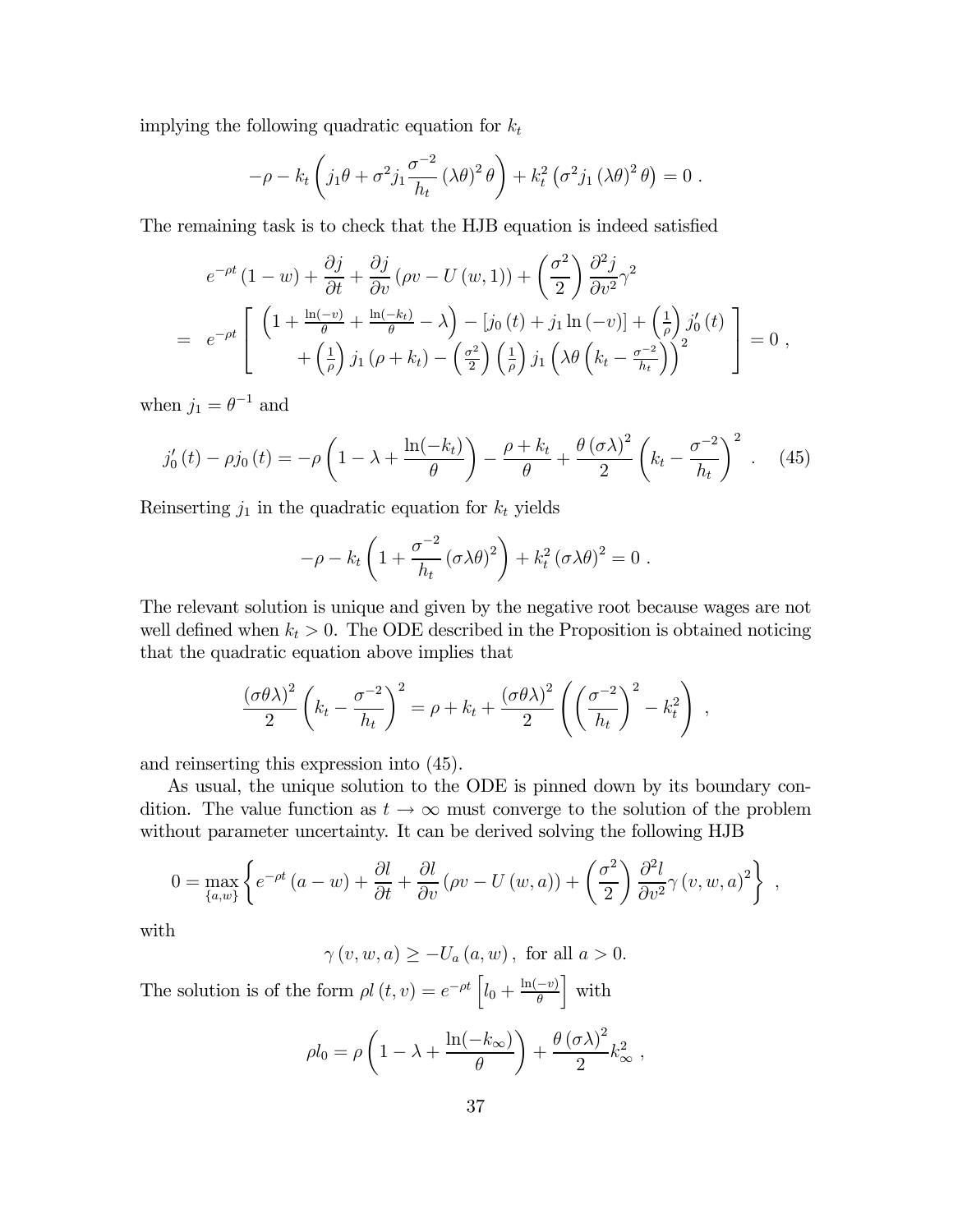where  $k_{\infty} = \lim_{t \to \infty} k(t) = \left(\frac{1}{2(\sigma \lambda \theta)^2}\right) \left(1 - \sqrt{1 + 4\rho}\right)$ . One can easily verify that the desired convergence of  $j_0(t)$  to  $l_0$  as  $t \to \infty$  holds true when the boundary condition  $\lim_{t\to\infty} j'_0(t)=0$  is satisfied.

**Proof.** Corollary 2: Given that  $\vartheta_t^* = \lambda \theta \gamma_t^*(v) = (\lambda \theta)^2 v \left( k_t - \frac{\sigma^{-2}}{h_t} \right)$ ) and  $U_{aa}(w_t, a_t^*) = (\lambda \theta)^2 (-k_t v)$ , the sufficient condition of Proposition 2 are satisfied when

$$
2k_t v - v\left(k_t - \frac{\sigma^{-2}}{h_t}\right) = v\left(k_t + \frac{\sigma^{-2}}{h_t}\right) > 0 \Leftrightarrow -k_t > \frac{\sigma^{-2}}{h_t}.
$$
 (46)

The explicit solution of the quadratic equation for  $k_t$  reads

$$
2k_t = \frac{1}{(\sigma \lambda \theta)^2} + \frac{\sigma^{-2}}{h_t} - \sqrt{\left(\frac{1}{(\sigma \lambda \theta)^2} + \frac{\sigma^{-2}}{h_t}\right)^2 + \frac{4\rho}{(\sigma \lambda \theta)^2}}\,,\tag{47}
$$

and so

$$
\frac{dk\left(t\right)}{dt} = \left(\frac{1}{2}\right) \left[1 - \frac{\frac{1}{\left(\sigma\lambda\theta\right)^2} + \frac{\sigma^{-2}}{h_t}}{\sqrt{\left(\frac{1}{\left(\sigma\lambda\theta\right)^2} + \frac{\sigma^{-2}}{h_t}\right)^2 + \frac{4\rho}{\left(\sigma\lambda\theta\right)^2}}}\right] \frac{d\left(\sigma^{-2}h_t^{-1}\right)}{dt} < 0. \tag{48}
$$

Since  $\sigma^{-2}/h_t$  is decreasing in t, condition (46) is satisfied for all t provided that  $-k_0 > \sigma^{-2}/h_0$ , i.e.

$$
-\frac{1}{(\sigma\lambda\theta)^2} - 3\left(\frac{\sigma^{-2}}{h_0}\right) + \sqrt{\left(\frac{1}{(\sigma\lambda\theta)^2} + \left(\frac{\sigma^{-2}}{h_0}\right)\right)^2 + \frac{4\rho}{(\sigma\lambda\theta)^2}} > 0,
$$

which, after some straightforward simplifications, leads to the requirement (27).  $\blacksquare$ 

Proof. Corollary 3: The statement immediately follows from

$$
\frac{1}{2} > \frac{dk(\sigma^{-2}/h_t)}{d(\sigma^{-2}/h_t)} = \left(\frac{1}{2}\right) \left[1 - \frac{\frac{1}{(\sigma\lambda\theta)^2} + \frac{\sigma^{-2}}{h_t}}{\sqrt{\left(\frac{1}{(\sigma\lambda\theta)^2} + \frac{\sigma^{-2}}{h_t}\right)^2 + \frac{4\rho}{(\sigma\lambda\theta)^2}}} \right] > 0,
$$

and the solution for wages  $w_t^*(v) = -\ln(k_t v)/\theta + \lambda$ .

**Proof.** Corollary 4: Reinserting the law of motion  $(28)$  for v into  $(29)$  and applying Ito's lemma yields $34$ 

$$
dw_t^* = -\left(\frac{1}{\theta}\right) \left[ \left( \left(\frac{1}{k_t}\right) \frac{dk_t}{dt} + \rho + k_t - \frac{(\sigma \theta \lambda)^2}{2} \left( k_t - \frac{\sigma^{-2}}{h_t} \right)^2 \right) dt + \lambda \theta \left( k_t - \frac{\sigma^{-2}}{h_t} \right) \sigma dZ_t \right]
$$
  
= -\left(\frac{1}{\theta}\right) \left[ \left( \left(\frac{1}{k\_t}\right) \frac{dk\_t}{dt} - \frac{(\sigma \theta \lambda)^2}{2} \left( \left(\frac{\sigma^{-2}}{h\_t}\right)^2 - k\_t^2 \right) \right) dt + \lambda \theta \left( k\_t - \frac{\sigma^{-2}}{h\_t} \right) \sigma dZ\_t \right].

<sup>34</sup>See the proof of Proposition 4 for the intermediate step linking the two equalities.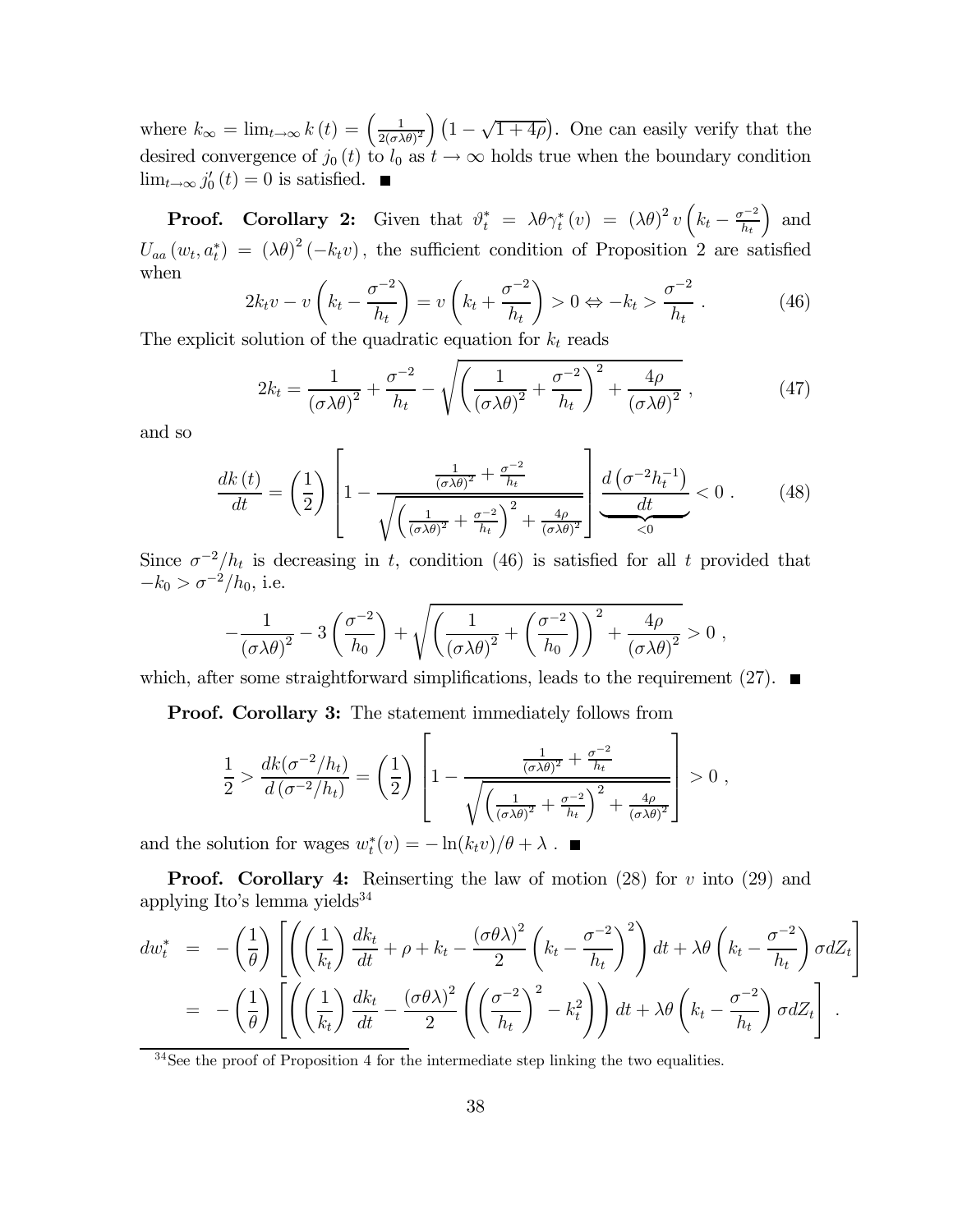The statement for the volatility component is established reinserting  $dk(\sigma^{-2}/h_t)/d(\sigma^{-2}/h_t)$ into

$$
-\frac{d\left(k(t)-\frac{\sigma^{-2}}{h(t)}\right)}{dt}=-\left(\frac{dk(t)}{dt}-\frac{d\left(\sigma^{-2}/h\left(t\right)\right)}{dt}\right)=-\left(\underbrace{\frac{dk(\sigma^{-2}/h\left(t\right))}{d\left(\sigma^{-2}/h\left(t\right)\right)}}_{\in(0,1/2)}-1\right)\underbrace{\frac{d\left(\sigma^{-2}/h\left(t\right)\right)}{dt}}_{<0}<0\ .
$$

The sign of the deterministic trend is established remembering that the sufficient condition (16) holds if and only if  $-k_t > \sigma^{-2}/h_t$ . Hence,  $(\sigma^{-2}/\bar{h_t})^2 - k_t^2 < 0$ , and so the trend is negative.  $\blacksquare$ 

Proof. Corollary 5: Let

$$
\Psi(t) \triangleq \rho \left( (1 - \lambda) + \frac{\ln(-k_t)}{\theta} \right) - \frac{(\sigma \lambda)^2 \theta}{2} \left( s^2 - k_t^2 \right)
$$

so that

$$
j'_{0}(t) - \rho j_{0}(t) + \Psi(t) = 0.
$$

Differentiating  $\Psi(t)$  with respect to time yields<sup>35</sup>

$$
\Psi'(t) = \rho \left(\frac{1}{k_t}\right) \frac{dk(t)}{dt} - \frac{(\sigma \lambda)^2 \theta}{2} \left(-\frac{\sigma^{-2}}{h_t} - k_t \frac{dk(t)}{dt}\right) > 0.
$$

Thus if  $\rho j_0(t) \leq \Psi(t)$ , we have  $j'_0(t) < 0$  and so  $\rho j_0(\tau) < \Psi(\tau)$  for all  $\tau \geq t$ . But this contradicts the boundary condition  $\lim_{t\to\infty} j_0(t) = \Psi(t)$ . We can therefore conclude that  $\rho j_0(t) > \Psi(t)$  which implies in turn that  $j'_0(t) > 0$ . Given that parameter precision is increasing in time, the claim stated in the Corollary follows.

#### **Proof. Proposition 4:** The proof proceeds one part at a time:

**Parts**  $(ii)(C)$  and  $(iii)$ . We construct a solution to the first-order condition in the way that implies the claims. If the claims (i) and (ii) are correct, since  $\partial Y_s/\partial a_t = 1$ for  $s \geq t$ , the first-order condition for optimal effort at date t is

$$
\frac{\partial U}{\partial a} \left( \hat{\eta} \left( Y_t - A_t, t \right), a_t \right) + \int_t^{\infty} e^{-\rho(s-t)} \frac{\partial}{\partial Y} E_t \left[ U \left( \hat{\eta} \left( Y_s - A_s, s \right), a_s \right) \right] ds \begin{cases} > 0 & \text{if } h_t < h_1 \\ = 0 & \text{if } h_t \in [h_1, h_2] \\ < 0 & \text{if } h_t > h_2 \end{cases} \tag{49}
$$

.

Now let T be such that  $h_T = h_2$ . Then  $a_s = 0$  for  $s \geq T$  and  $A_s = A_T$ . Then at  $t = T(49)$  becomes

$$
-\frac{\partial U\left(\hat{\eta}\left(Y_T - A_T, T\right), 0\right)}{\partial a} = \int_T^{\infty} e^{-\rho(s-T)} \frac{\partial}{\partial Y} E_T \left[ U\left(\hat{\eta}\left(Y_s - A_T, s\right), 0\right) \right] ds \tag{50}
$$

<sup>35</sup>Remember that both  $dk(t)/dt$  and  $k(t)$  are negative.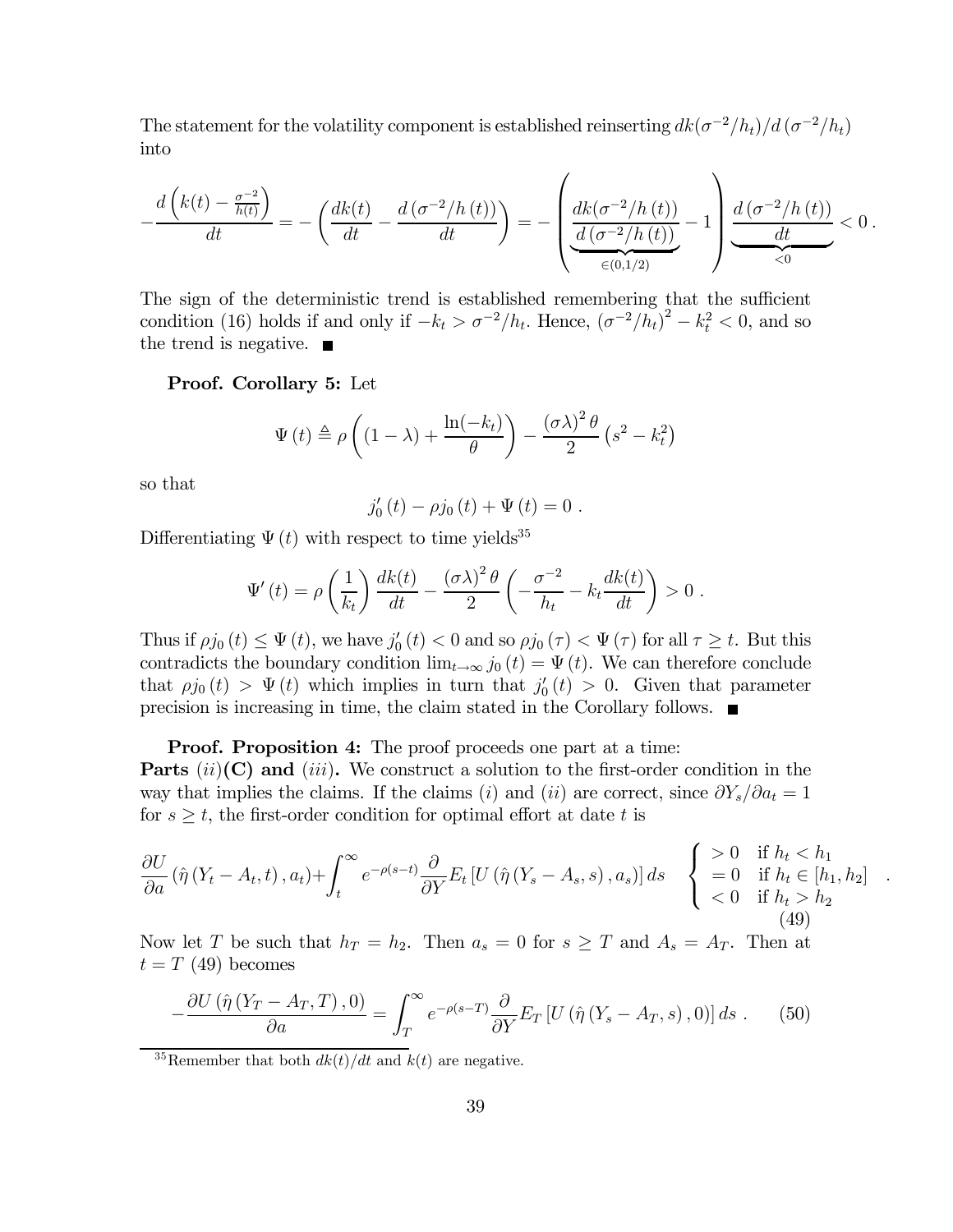The "final part" of the proof shows that (50) is equivalent to

$$
\lambda = \int_0^\infty e^{-\rho \tau} \left[ \frac{\frac{1}{\sigma^2}}{h_T + \tau \frac{1}{\sigma^2}} \exp\left( \frac{\theta^2}{2} \left( \frac{\frac{1}{\sigma^2}}{h_T + \tau \frac{1}{\sigma^2}} \right)^2 \left( \tau \sigma^2 + h_T^{-1} \right) \right) \right] d\tau , \qquad (51)
$$

which does not depend on the posterior  $\hat{\eta}_T$ . This implies that the stopping time T does not vary with  $Y_T$ . Since that  $g(\tau; T)$  is strictly decreasing in T, the equality can be satisfied only for at most a single  $T$ . The RHS of  $(51)$  is continuous in  $T$ , and  $\lim_{T\to\infty} g(\tau;T)=0.$  Therefore a solution for T exists if  $\lambda < \int g(\tau,T) d\tau$ , i.e., (33) holds. This proves  $(iii)$  (A). and  $(ii)$  (C).

**Part** (ii)(**B**). Since  $a_t$  is continuous in t, there exists a  $\delta > 0$  such that optimal effort is interior, i.e.  $a_t \in (0,1)$  for all  $t \in (T - \delta, T)$ . Similar steps as before (and also reported in the "final part" of the proof) yield

$$
\lambda f(t) = \int_0^\infty e^{-\rho \tau} f(t + \tau) \underbrace{\left[ \frac{\frac{1}{\sigma^2}}{h_t + \tau \frac{1}{\sigma^2}} \exp\left( \frac{\theta^2}{2} \left( \frac{\frac{1}{\sigma^2}}{h_t + \tau \frac{1}{\sigma^2}} \right)^2 (\tau \sigma^2 + h_t^{-1}) \right) \right]}_{=g(\tau; t)} d\tau. \tag{52}
$$

where  $f(t) = \exp(\lambda \theta a_t)$ . Differentiating (52) yields

$$
\lambda f'(t) = \int_0^\infty e^{-\rho \tau} \left[ f'(t+\tau)g(\tau;t) + f(t+\tau) \frac{\partial g(\tau;t)}{\partial t} \right] d\tau.
$$

Given that  $\partial g(\tau;t)/\partial t < 0$  and that both  $f(\cdot)$  and  $g(\cdot)$  are nonnegative, if (i) (52) holds as an exact equality and if (ii)  $f(t) > 0$ , then

$$
f'(t+\tau) \le 0 \text{ for } \tau > 0 \Longrightarrow f'(t) < 0.
$$

That is, a sufficient condition for the derivative at time  $t$  to be negative is that it is at most zero afterwards. This is easily established considering the limit as  $t$  goes to T. First, we know that  $f'(T + \tau) = 0$  for all  $\tau > 0$ . Furthermore, since T is unique,  $f(t) > 0$  for  $t \in (T - \delta, T)$ . Iterating this argument we conclude that

$$
a_t \in (0,1) \Longrightarrow f'(t) < 0.
$$

**Part** (iii)(C). If  $h_0$  is small enough so that  $h_0 < h_1$ , we shall end up at the upper bound. Since

$$
\frac{\partial^2}{\partial Y_t \partial a_t} E_0 \left[ U \left( \hat{\eta} \left( Y_t - A_t, t \right), a_t \right) \right] = \lambda^2 \theta \frac{\sigma^{-2}}{h} U < 0 \;,
$$

a sufficient condition for an initial horizontal segment in Figure 5 to exist is that (34) should hold.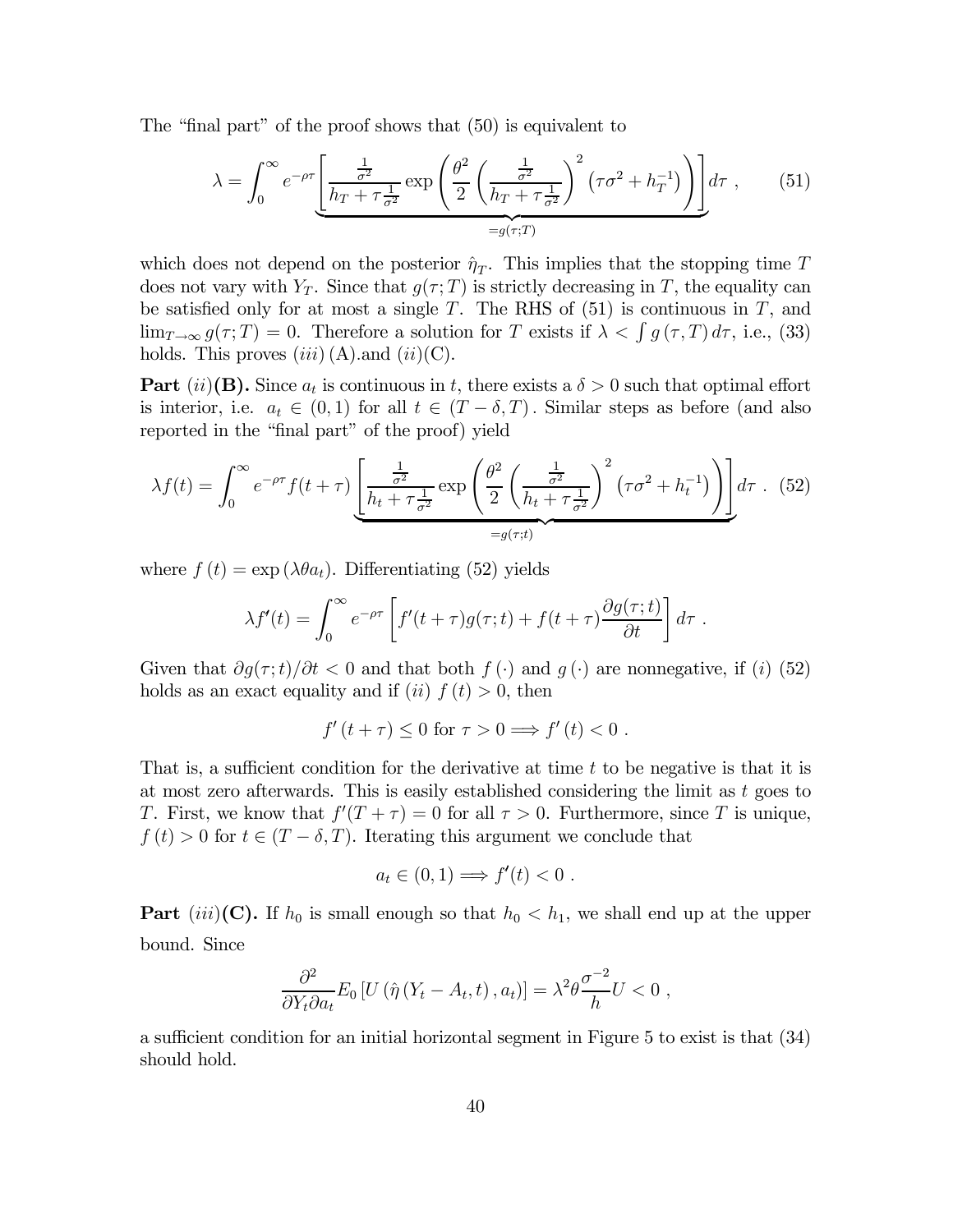Final part of the proof: It remains for us to show that  $(50)$  implies  $(51)$  and  $(52)$ . First we show that (50) implies

$$
\lambda \exp\left(-\theta \hat{\eta} \left(Y_T - A_T, T\right)\right) = \int_T^{\infty} e^{-\rho(s-t)} \frac{\sigma^{-2}}{h_s} E_T \left[U\left(\hat{\eta} \left(Y_s - A_T, s\right), 0\right)\right] ds \tag{53}
$$

Observe that

$$
\frac{\partial}{\partial Y} E_t \left[ U \left( \hat{\eta} \left( Y_s - A_s, s \right), a_s \right) \right] = \lim_{\Delta \to 0} \frac{E_t \left[ U \left( \hat{\eta} \left( Y_s - A_s + \Delta, s \right), a_s \right) \right] - E_t \left[ U \left( \hat{\eta} \left( Y_s - A_s, s \right), a_s \right) \right]}{\Delta}
$$
\n
$$
= E_t \left[ -\exp \left( -\theta \left( \hat{\eta} \left( Y_s - A_s, s \right) - \lambda a_s \right) \right] \lim_{\Delta \to 0} \frac{\left( \exp \left( -\theta \frac{\sigma^{-2}}{h_s} \right) \Delta - 1 \right)}{\Delta}
$$
\n
$$
= E_t \left[ U \left( \hat{\eta} \left( Y_s - A_s + \Delta, s \right), a_s \right) \right] \left( -\theta \frac{\sigma^{-2}}{h_s} \right) .
$$

For any  $s \geq t$ , since

$$
\hat{\eta}(Y_s - A_s, s) = \frac{h_0 m_0 + \frac{1}{\sigma^2} (Y_s - A_s)}{h_t} \frac{h_t}{h_s} + \frac{Y_{s-t} - A_{s-t}}{\sigma^2 h_s} \n= \hat{\eta}(Y_t - A_t, t) + \frac{\sigma^{-2}}{h_s} (Y_{s-t} - A_{s-t} - \hat{\eta}(Y_t - A_t, t) (s-t)) ,
$$

we have

$$
E_t \left[ U \left( \hat{\eta} \left( Y_s - A_s, s \right), a_s \right) \right]
$$
  
=  $\exp \left( -\theta \hat{\eta} \left( Y_t - A_t, t \right) \right) E_t \left[ -\exp \left( -\theta \left( \frac{\sigma^{-2}}{h_s} \left[ Y_{s-t} - A_{s-t} - \hat{\eta} \left( Y_t - A_t, t \right) (s-t) \right] - \lambda a_s \right) \right) \right].$ 

Reinserting this expression into the RHS of (53) and rearranging yields

$$
\lambda = \int_T^{\infty} e^{-\rho(s-t)} \frac{\sigma^{-2}}{h_s} E_T \left[ \exp \left( -\theta \left( \frac{\sigma^{-2}}{h_s} \left[ Y_{s-T} - \hat{\eta} \left( Y_T - A_T, T \right) (s-T) \right] \right) \right) \right] ds.
$$

The expectation can be derived noticing that the distribution of  $Y_{s-T} = \int_T^s dY_\tau$  can be expressed as

$$
\varphi_Y(Y_{s-T}|\hat{\eta}_T) = \int \varphi_Y(Y_{s-T}|\eta_T) \varphi_\eta(\eta_T) d\eta = N((s-T)\hat{\eta}_T, (s-T)\sigma^2 + h_T^{-1})
$$

because  $\varphi_Y(Y_{s-T}|\eta_T) = N((s-T)\eta_T, (s-T)\sigma^2)$  and  $\varphi_\eta(\eta_T) = N(\hat{\eta}_T, h_T^{-1})$ . Hence the expectation is taken over a lognormally distributed variable so that

$$
E_T\left[\exp\left(-\theta\left(\frac{\sigma^{-2}}{h_s}\left[Y_{s-T}-\hat{\eta}_T\left(s-T\right)\right]\right)\right)\right]=\exp\left(\frac{\theta^2}{2}\left(\frac{\sigma^{-2}}{h_s}\right)^2\left[\left(s-T\right)\sigma^2+h_T^{-1}\right]\right).
$$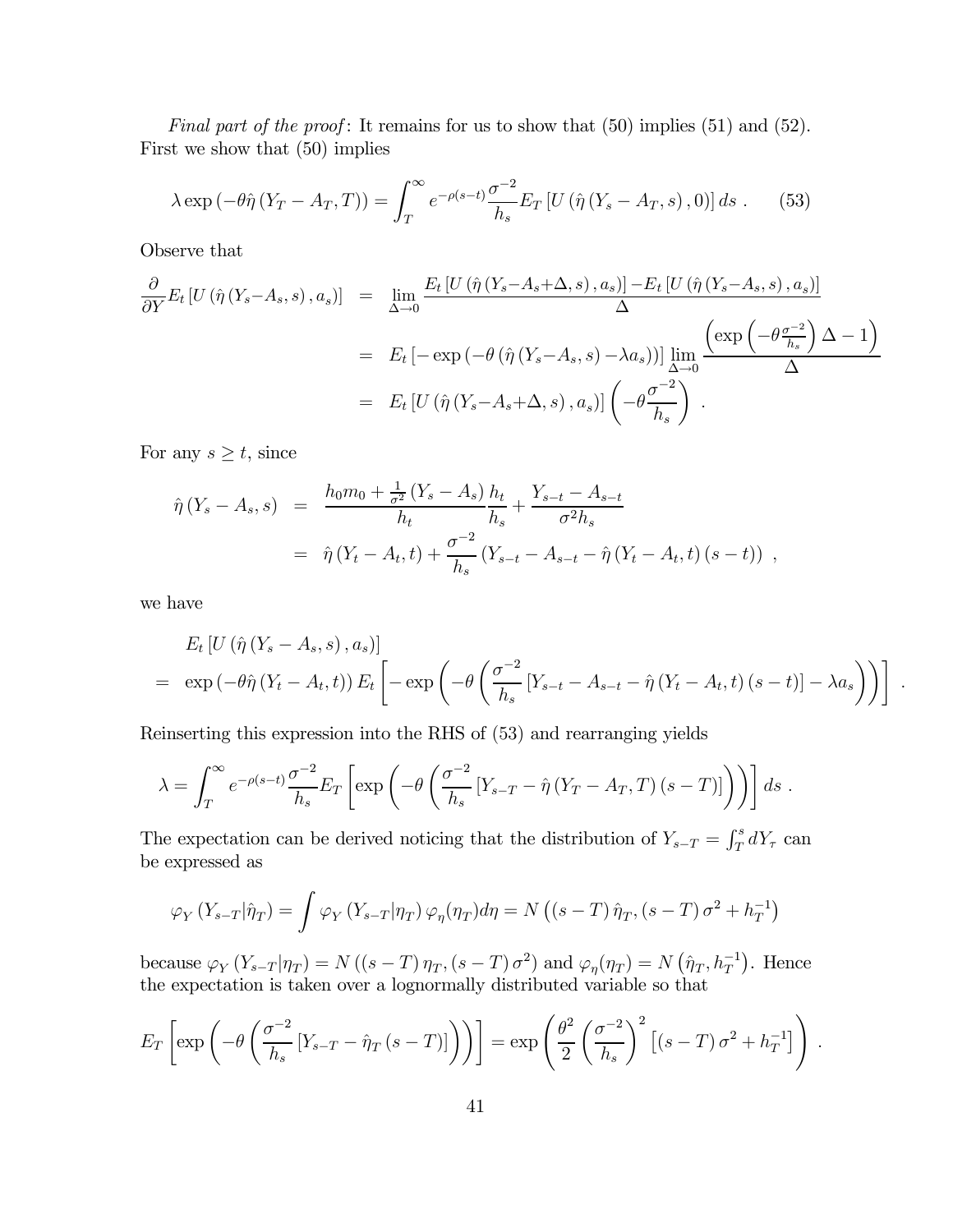The optimality condition is therefore given by (51).

Derivation of (52).–We have

$$
-\frac{\partial U(\hat{\eta}(Y_t - A_t, t), a_t)}{\partial a} = \int_t^{\infty} e^{-\rho(s-t)} \frac{\partial}{\partial Y} E_t \left[ U(\hat{\eta}(Y_s - A_s, s), a_s) \right] ds, \quad \text{i.e.,}
$$

$$
\lambda \exp(\lambda \theta a_t) = \int_t^{\infty} e^{-\rho(s-t)} \frac{\sigma^{-2}}{h_s} \exp(\lambda \theta a_s) \exp\left(\frac{\theta^2}{2} \left(\frac{\sigma^{-2}}{h_s}\right)^2 \left[ (s-t) \sigma^2 + h_t^{-1} \right] \right) ds,
$$

which, upon a change of variable to  $\tau = s - t$  can be rewritten as (52).  $\blacksquare$ 

## Appendix B

### Derivation of (15)

To derive (15), we first change variable and define  $\tilde{p}_t \triangleq (\sigma^{-2}/h_t) p_t$ . Then  $\tilde{p}_t =$  $-E \int_t^T e^{-\rho(s-t)} \gamma_s \frac{\sigma^{-2}}{h_s} ds$ , so that differentiating with respect to time leads to

$$
\frac{d\tilde{p}_t}{dt} = \rho \tilde{p}_t + \frac{\sigma^{-2}}{h_t} \gamma_t = \rho \tilde{p}_t - \frac{\sigma^{-2}}{h_t} \left( U_a \left( w_t, a_t \right) + \tilde{p}_t \right),
$$

where the second equality follows after substitution of  $\gamma_t = -U_a(w_t, a) - \tilde{p}_t$ . Integrating this expression, we obtain  $\tilde{p}_t = E_a$  $\left[\int_t^T e^{-\rho(s-t)+\int_t^s \frac{\sigma^{-2}}{h_\tau}d\tau} \frac{\sigma^{-2}}{h_s} U_a\left(w_s, a_s\right) ds\right].$  Now  $\frac{\sigma^{-2}}{h_{\tau}} = \frac{\sigma^{-2}}{h_0 + \tau \sigma^{-2}} = \frac{d \ln h_t}{d \tau} \Longrightarrow \exp \left( \int_t^s$  $\left(\frac{\sigma^{-2}}{h_{\tau}}d\tau\right)$  = exp (ln  $h_s$  – ln  $h_t$ ) =  $\frac{h_s}{h_t}$ . Therefore  $\widetilde{p}_t = E_a$  $\int f^T$ t  $e^{-\rho(s-t)}\frac{h_s}{h}$  $h_t$ .  $\sigma^{-2}$  $h_s$  $U_a(w_s, a_s) ds = \frac{\sigma^{-2}}{h}$  $h_t$  $E_a$  $\int f^T$ t  $e^{-\rho(s-t)}U_a(w_s, a_s) ds$ ,

which, given the definition of  $\tilde{p}_t$ , is equivalent to (15). When  $a = 0$  for some t, then (13) is not representable as (15).

#### Extending the HJB eqs to include  $\hat{\eta}$

The HJB equations defined in (19) and (21) can be extended to include  $\hat{\eta}$  and would still be satisfied. To see this, define  $X \triangleq Y - A$  and  $g(X, t) \triangleq e^{-\rho t} \hat{\eta}(X, t)/\rho$ . This function satisfies the HJB equations below because

$$
e^{-\rho t}\hat{\eta}(X,t) + \frac{\partial g}{\partial t} + \hat{\eta}_X(X,t)\frac{\partial g}{\partial X} + \frac{\sigma_t^2}{2}\frac{\partial^2 g}{\partial X^2} = e^{-\rho t} \left[\hat{\eta}(X,t) - \hat{\eta}(X,t) + \frac{1}{\rho}\hat{\eta}_t(X,t) + \frac{1}{\rho}\hat{\eta}_X(X,t)\hat{\eta}(X,t)\right]
$$
  
=  $\left(\frac{e^{-\rho t}}{\rho}\right)[\hat{\eta}_t(X,t) + \hat{\eta}_X(X,t)\hat{\eta}(X,t)] = 0$ ,

where the last equality follows from (7).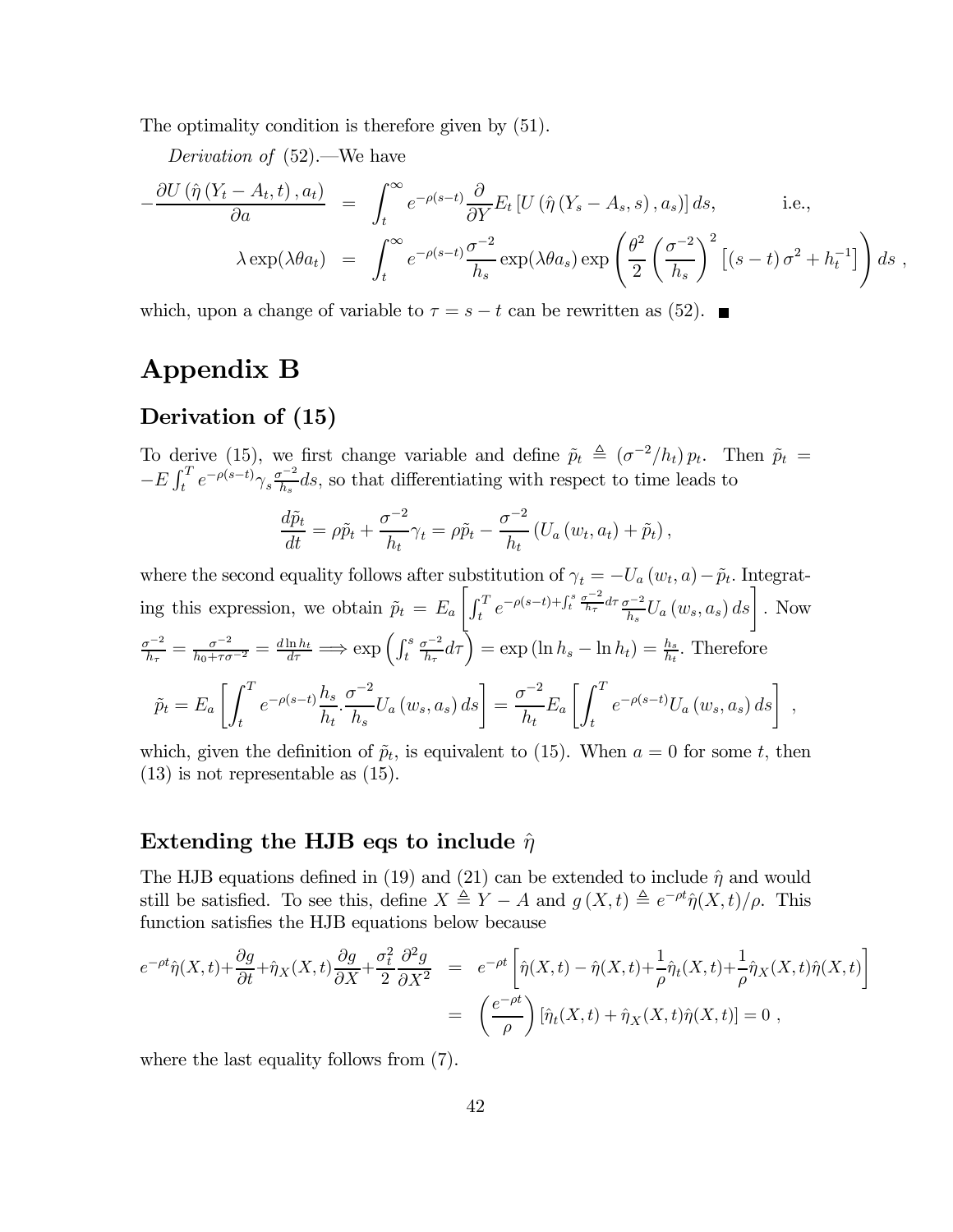## Appendix C: Details of the piece-rate simulation in Figure 7

As explained in the text, we simulate the piece rate model using a discrete-time solutions and then choose periods to be short. We consider agents with a finite lifetime horizon  $T$  and establish the properties of interest when  $T$  goes to infinity.

Last Period.—The Zero Profit Condition (ZPC) on the RHS of (36) holds when

$$
b_{0,T} = (1 - b_{1,T}) E [y_T | y^T] = (1 - b_{1,T}) (\hat{\eta}_T + a^*_T).
$$

Given the utility function in (20), the agent's utility is maximized when he provides full effort  $a_T = 1$ , which is incentive compatible iff  $b_{1,t} \geq \lambda$ . Minimizing the income variance yields

$$
b_{0,T} = (1 - \lambda) (\hat{\eta}_T + 1) ,
$$
  

$$
b_{1,T} = \lambda .
$$

Previous Periods.–We have

**Claim 1** The sequence  ${b_{1,t}}_{t=1}^T$  is deterministic. Hence, output history and crossagent differences in beliefs  $\hat{\eta}_t$  affect only the mean, not the variance of wages

Proof. The proof is established recursively. From the discussion above, we know that  $b_{1,T} = \lambda$ , independently of the output history. We now establish that if  ${b_{1,s}}_{s=t+1}^T$ is deterministic, so is  $b_{1,t}$ . By the definition of preferences and by ZPC

$$
U(w_s, a_s) = \exp(-\theta \left[ (1 - b_{1,s}) \left( \hat{\eta}_s + a_s^* \right) + b_{1,s} y_s - \lambda a_s \right]) ,
$$

where recommended  $a_s^*$  and actual  $a_s$  efforts are allowed to differ. Given that  $y_s$  is independent of  $a_t$  for all  $s > t$ , we have

$$
\frac{\partial U(w_s, a_s)}{\partial a_t} = -\theta \left( \frac{\partial \hat{\eta}_s}{\partial a_t} \right) (1 - b_{1,s}) U(w_s, a_s) + \theta \left( \frac{\partial b_{1,s}}{\partial a_t} \right) \varepsilon_s U(w_s, a_s) .
$$

The second term on the RHS is equal to zero under the premise that  ${b_{1,s}}_{s=t+1}^T$  is deterministic. Then after dividing by  $\theta$ , the agent's FOC reads

$$
(b_1 - \lambda) E_{t-1} [U_t] + \sum_{s=t+1}^T \beta^{s-t} \frac{h_\varepsilon}{h_s} (1 - b_{1,s}) E_{t-1} [U_s] = 0.
$$
 (54)

Observe that the premise is again required in order to take  $(1 - b_{1,s})$  out of the expectation term. Because the optimal contract minimizes the variance of income,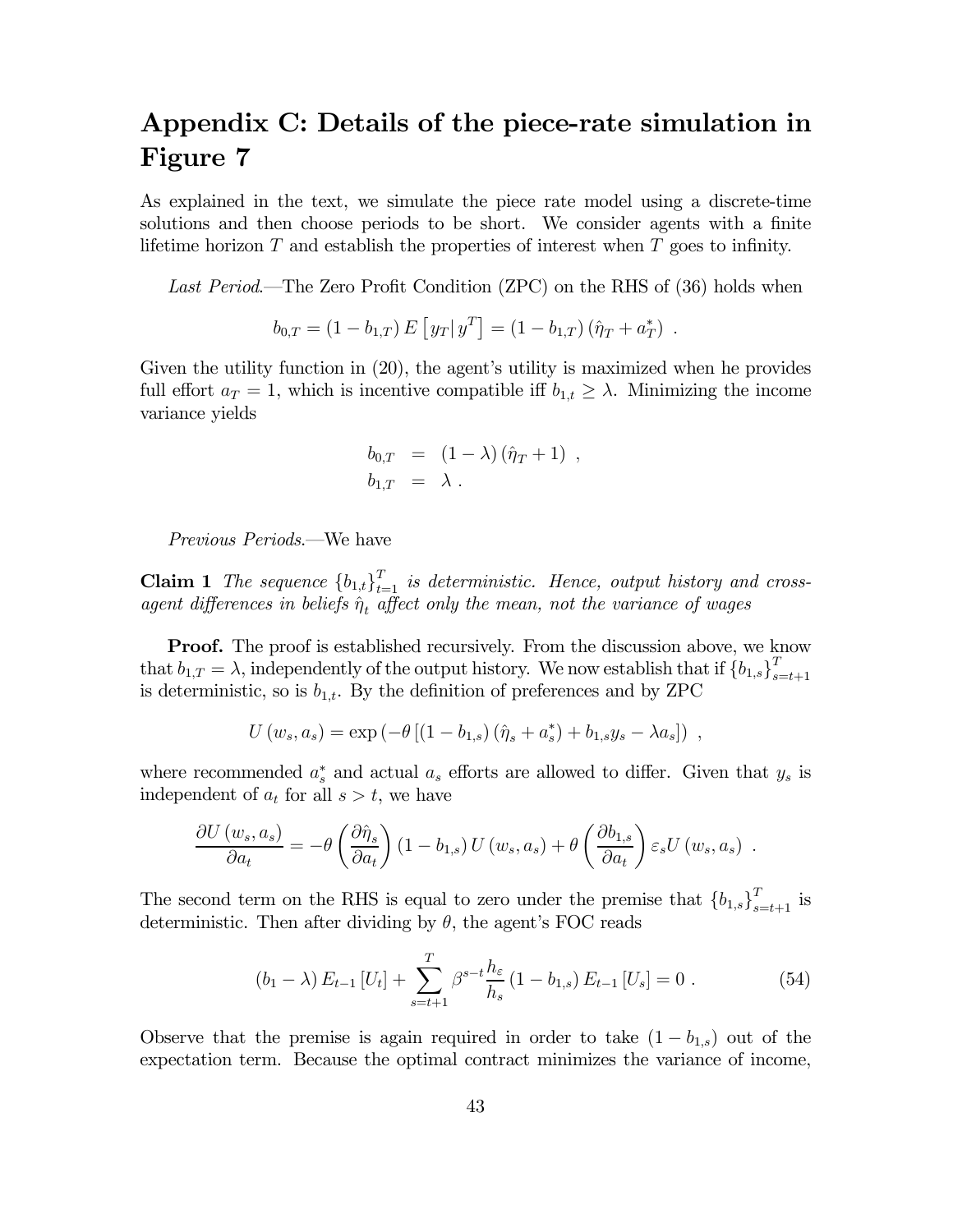the agent's FOC also defines the optimal indexation to performance  $b_{1,t}$ . Rearranging yields the simplified optimality condition

$$
b_{1,t} = \max(0, \lambda - R_t)
$$

but if  $T$  is large, then after a certain point,

$$
b_{1,t} = \lambda - R_t \tag{55}
$$

where

$$
R_t = \sum_{s=t+1}^{T} \beta^{s-t} \frac{h_{\varepsilon}}{h_s} (1 - b_{1,s}) \frac{E_{t-1} [U_s]}{E_{t-1} [U_t]}.
$$
 (56)

is the reputational concern. The ZPC implies that in every period

$$
b_{0,t} = (1 - b_{1,t}) (\hat{\eta}_t + a_t^*) \, ,
$$

and so utilities along the equilibrium path are equal to

$$
U(w_s, a_s) = \exp \left(-\theta \left[\hat{\eta}_t + b_{1,t} \varepsilon_t + a_t^* (1 - \lambda)\right]\right) .
$$

According to our parametric assumption, conditional on beginning-of-date-t information,

$$
-\theta \left[\hat{\eta}_s + b_{1,s} \varepsilon_s\right] \sim N\left(-\theta \hat{\eta}_t, \theta^2 \left(h_{t-1}^{-1} - h_{s-1}^{-1} + b_{1,s}^2 \sigma_\varepsilon^2\right)\right) .
$$

Furthermore, we know that full effort is sustainable at time T. Since incentives are more easily provided in previous periods due to reputational concerns, full effort is implementable at all  $t \leq T$ , and will be recommended because the higher the action, the better off the agent is. Hence we can set  $a_t^* = 1$  for all  $t \leq T$ , implying that

$$
E_{t-1}[U_s] = -\exp\left(-\theta \hat{\eta}_t + \frac{\theta^2}{2} \left(h_{t-1}^{-1} - h_{s-1}^{-1} + b_{1,s}^2 \sigma_\varepsilon^2\right)\right) \exp\left(1 - \lambda\right) ,
$$

and, since

$$
E_{t-1}[U_t] = -\exp\left(-\theta\hat{\eta}_t + \frac{\theta^2}{2}b_{1,t}^2\sigma_\varepsilon^2\right)\exp\left(1-\lambda\right) ,
$$

we have

$$
\frac{E_{t-1}[U_s]}{E_{t-1}[U_t]} = \exp\left(\frac{\theta^2}{2} \left(h_{t-1}^{-1} - h_{s-1}^{-1} + \left[b_{1,s}^2 - b_{1,t}^2\right] \sigma_\varepsilon^2\right)\right) .
$$

Substituting into (56) we finally obtain

$$
R_t = \sum_{s=t+1}^{T} \beta^{s-t} \frac{h_{\varepsilon}}{h_s} (1 - b_{1,s}) \exp\left(\frac{\theta^2}{2} \left(h_{t-1}^{-1} - h_{s-1}^{-1} + \left[b_{1,s}^2 - b_{1,t}^2\right] \sigma_{\varepsilon}^2\right)\right) ,\qquad(57)
$$

which is independent of output history. Since  $b_{1,t} = 1 - R_t$  the claim is proved.  $\blacksquare$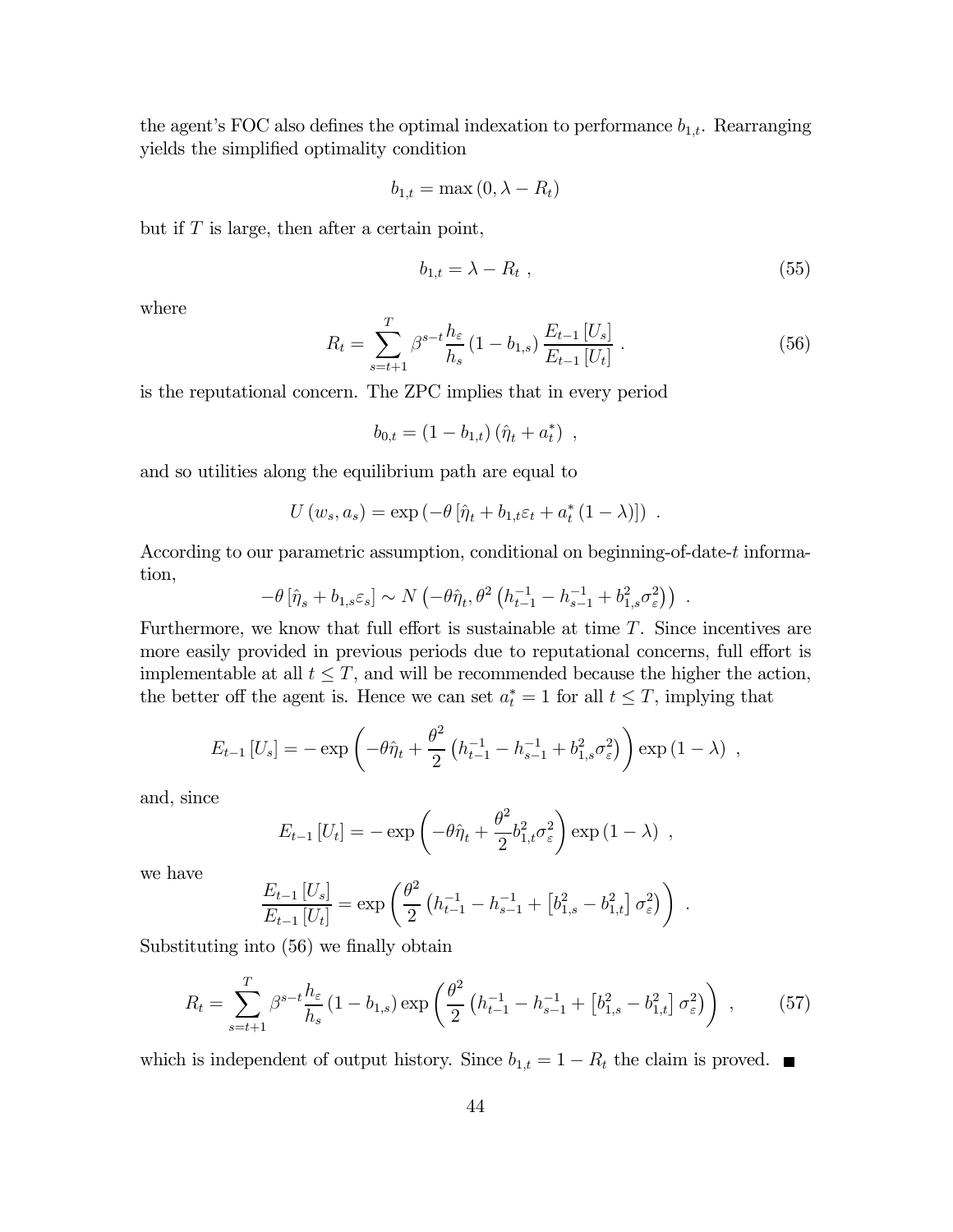The simulated equations.–We now simulate the difference-equation implied by (55) and (57), which we derive as follows: Let  $b_t$  stand for  $b_{1,t}$ . Then taking the limit in (57),

$$
b_{t} = \lambda - R_{t}
$$
  
\n
$$
= \sum_{s=t+1}^{T} \beta^{s-t} \left[ (1-\beta) \frac{\lambda}{\beta} - \frac{h_{\varepsilon}}{h_{s}} (1-b_{s}) \exp \left( \frac{\theta^{2}}{2} \left( h_{t-1}^{-1} - h_{s-1}^{-1} + \left[ b_{s}^{2} - b_{t}^{2} \right] \sigma_{\varepsilon}^{2} \right) \right] \right] 58)
$$
  
\n
$$
= (1-\beta) \lambda - \beta \frac{h_{\varepsilon}}{h_{t+1}} (1-b_{t+1}) \exp \left( \frac{\theta^{2}}{2} \left( h_{t-1}^{-1} - h_{t}^{-1} + \left[ b_{t+1}^{2} - b_{t}^{2} \right] \sigma_{\varepsilon}^{2} \right) \right)
$$
  
\n
$$
+ \sum_{s=t+2}^{T} \beta^{s-t} \left[ (1-\beta) \frac{\lambda}{\beta} - \frac{h_{\varepsilon}}{h_{s}} (1-b_{s}) \exp \left( \frac{\theta^{2}}{2} \left( h_{t-1}^{-1} - h_{s-1}^{-1} + \left[ b_{s}^{2} - b_{t}^{2} \right] \sigma_{\varepsilon}^{2} \right) \right) \right]
$$

But

$$
\sum_{s=t+2}^{T} \beta^{s-t} \left[ (1-\beta) \frac{\lambda}{\beta} - \frac{h_{\varepsilon}}{h_{s}} (1-b_{s}) \exp \left( \frac{\theta^{2}}{2} \left( h_{t-1}^{-1} - h_{s-1}^{-1} + \left[ b_{s}^{2} - b_{t}^{2} \right] \sigma_{\varepsilon}^{2} \right) \right) \right]
$$
\n
$$
= \exp \left( \frac{\theta^{2}}{2} \left( h_{t-1}^{-1} - h_{t}^{-1} + \left[ b_{t+1} - b_{t} \right] \sigma_{\varepsilon}^{2} \right) \right).
$$
\n
$$
\sum_{s=t+2}^{T} \beta^{s-t} \left[ (1-\beta) \frac{\lambda}{\beta} - \frac{h_{\varepsilon}}{h_{s}} (1-b_{s}) \exp \left( \frac{\theta^{2}}{2} \left( h_{t}^{-1} - h_{s-1}^{-1} + \left[ b_{s}^{2} - b_{t+1}^{2} \right] \sigma_{\varepsilon}^{2} \right) \right) \right]
$$
\n
$$
+ \left[ 1 - \exp \left( \frac{\theta^{2}}{2} \left( h_{t-1}^{-1} - h_{t}^{-1} + \left[ b_{t+1} - b_{t} \right] \sigma_{\varepsilon}^{2} \right) \right] \right] \sum_{s=t+2}^{T} \beta^{s-t} (1-\beta) \frac{\lambda}{\beta}
$$
\n
$$
= \exp \left( \frac{\theta^{2}}{2} \left( h_{t-1}^{-1} - h_{t}^{-1} + \left[ b_{t+1} - b_{t} \right] \sigma_{\varepsilon}^{2} \right) \right) \beta b_{t+1} + \left[ 1 - \exp \left( \frac{\theta^{2}}{2} \left( h_{t-1}^{-1} - h_{t}^{-1} + \left[ b_{t+1} - b_{t} \right] \sigma_{\varepsilon}^{2} \right) \right) \beta \lambda
$$
\n
$$
= \beta \lambda + \beta \exp \left( \frac{\theta^{2}}{2} \left( h_{t-1}^{-1} - h_{t}^{-1} + \left[ b_{t+1} - b_{t} \right] \sigma_{\varepsilon}^{2} \right) \right) \left( b_{t+1} - \lambda \right)
$$

(where we used the fact that  $\sum_{i=1}^{T}$  $_{s=t+2}$  $\beta^{s-t} (1-\beta) \frac{\lambda}{\beta} = \beta \lambda$ . Therefore the difference equation is

$$
b_{t} = (1 - \beta) \lambda - \beta \frac{h_{\varepsilon}}{h_{t+1}} (1 - b_{t+1}) \exp \left( \frac{\theta^{2}}{2} \left( h_{t-1}^{-1} - h_{t}^{-1} + \left[ b_{t+1}^{2} - b_{t}^{2} \right] \sigma_{\varepsilon}^{2} \right) \right)
$$

$$
+ \beta \lambda + \beta \exp \left( \frac{\theta^{2}}{2} \left( h_{t-1}^{-1} - h_{t}^{-1} + \left[ b_{t+1}^{2} - b_{t}^{2} \right] \sigma_{\varepsilon}^{2} \right) \right) \left( b_{t+1} - \lambda \right)
$$

$$
= \lambda + \beta \frac{h_{\varepsilon}}{h_{t+1}} \left( b_{t+1} - 1 \right) \exp \left( \frac{\theta^{2}}{2} \left( h_{t-1}^{-1} - h_{t}^{-1} + \left[ b_{t+1}^{2} - b_{t}^{2} \right] \sigma_{\varepsilon}^{2} \right) \right)
$$

$$
+ \beta \exp \left( \frac{\theta^{2}}{2} \left( h_{t-1}^{-1} - h_{t}^{-1} + \left[ b_{t+1}^{2} - b_{t}^{2} \right] \sigma_{\varepsilon}^{2} \right) \right) \left( b_{t+1} - \lambda \right)
$$